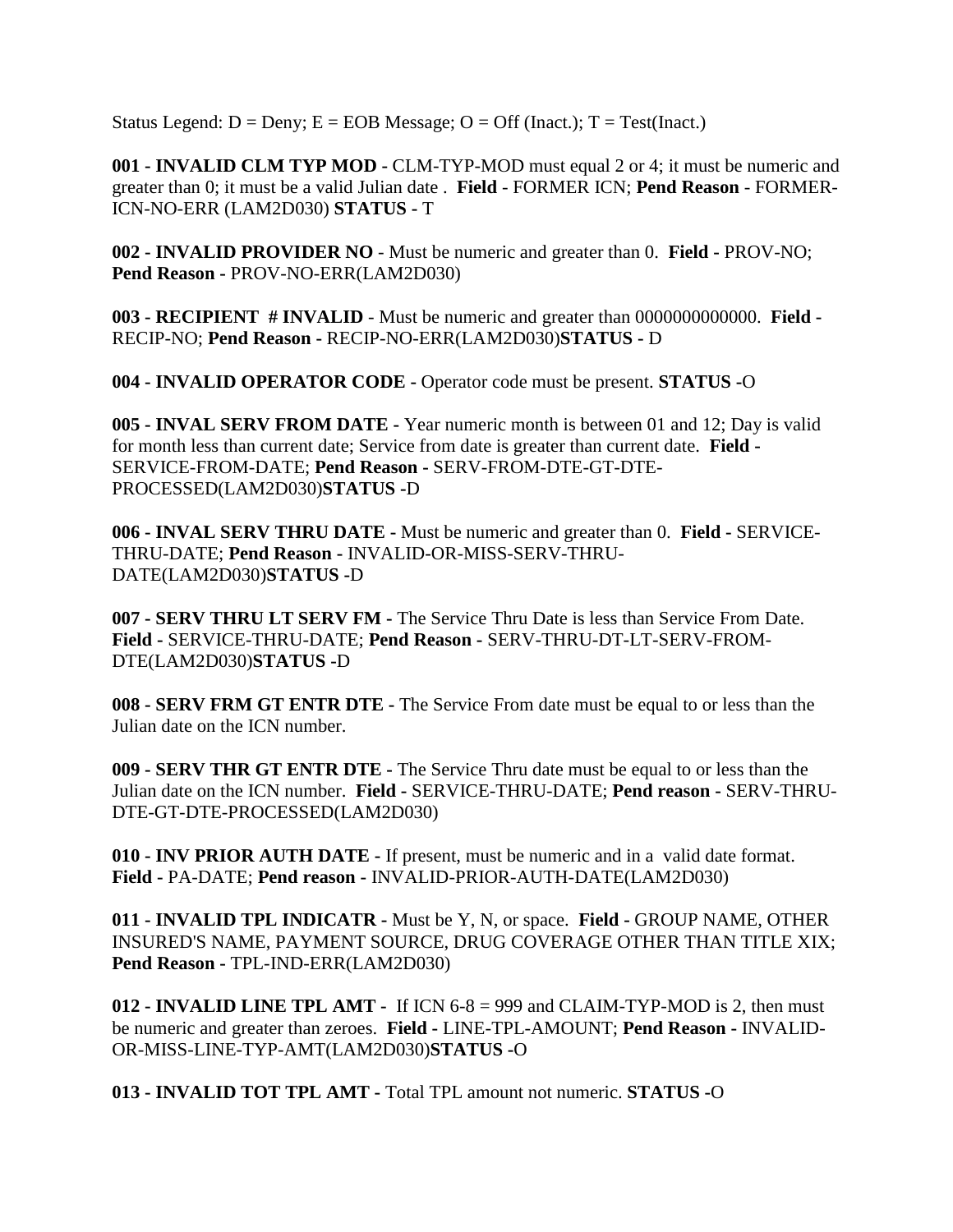**014 - INVALID SPEND DOWN -** Spend down form must be attached and the characters entered in this field must be numeric.

**015 - INVALID ACCIDENT IND** - Must be Y, N, or space. **Field -** ; **Pend Reason -** ACCIDENT-INDICATOR- ERR. **STATUS -**D

**016 - INVALID ACCID IND -** Must be Y, N, or space. **Field -** ACCID-IND; **Pend Reason -** ACCIDENT-INDICATOR-ERR

**017 - INVALID EPSDT IND -** Must be Y, N, or space. If space, default is N. **Field -** EPSDT-IND; **Pend Reason -** EPSDT-INDICATOR-ERR

**018 - INVALID PRIM DIAGNOS -** DIAG-BYTE 1 = Numeric or V; DIAG-BYTE 2-5 = Numeric; DIAG-BYTE 2-3 = Numeric; DIAG-BYTE  $4$  = Numeric or space; DIAG-BYTE  $5$  = Numeric or space. **Field -** DIAG OR SEC DIAG; **Pend Reason -** INVALID-PRIM-DIAG. **STATUS -**O

**019 - INVALID SEC DIAGNOS -** DIAG-BYTE 1 = Numeric or V; DIAG-BYTE 2-5 = Numeric; DIAG-BYTE 2-3 = Numeric; DIAG-BYTE  $4$  = Numeric or space; DIAG-BYTE  $5$  = Numeric or space. **Field -** DIAG OR SEC DIAG; **Pend Reason -** INVALID-SEC-DIAG. **STATUS -**O

**020 - INVAL/MISS DIAG CODE -** Invalid or missing Diagnosis **code. STATUS -**D

**021 - INVALID FORMER REFNO -** Former reference number must be numeric and Julian date must be greater than 0 and less than 366.

**022 - INVALID BILLED CHARGES -** Must be numeric and greater than 0. **Field -** BILLED-CHARGES; **Pend reason -** BILLED-CHARGES-ERR(LAM2D030). **STATUS -**D

**023 - IN PARTIAL RECIP -** Last five characters of the recipient's last name or the recipient's first initial must be present. **Field -** RECIP-NAME ; **Pend Reason -** MISSING-RECIPIENT-OR-INT(LAM2D030). **STATUS -**D

**024 - INV BILLING PROV NO -** Must be numeric and greater than 0. **Field -** BILL-PROV-NO; **Pend Reason -** INVALID-BILL-PROV-NO(LAM2D030).

**025 - INV EOB/OVERRIDE CDE -** EOB/Override code must be numeric. **STATUS -**O

**026 - INVALID TOT DOC CHG -** Must be numeric - **Field** TOT**-**DOCUMENT-CHARGE**; Pend Reason -** INVALID-TOTAL-DOC-CHG (LAM2D030).

**027 - PROC NEEDS DOCUMENT -** Procedure codes must be substantiated by documentation. **STATUS -**E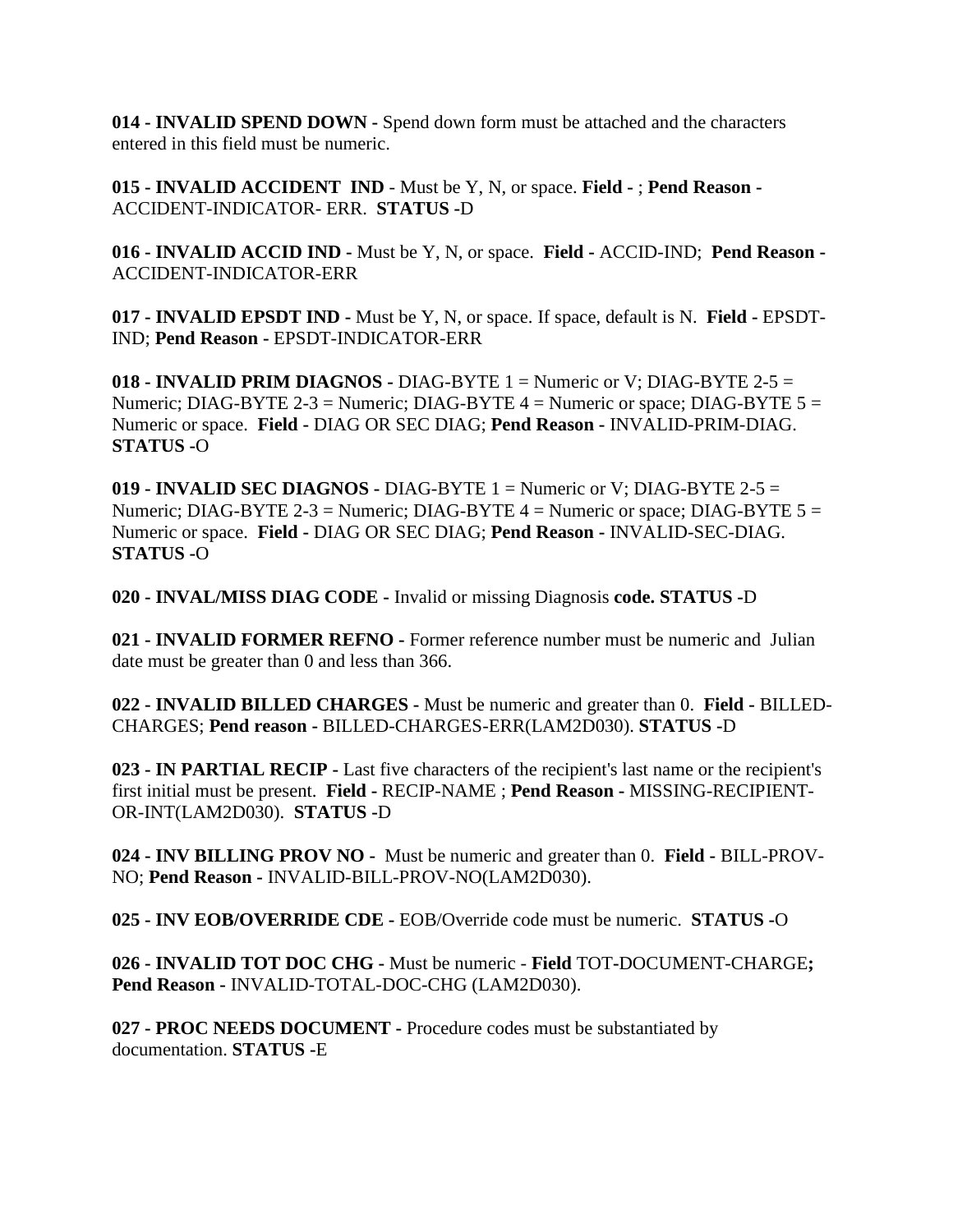**028 - INVAL/MISSING PROC CODE -** Procedure code must be valid and present. **Field -** PROC-CODE **; Pend Reason -** PROC-CODE-ERR. **STATUS -**D

**029 - DOS 12 MO -** The Service From date must not be older than 12 months. The date must be less than or the same as the date processed. the year of service must be less than or the same as the current year. **Fields -** 22 STATEMENT COVERS PERIOD-FROM/THRU, DATES OF SERVICE, 19 STATEMENT COVERS PERIOD -FROM/THRU

**030 - SERV THRU DT TOO OLD -** Service through date must not be more than 2 years old. **STATUS -**D

**031 - NOT EMC ELIGIBLE -** Provider must be approved for EMC by state OFS. **STATUS -** D

**032 - EOB/CARR.CD MISMATCH -** EOBs attached/carrier code must match. **STATUS -**E

**033 - NEED EOB-CARR/RECIP. -** EOB is needed for each carrier indicated on resource file. **STATUS -**E

**034 - 22 MOD. NOT JUSTIFIED -** 22 Mod. Services not justified/paid at unmodified rate. **STATUS -**E

**035 - REBILL CORRECT HCPC -** ASC,OP FAC/Phys. billed different code. Rebill correct HCPC. **STATUS -**D

**036 - SUB VOID, REBILL ANES -** Submit void then rebill anesthesia.

**037 - MEDICARE ADJUSTMENT -** Medicare adjustment/void, adjustment or adjust Medicare claim.

**038 - 99297-52 NICU REDUCE -** 99297-52 NICU paid at reduced rate.

**039 - MOD. NOT USED FOR CLM -** Modifier not used to process claim.

**040 - INV ADMISSION DATE -** Must be numeric, month must be between 01 - 12 , day must be valid for the month given. **Field -** ADMISSION DATE

**041 - ADMIT DTE GT SERV FM -** The date of admission should not be after the Service From date. **Field -** ADMISSION DATE, STATEMENT COVERS PERIOD - FROM/THRU

**042 - INVALID UB92 BILL CD -** Must be numeric and have a valid code. **Field -** BILL **TYPE** 

**043 - INV ATTENDING PHYS -** Attending physician number must be present and numeric. **Field -** ATTENDING PHYSICIAN ID, PROVIDER NUMBER, ATTENDING PHYSICIAN NAME/PROVIDER NUMBER, ATTENDING DENTIST'S SIGNATURE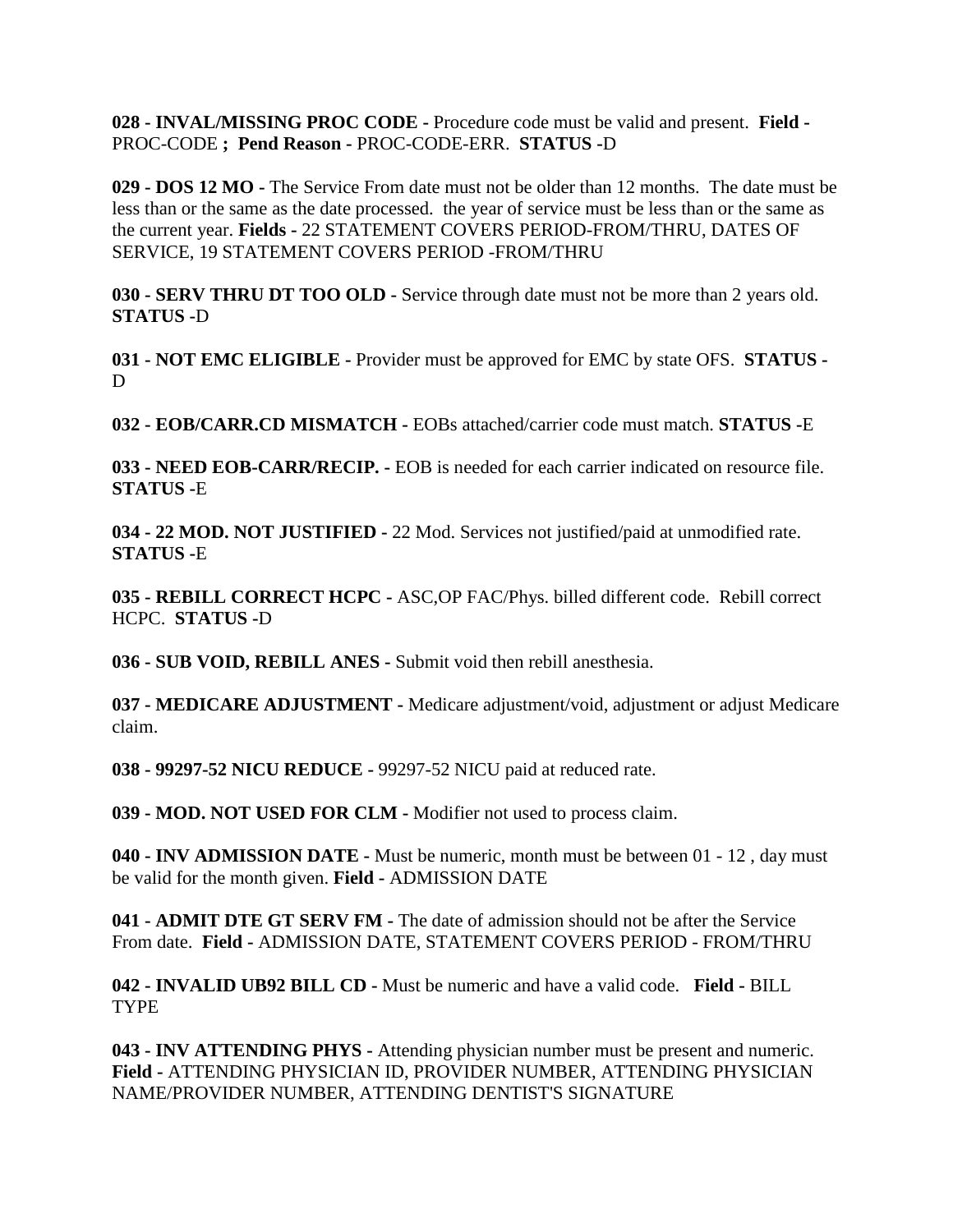**044 - INV NATURE OF ADMIT -** Nature of Admission must be present and must be 1)emergency, 2)urgent, 3)elective, or 4)newborn(delivery). **Field -** ADMISSION TYPE

**045 - INVALID PAT STATUS CDE -** Patient status on the UB82 claim form must be present and 01, 02, 03, 04, 05, 06, 07, 20, or 30. **Field -** STAT; **Pend Reason -** INVALID PAT STATUS CDE

**046 - INV PAT STAT DTE -** The patient status must meet the following criteria: 1) All fields must be numeric; 2)Month must be between 01 and 12; and 3)The day must be valid for the month given. **Field -** PATIENT STATUS

**047 - PAT STAT DTE GT THRU** - The patient status date must not be later than the Service Thru date. Patient status date should be the latest date on the claim. **Field -** STATEMENT COVERS PERIOD - FROM/THRU, PATIENT STATUS

**048 - INVALID/MISS PROC -** The surgical procedure must accompany a surgical date. A surgical code must accompany a revenue code indicating surgery. The revenue codes are 360- 362, 369-390, 374, 379, 710, 719. **Field -** PROCEDURES AND DATES

**049 - INV/CONFLIC SURG DTE -** The surgical date must be numeric, the month must be from 01 - 12 and the day must be valid for the month. If a surgical procedure is shown on a claim, a date must also be entered. **Field -** PROCEDURES AND DATES

**050 - INV BLOOD NOT REPL -** The Blood Not Replaced field must be blank or numeric. **Field -** BLOOD (PINTS) NOT RP

**051 - INV BLOOD/PNT CHG -** Must be numeric. **Field -** S-UNITS

**052 - INV TOT BLOOD CHG -** The pints of blood replaced plus the pints of blood not replaced should equal pints of blood furnished. **Field -** BLOOD (PINTS) FURNISHED, BLOOD (PINTS) REPL, BLOOD (PINTS) NOT RP

**053 - INV ACCOMMODATION DAY -** Valid characters must be entered in the accommodation revenue code (UB82) and the revenue units. The codes are 100, 101, 110-117, 119-127, 129-137, 159, 160, 167, 169-172, 175, 179-185, 189-204, 206-214, and 219. **Field -** R CODE, S-UNITS

**054 - INVALID ACCOM RATE -** The accommodation rate must be entered and be numeric. **Field -** R CODE, DESCRIPTION (RATE)

**055 - INV ACCOMM/ANCILL CHG -** The revenue code and the covered charge or noncovered charge must be present. **Field -** R CODE, TOTAL CHARGES, TOTAL NON-COVERED CHARGES

**056 - INV ANCILLARY CHARGE -** Ancillary charges are missing or invalid. **STATUS -**O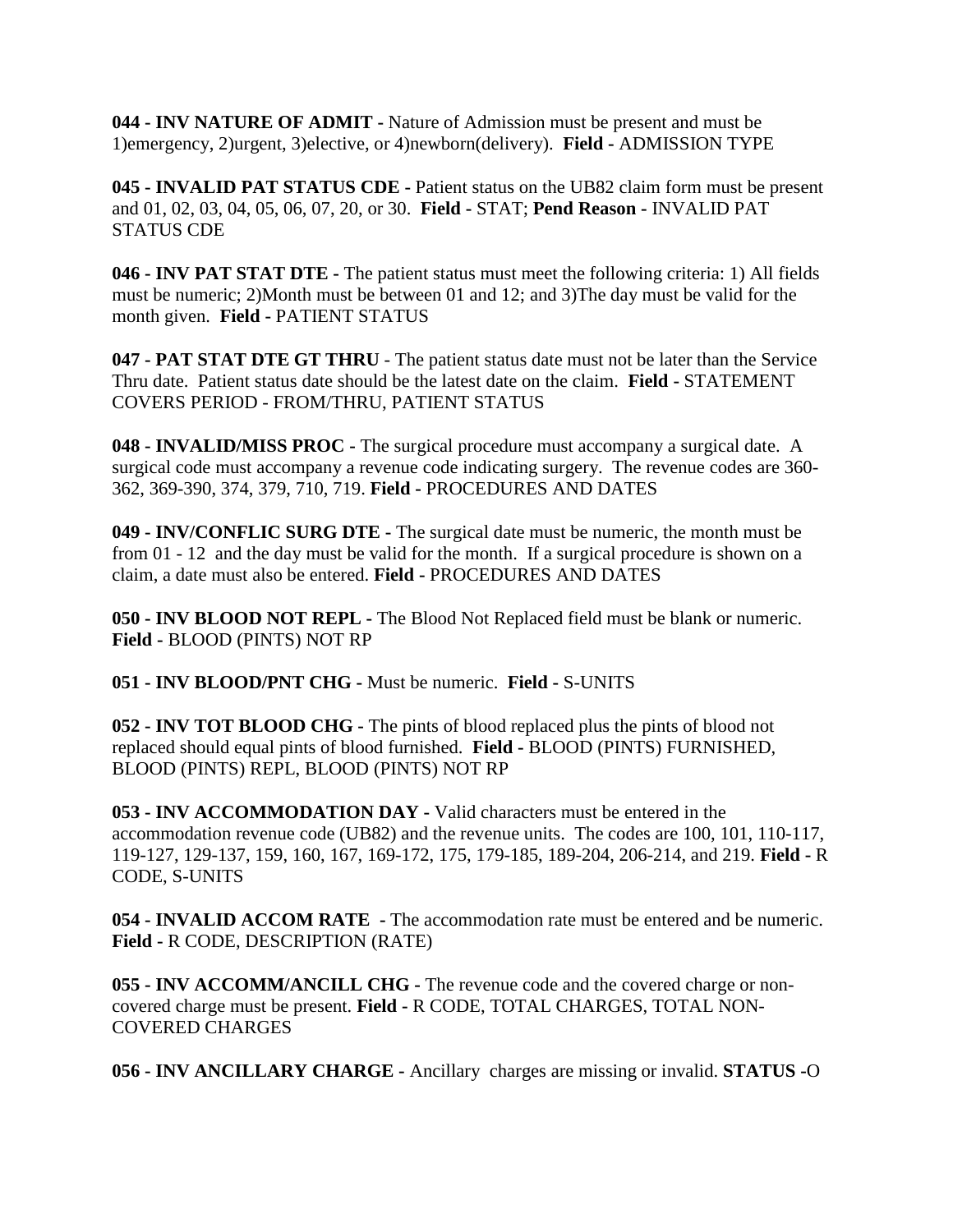**057 - TOT CHG/SUM DIFFER -**The sum of the charges must equal the total charges entered. **Field -** STATEMENT OF SERVICES RENDERED, TOTAL CHARGE, TOTAL CHARGES, 17f CHARGE, 17e CHARGE

**058 - INV NON COV CHARGES -** Must be numeric. **Field -** TOTAL NON-COVERED **CHARGES** 

**059 - NET BILL NEQ CALC -** The calculated charges must equal the net billed charges coded on the claim. **Field -** TOTAL CHARGES, EST AMOUNT DUE, TOTAL CHARGE, TOTALS, USUAL AND CUSTOMARY FEE

**060 - INV COVERED DAYS -** The total of covered days plus non-covered days must be equal to the difference of Thru date minus From date. If the patient status is "30" (still patient), a "1" is added to this calculation. **Field -** STATEMENT COVERS PERIOD - FROM/THRU, COV D, NCD

**061 - INVALID PSRO DATE -** The PSRO/UR code is 3 and the PSRO From or PSRO Thru date must be valid. **Field -** PSRO/UR FROM DATE, PSRO/UR THRU DATE

**062 - INVALID APPROVED DAYS -** Must be numeric.

**063 - INVALID TOTAL CHARGE -** Must be numeric. **Field -** TOTAL CHARGES

**064 - INVALID NET AMOUNT -** Must be numeric. **Field -** TOTAL CHARGES, BALANCE DUE, NET BILLED

**065 - INVL SIGNATURE IND -** Must be Y. N or space. **Field -** SIG-IND; **Pend Reason -** INVALID-SIGNATURE -INDICATOR

**066 - INV BENEFIT EXHAUST -** Must be Y, N, or space. **Field -** ASG BEN; **Pend Reason -** INVALID-BEN-EXHAUST ERR

**067 - INVALID NON-COVERED -** Non-covered days must be present and in a numeric format. **Field -** NCD

**068 - INV SOURCE ADMISN -** Source of admission must be 1 through 8. If type of admission is 4 (newborns), the source must be 2 through 4. **Field -** ADMISSION SOURCE, ADMISSION TYPE. **STATUS -**O

**069 - INV OCCUR DATE -** The occurrence date must be present and a valid date. **Field -** OCCURRENCE CODES

**070 - INV STMT COVERS FROM -** Statement covers From date must be present, numeric and six digits long. **Field -** STATEMENT COVERS PERIOD - FROM/THRU. **STATUS -**D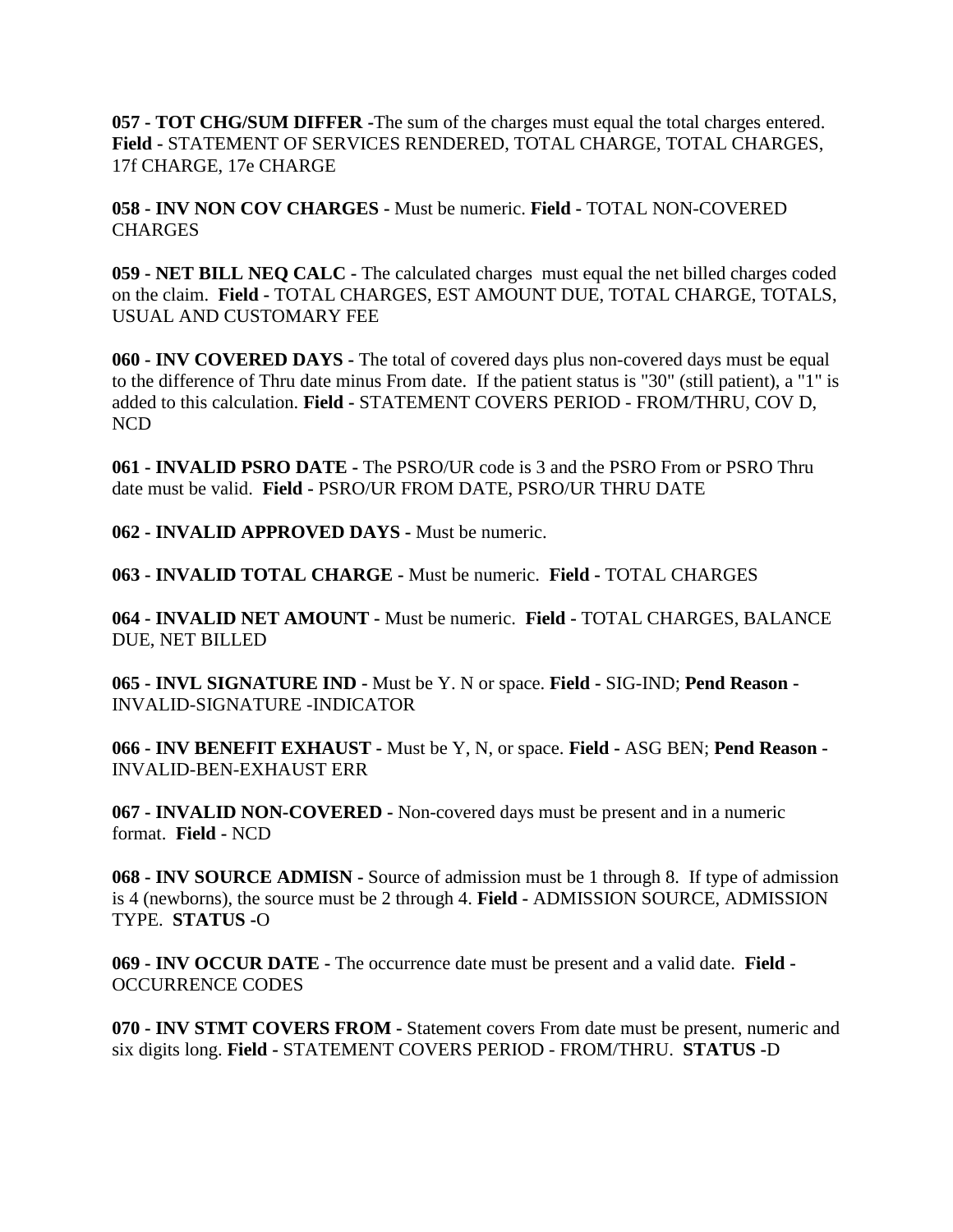**071 - INV STMT COVERS FROM -** From date must be present, numeric and six digits long. **Field -** STATEMENT COVER PERIOD - FROM/THRU

**072 - INV STMT COVER THRU -** Thru date must be present, numeric and six digits long. **Field -** STATEMENT COVERS PERIOD - FROM/THRU

**073 - STMT FRM LT SERV FRM -** Start of service cannot be before From date. **Field -** DATE OF SERVICE, STATEMENT COVERS PERIOD FROM/THRU

**074 - STMT THRU GT SRV THR -** Date of service cannot be after Thru date. **Field -** STATEMENT COVERS PERIOD - FROM/THRU, DISCHARGE

**075 - INVALID TYPE SERVICE -** Type of service for ambulance must be 3 or 9. **Field -** TYPE OF SERVICE (3) NON-EMERGENCY OR (9) EMERGENCY

**076 - INV DME PA AMOUNT -** Prior Authorization field must be numeric.

**077 - NEED REV CODE DESCRP -** Revenue code requires written description. **STATUS -**E

**078 - RESUB W/DOCUMENTS -** Medical necessity must be established for a resubmitted claim by op/path/hist/picture. **STATUS -**D

**079 - FOUND NO PSRO CODE -** PSRO code must be present and valid. **STATUS -**D

**080 - INVALID LAB INDICATOR -** Must be a Y, N or a space. **Field -** OUTSIDE LAB

**081 - INVALID STATUS DATE -** Date Discharged, Date of Death, or Visits Exhausted must be present, numeric and valid. **Field -** PATIENT STATUS

**082 - INVALID STATUS CODE -** Patient status must be valid (A-D).

**083 - INVALID SERVICE CODE -** Valid codes are A = Skilled Nursing Care; F = Home Health Aide; K = Medical Supplies; and P = Physical Therapy. **Field -** SERVICE CODE

**084 - INVALID TREAT PLACE -** The place of treatment code must be entered and a valid code. **Field -** PLACE OF SERVICE **Pend Reason -** INVALID-OR-MISS-PLACE-TREAT (LAM2D030). **STATUS -**D

**085 - INVALID UNITS/VISITS -** Units, visits, studies must be valid and present. Fields - UNITS, VISITS, QUANT. **Pend Reason -** INVALID-OR-MISS-U-V-S. **STATUS -**D

**086 - INVALID PA AMOUNT -** Prior Authorization amount must be present and valid. **STATUS -**O

**087 - INVALID PA DATE -** Prior Authorization date must be present and valid. **STATUS -**O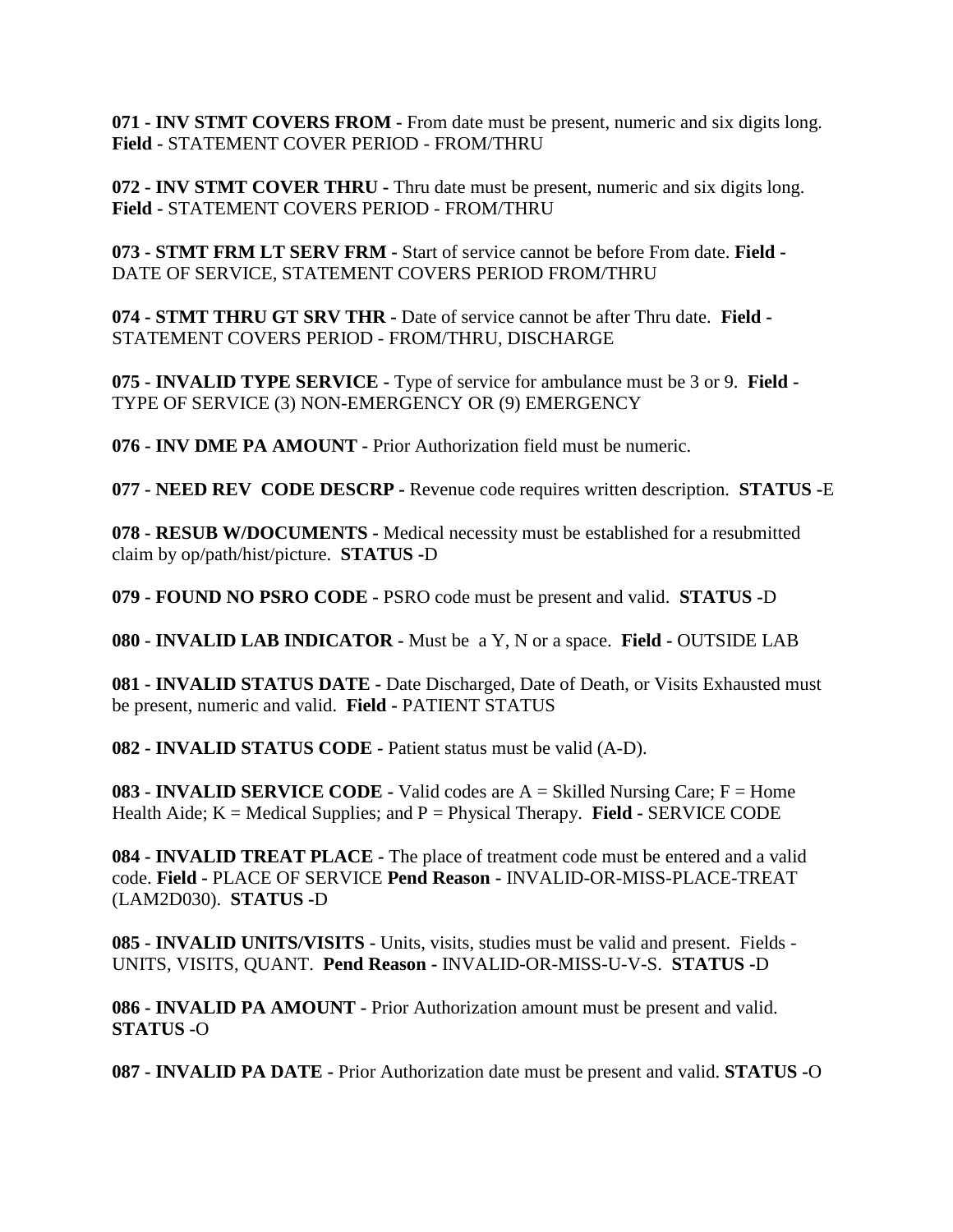**088 - INVALID ORIGIN CODE -** Origin code must be valid. **STATUS -**O

**089 - INVALID DESTINATION -** Destination code must be valid. **STATUS -**O

**090 - REF PROV NO NOF** - Referring provider number must be on file. **STATUS -**O

**091 - INVD REF PROV INDCTR -** Must be Y, N or blank. **Field -** NAME OF REFERRING PHYSICIAN, ID NUMBER OF REFERRING PHYSICIAN

**092 - INVALID PROC MODIFIER -** Must be blank or be on the approved list of modifiers. Modifiers include: 22, 24, 26, 52, 55, 56, 75, 76, 77, 23, 30, 47, 50, 54, 66, 80, 81, 90, 99, 20, 25, 51, 62, 82, AA, AB, AC, AD, AE, AF, AG, AH, AI, AP, AR, AS, AT, CC, DD, EE, EH, EP, ER, ET, HE, HH, HR, HT, LL, LT, PH, PS, RE, RH, RP, RR, SH, TC, TS, UE, UC, VP, XX, YY, ZZ, LS, NU, W5 WA, WC, WD, WE, WI, WN, WS, WX, XA, XB, XC, XM, XO, Y5, ZB, ZC, ZD, ZS. **Field -** MODIFIER **Pend Reason -** INVALID-PROC-MOD . **STATUS -**O

**093 - REVENUE CODE MISSING -** Revenue code must be present when there is a covered or non-covered charge. **Field -** R CODE, TOTAL CHARGES, TOTAL NON-COVERED CHARGES

**094 - MISSING PINTS BLOOD -** When a revenue code of 380 - 389 is present,, furnished pints of blood must be present. **Field -** R CODE, BLOOD (PINTS) FURNISHED

**095 - FROM THRU NOT EQUAL -** The condition code is 40 (Same Day Transfer) and the statement From and Thru dates must be equal. **Field -** CONDITION CODE, STATEMENT COVERS PERIOD - FROM/THRU

**096 - REVENUE CHG MISSING -** When a revenue code is present, the covered charge/noncovered charge must be present. The revenue charge must be equal to the units times the revenue rate. **Field -** R CODE, TOTAL CHARGES, TOTAL NON-COVERED CHARGES, DESCRIPTION, S-UNITS

**097 - NON-COVCHG GREATER THAN BILLCHG -** The amount entered should not be greater than the amount entered for total charges.

**098 - BILL-CODE-REQ-MC-CHG -** When the inpatient code for bill is 2 an entry must be made in the Prior Payments field. **Field -** PRIOR PAYMENTS

**099 - DME COVERAGE ONLY -** The item is covered under Durable Medical Equipment program only.

**100 - PROC CD MUST 5 DIGIT -** The procedure code must be 5 numeric characters. **STATUS -**O

**101 - INVALID EMER IND -** Must be Y, N or space. **Field -** EMERGENCY CERTIFICATION **Pend Reason -** INVALID-EMER-IND (LAM2D030).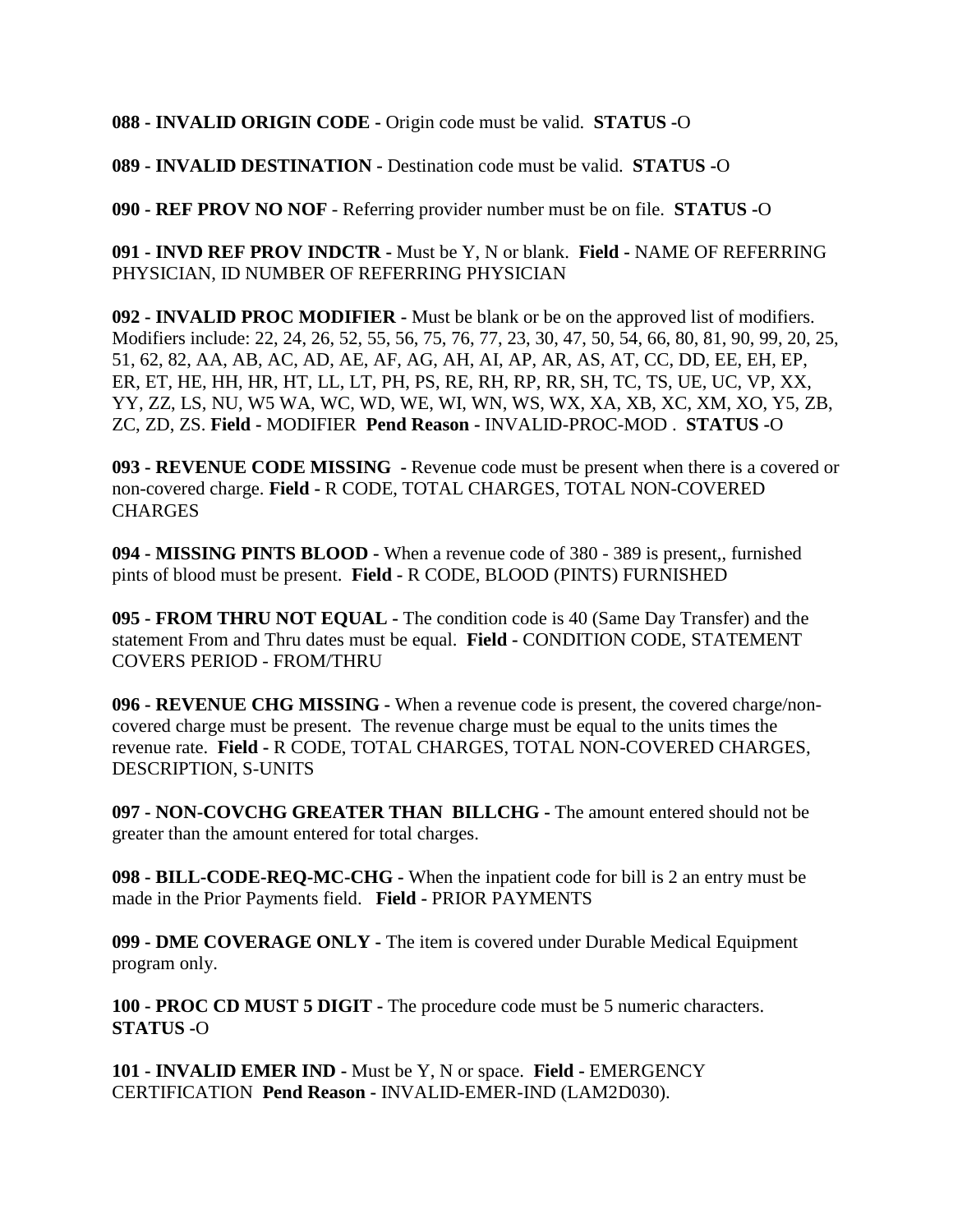**102 - INVALID SURFACE -** Tooth surface code must be entered and must be the two-position alpha-numeric code. **Field -** SURFACE. **Pend Reason -** INVALID-TOOTH-SURFACE (LAM2D030).

**103 - INVALID TOOTH CODE -** Tooth code must be entered and must be entered an a valid combination of alpha-numeric characters. **Field -** DIAGRAM. **Pend Reason -** INVALID-TOOTH-CODE(LAM2D030).

**104 - INVALID PROSTHESIS -** Must be Y, N, or space. **Field -** REMARKS FOR UNUSUAL SERVICES, COMMENTS. **Pend reason -** INVALID-PROSTHESIS-IND (LAM2D030).

**105 - REF MUST BE MGR -** Referring must be Case Manager. **Field -** REFERRAL DATA, ATTENDING PROVIDER NUMBER

**106 - BILL PRV NOT PCP -** Billing provider must be PCP or service must be authorized by PCP.

**107 - PARTIAL HOSP NOT PAY -** Partial Hospital not payable for Medicaid only.

**108 - PRV TYPE AGE RESTRIC -** Prov Type Services must be covered for recipient this age.

**109 - NOT HCBS LOCKED IN** 

**110 - REBILL OB/ABORT D&C -** Rebill OB or abortion D&C CPT code with reports

**111 - CHANGING AGAIN -** This is a changed error. **STATUS -**D

**112 - AUTH PORT X-RAY -** Document or edit override code for portable x-ray must be present. Remittance advice message is 'Certification for portable x-ray attached."

**113 - INVALID CK DIGIT -** Provider check digit must be valid. **STATUS -**O

**114 - INV/MISSING HCPCS -** HCPCS must be present and valid. **STATUS -**D

**115 - HCPC CD NOT ON FILE -** The HCPC code must be found on the procedure/formulary file. If the type of bill (first 2 digits) is 13, the type of service of 03. Otherwise the type of service is 08. **Field -** BILL TYPE, DESCRIPTION.

**116 - DEFRA REDUCTION -** Payment reduced to Medicare maximum. **STATUS -**E

**117 - MAX: 2 DAYS TRSFR MHIS -** Maximum of 2 days allowed to transfer MHISA patients

**118 - HOSP LIMITED TO EMER -** HOSP limited to emergency care and transfer of MHISA patients.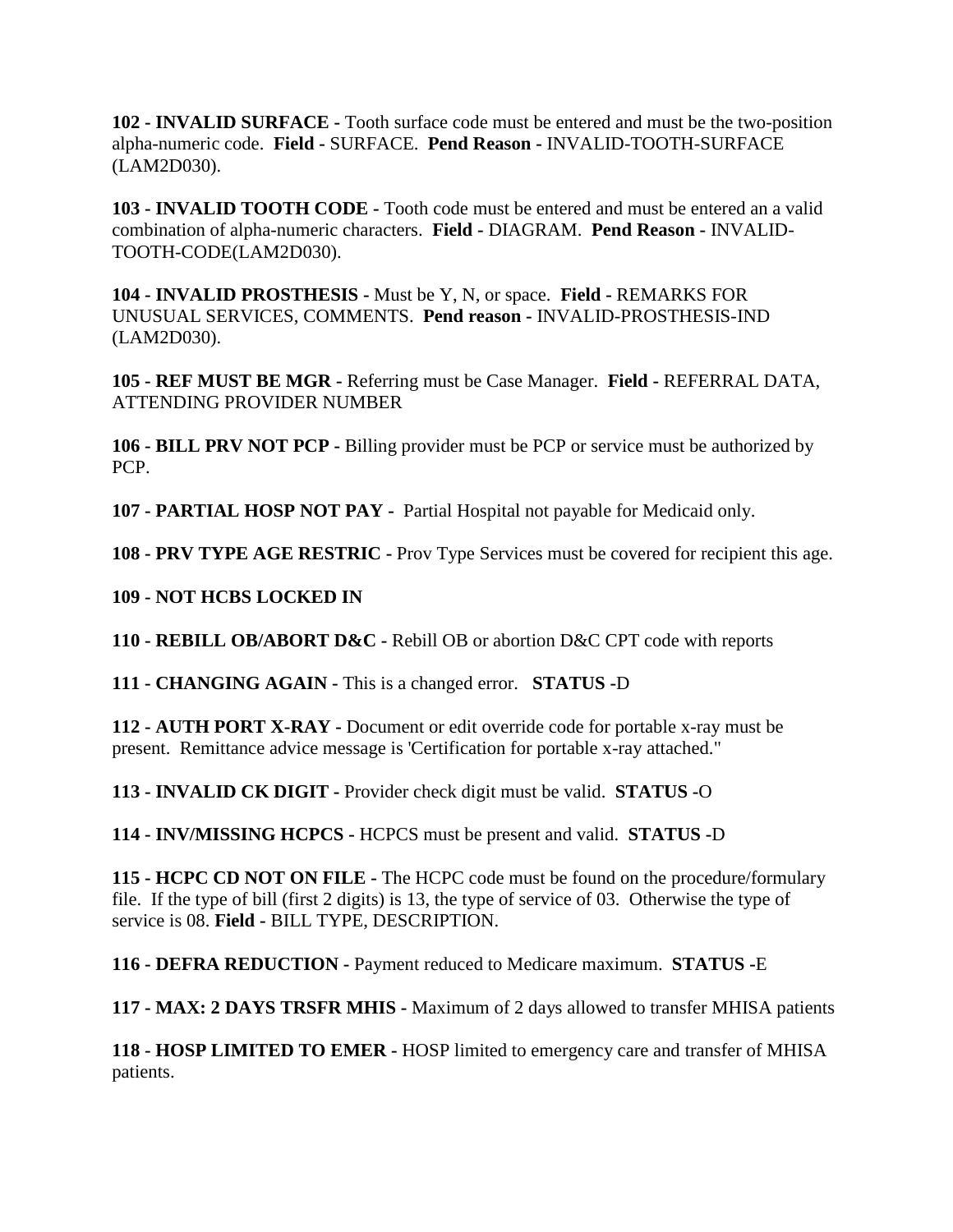**119 - INVEST, EXPER, OR NOT -** Investigating, experimental or not medically necessary procedures not covered.

**120 - QTY INVALID/MISSING -** Zero or non-numeric character should not be entered in the quantity or units field. **Field -** QUANTITY **Pend Reason -** METRIC-QTY-ERR(LAM2D030).

**121 - MISS OR INV PRESCRIB -** Prescriber identification should be present and valid. **Pend Reason -** PRESCRIBING-PHYSICIAN-ERR(LAM2D030). **STATUS -**O

**122 - INVALID RX DATE -** The prescription date should be present and numeric. **Field -** RX DATE **Pend Reason -** RX-DATE-ERR(LAM2D030).

**123 - RX SERVICE DATE -** The date of service must be before the date the prescription was filled. **Field -** RX DATE, DATE RX FILLED **Pend Reason -** RX-DATE-GT-SERV-FROM-DATE (LAM2D030).

**124 - INVALID DAYS SUPPLY -** Days supply must be present, numeric, and greater than 0. **Field -** NO DAYS SUPPLY **Pend Reason -** RX-DAYS-SUPPLY-ERR(LAM2D030).

**125 - PRESCRIP NO MISSING -** Prescription number must be entered. **Field -** RX NUMBER

**126 - INVALID REFILL CODE -** Refill code must be numeric, greater than 5, and must be present. **Pend Reason -** REFILL-ERR(LAM2D030).

**127 - MISSING NDC -** The NDC code must be numeric and must consist of the following: Manufacturer Number - 5 digits long; Product Number - 5 digits long; Package - 2 digits long. **Fields -** NAT'L DRUG CODE **Pend Reason -** NATIONAL-DRUG-CODE-ERR(LAM2D030)

**128 - INVALID MAC INDICATOR -** The MAC override indicator must be C or blank. **Field -** MAC OVERRIDE **Pend Reason -** MAC-INDICATOR -ERR(LAM2D030).

**129 - INVALID INVOICE NO -** The pharmacy invoice number is required and must be greater than 0. **Pend Reason -** PRESCRIPTION-INVOICE-ERR (LAM2D030). **STATUS -**O

**130 - DENY PROV. 9999999 -** All providers 9999999 to be denied. **STATUS -**D

**131 - PRIMARY DX NOF -** Primary Diagnosis must be on file.

**132 - SECONDARY DX NOF -** Secondary Diagnosis must be on file.

# **133 - INVALID CCN**

**134 - DOB/CCN MISMATCH -** Date of Birth and CCN must match.

**137 - MEDICARE REPLACEMENT -** Submit hardcopy adjustment or void claim.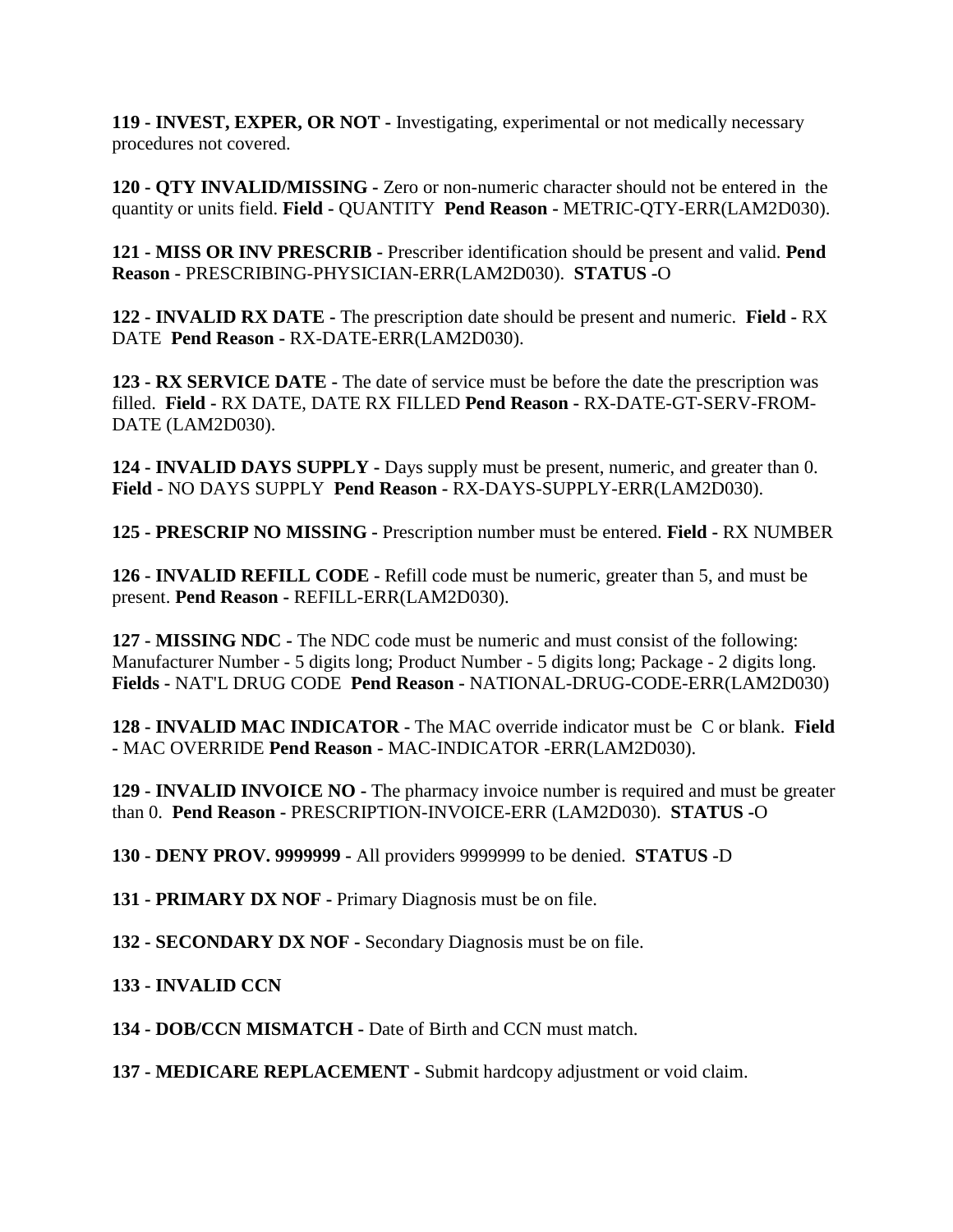### **138 - IN PLAN LHA SERVICE**

**139 - CLMS > 3/1/92: KIDMED -** Claims 3/2/92 or after must be sent to KIDMED contractor.

**140 - INVALID REQUEST DATE -** Character entered in the Request Date field must be numeric. Year must be numeric, month must be between 01and 12, and the day must be valid for the month. **Field -** DATE OF REQUEST

**141 - INVALID LAST SCREEN DATE -** Characters entered in the Last Screening Date field must be numeric. The year must be numeric, the month must be between 01 and 12, and the day must be valid for the month. **Field -** DATE OF LAST SCREENING

**142 - INVALID SCREEN CODE -** Screen code should be I,S,P, or D. **Field -** SCREENING **CODES** 

**143 - INVALID REFERRAL IND -** The value of the field must be A, B, C, or D. **Field -** REFERRAL DATA

**144 - INVALID COMPLETE INDICATOR -** The complete box must be checked. The indicator must be Y or N. **Field -** SCREENING COMPLETE

**145 - INVALID IMMUNZTN IND -** The immunization block must be checked or keyed. The field must be an A, B, C, or blank. **Field -** IMMUNIZATION

**146 - INVALID SUSPECT IND -** The indicator must be alpha and no more than six entries may be made. Valid entries are A through Z.

**147 - REQ DATE TOO LATE -** The characters in the Request Date field must not be later than the Service Thru date. **Field -** DATE OF REQUEST

**148 - LAST SCREEN TOO LATE -** The characters in the Screening Date field must not be after the Service Thru date. **Field -** DATE OF LAST SCREENING

**149 - LTC NH 51 IND BAD -** Long Term Care nursing home 51 Indicator must be present and valid. **STATUS -**O

**150 - LTC CERT DTE BAD -** LTC certification date must be valid and present. **STATUS -**O

**151 - LTC HOSP DAYS BAD -** LTC total hospital leave days must be valid and present. **STATUS -**O

**152 - LTC HOME DAYS BAD -** LTC total home leave days must be valid and present. **STATUS -**O

**153 - LTC TOTAL DAYS BAD -** LTC total leave days must be present and valid. **STATUS -**  $\Omega$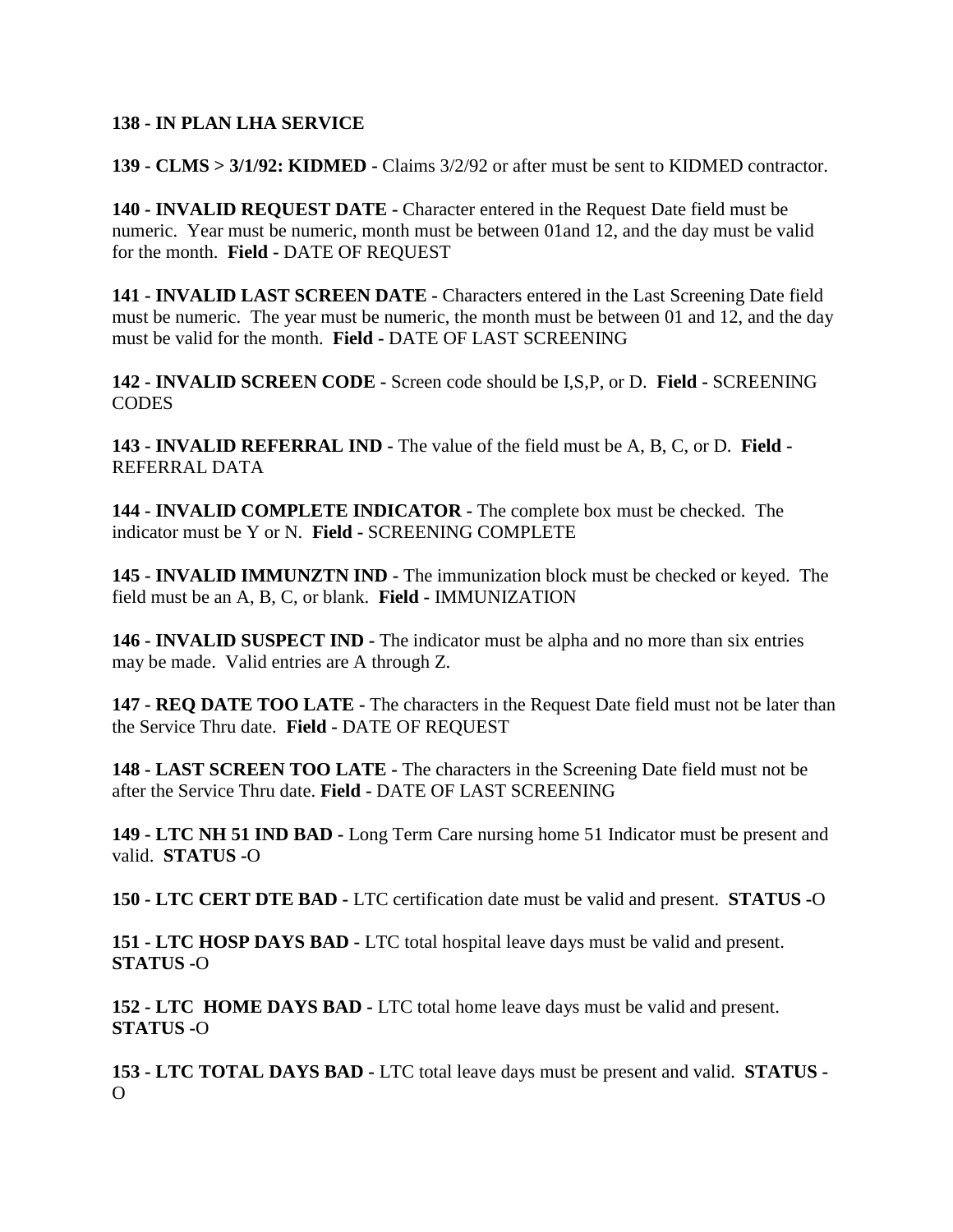**154 - LOC LTC CODE BAD -** Level of care code 1,2,3 must be valid and present. **STATUS -**  $\Omega$ 

**155 - LOC LTC TOT DAYS BAD -** Level of care total leave days 1,2,3 must be present and valid. **STATUS -**O

**156 - LTC LOC DYS FROM BAD -** Level of care from days 1,2,3 must be present and valid. **STATUS -**O

**157 - EXCEEDS LIMIT OF 8** - Co-insurance days must not exceed 8. **STATUS -**O

**158 - LTC LOC NH IND BAD -** Nursing home level of care indicator 1,2, or 3 must be present and valid. **STATUS -**O

**160 - PRECERT NOT ON FILE -** Precert number must be on file.

**161 - HOSP STAY REQ PRECERT -** Hospital stay requires precertification.

**162 - PRECERT NOT APPROVED -** Precertification has not been approved.

**163 - DOS NOT PRECERT COVD -** Claim DOS not precert covered.

**164 - CLAIM > PRECERT LOS -** Claim should not exceed precertification authorized days.

**165 - SURG REQUIRES PRECERT -** Surgery requires precertification.

**166 - CLM RECIP NO MATCH -** Claim recipient ID must match the ID on the precertification file.

**167 - CLM PROV ID NO MATCH -** Claim provider ID must match the ID on the precertification file.

**168 - PRECERT SURG DATE ERR -** Claim surgery date must match the date on the precert file.

**169 - DAYS CUT TO PRECERT -** Days cutback to precert approved days.

## **170 - PRECERT REVIEW -**

**171 - NO PRECERT RESUB DOC -** Hospital precertification must be on file resubmission with documentation

**174 - RECIP NOT XREF -** A Medicaid ID must have a Medicare ID match. **Pend Reason -** RECIP-NOT-XREF(LAM2D030). **STATUS -**D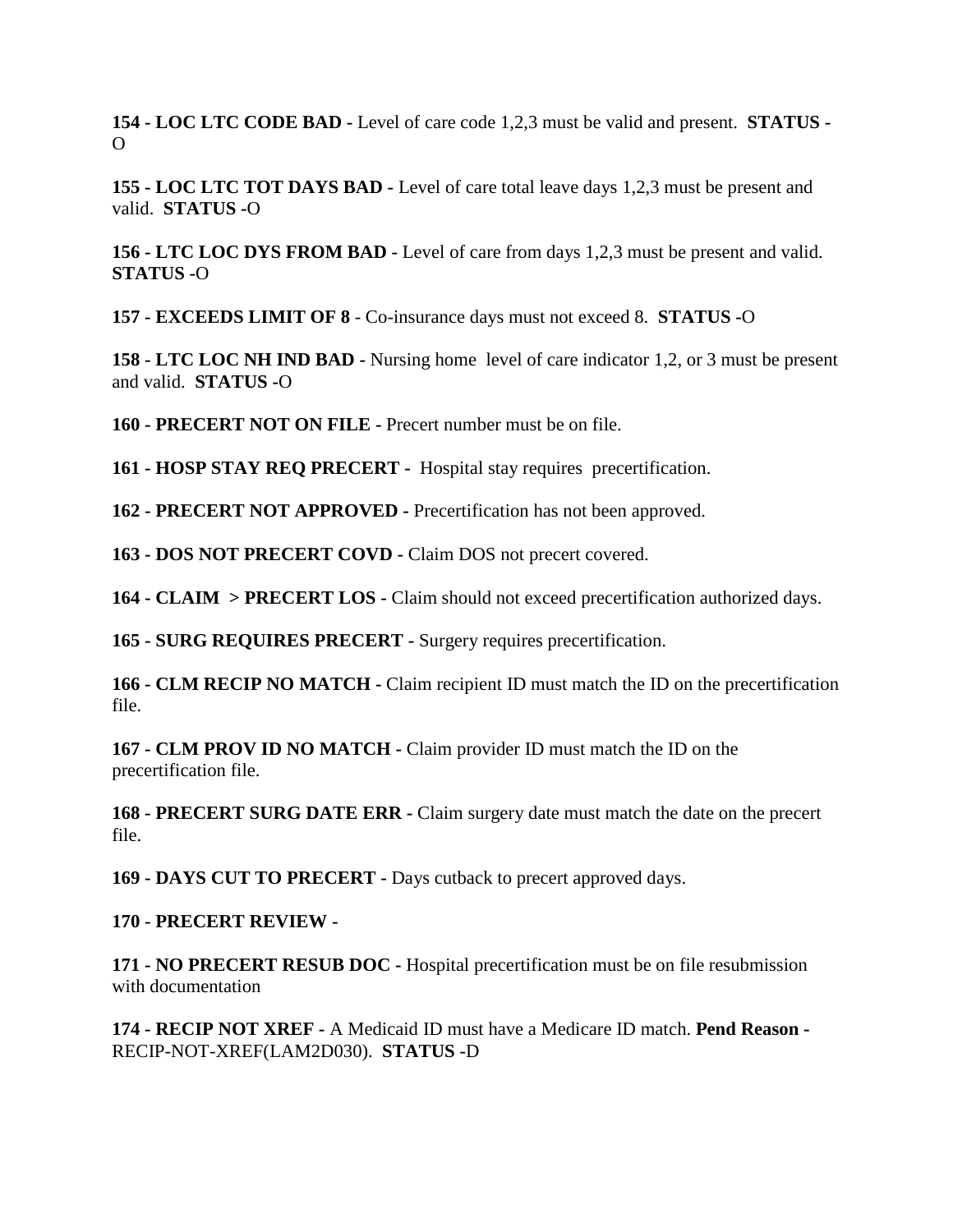**175 - CHARGES MISSING -** Characters must be numeric or spaces. **Field -** TOTAL **CHARGES** 

**176 - INVALID DEDUCTIBLE -** Must be numeric. **Field -** DEDUCTIBLE

**177 - INVALID COINSURANCE -** Characters must be present and numeric - **Field -** CO-INSURANCE

**178 - INVALID BLOOD DEDUCT -** Characters in the Blood Deductible Field must be present and numeric.

**179 - INVALID N-C CHARGES -** The Total Non-Covered Charges must be blank or numeric.

**180 - INVALID ADMIT DATE -** The Admission Date must be a valid date. The date must be numeric characters in the MMDDYY format. The month must be 01-12, the day must be valid for the month given, and the year must be numeric. **Field -** DATE HOME HEALTH PLAN **ESTABLISHED** 

**181 - INVALID COVERED DAYS -** Covered days must be numeric or spaces. **Field - ATTACHMENT** 

**182 - PROC/CLAIM TYP CONFL -** The procedure code used must be approved for the claim type billed.

**183 - SURGERY PROC NOF -** Surgical procedure must be on file.

**184 - PROG IND REQ REVIEW -** Program indicator requires review. **STATUS -**O

**185 - KEYED INITIAL DIFFER -** Keyed initial must not differ from file first initial. **STATUS -**O

**186 - USE CORRECT MODIFIER -** CRNA'S must bill correct modifier. **STATUS -**D

**187 - CLM-DOS=PA TO PERIOD -** Claim Thru Date of Service must equal Prior Authorization 30 day thru period.

**188 - TRIP CANC BY DISPATCH -** The trip cancelled by dispatch (Claim voided).

**189 - PUT PA# IN BLOCK 23 -** Correct PA number must be in block 23 on the claim.

**190 - PA NO NOT ON FILE -** The Prior Authorization number coded on the claim must exist on the Prior Authorization file.

**191 - PROC REQUIRES PA -** The procedure requires Prior Authorization and the Prior Authorization number must be present.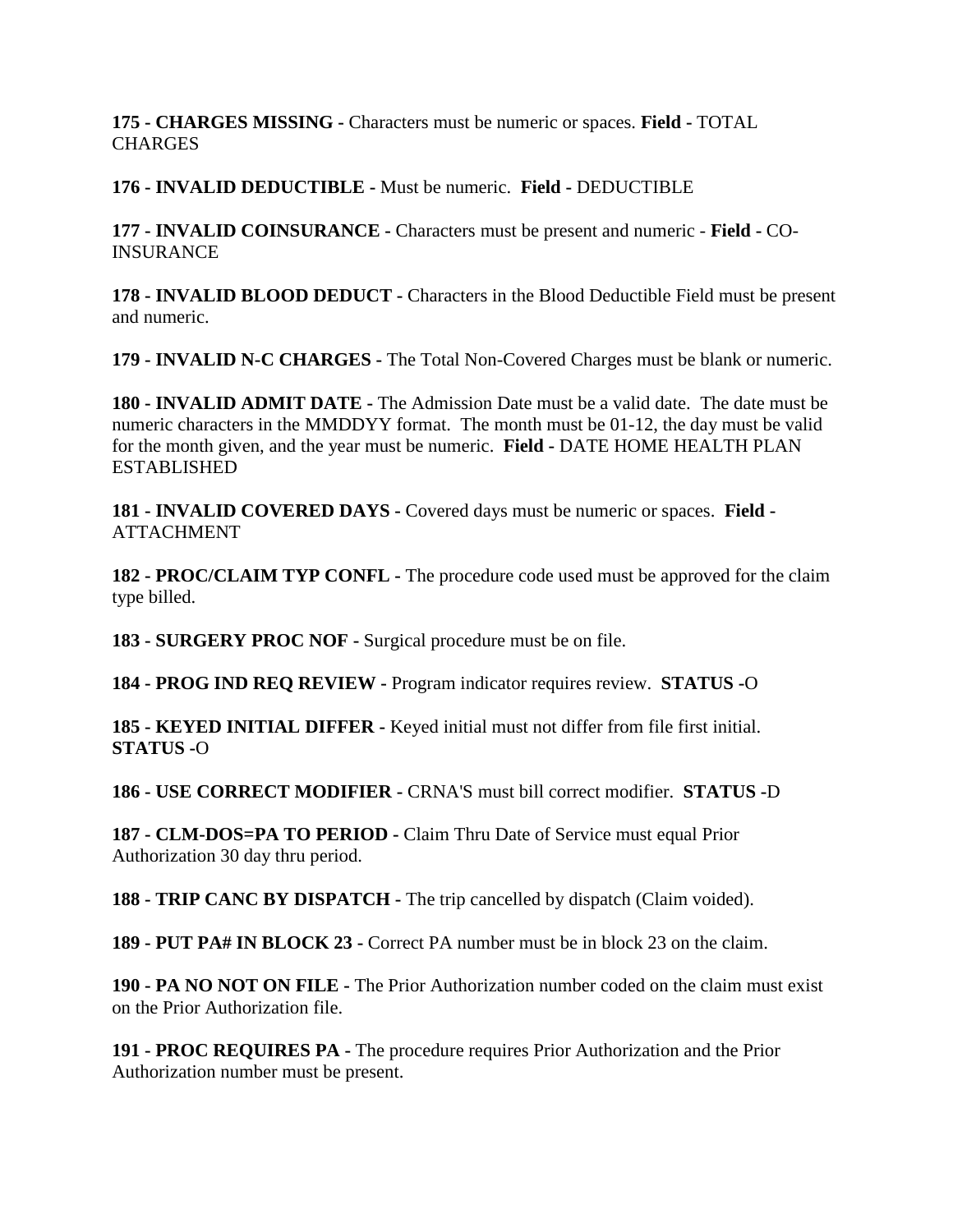#### **192 - PA NOT APPROVED -** PA must be approved.

**193 - DOS NOT COVERED/PA -** Date on claim must be covered by Prior Authorization.

**194 - CLAIM OVER PA LIMITS -** Claim must not exceed Prior Authorization limits.

**195 - NEED SPANNING DOS -** Must have spanning DOS if billing for total authorized amount.

**196 - PA RECIP NQ CLM RECI -** Claim recipient ID must match the ID in the Prior Authorization file.

**197 - PA PROV NQ CLM PROV -** The Provider ID on the claim should match the Prior Authorization provider ID.

**198 - PA PROC NQ CLM PROC -** The Prior Authorization procedure must match the claim procedure.

**199 - TRIP CANCELED - NONPAY -** Trip cancelled non payable.

**200 - PROV/ATTEND NOF -** The Provider ID on the claim must match the Provider ID on the provider file. The provider number must be on file.

**201 - PROVIDER NOT ELIG -** The provider on the claim must be eligible (enrolled as a Medicare or HCS provider) on the date of service.

**202 - PROC CLAIM TYP CONFL -** The provider must be certified to bill for the claim type.

## **203 - PROVIDER ON REVIEW -**

**204 - GRP NOT ON INDIV REC -** The billing provider number must be on the attending provider number's record.

**205 - BILL ATTEND PROV CON -** From date submitted must be greater than or equal to the From date on file. Thru date submitted must be less than to equal to Thru date on file.

**206 - BILL PROV NOT ON FIL -** The billing provider in group practice may be other than the servicing provider and must be on the provider file.

**207 - BILL PROV NOT ELIG -** The billing provider must have been eligible on the dates of service on the claim.

**208 - PRESCRIB PROV ONLY -** A prescribing provider cannot bill for any service.

**209 - GRP MST BILL FOR PRV -** Group must bill for provider. **STATUS -**D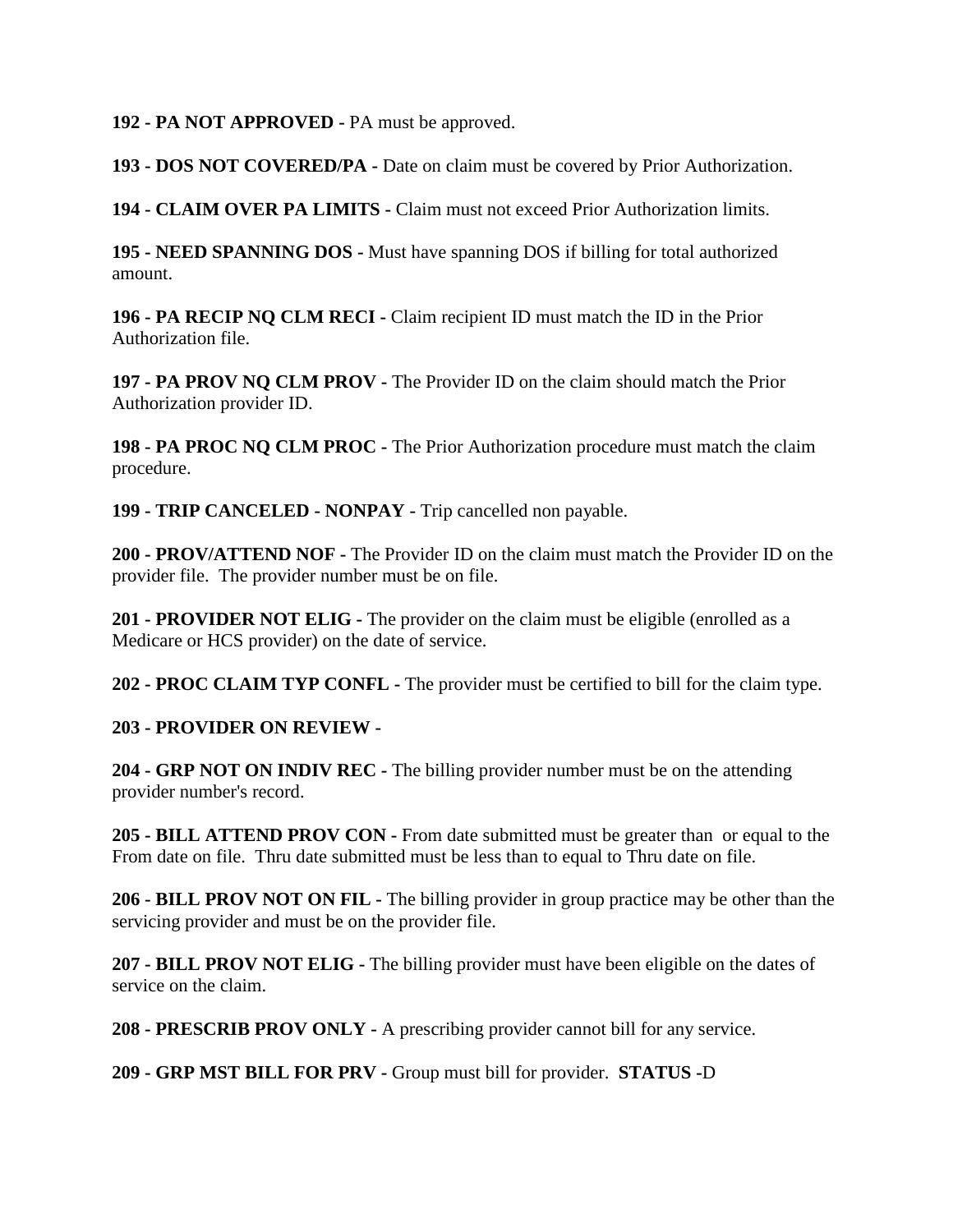**210 - PROV PROC CONFLICT -** A procedure cannot be performed by this provider under Medicaid. **Field -** PROVIDER NUMBER VS. PROCEDURE NUMBER

**211 - DOS LESS THAN DOB -** The date of service on the claim must not be less than the date of birth on the recipient file.

**212 - PROV MUST BE INDIV -** Attending provider must be individual. **STATUS -**D

**213 - NDC NOT ON PROC/FORM FILE -** The NDC code must appear on the procedure formulary file.

**214 - PROV ALLOW 1 PROC/CM -** The provider must not be paid for more than one service for a recipient on the same day.

**215 - RECIPIENT NOT ON FIL -** The recipient's Medicaid ID number must be found on the recipient file. The claim will recycle twice to allow for recipient file updates. If no matches are made, deny for 223.

**216 - RECIPIENT NOT ELIG -** Eligibility file must have a payable segment for date of service.

**217 - RECIP NAME MISMATCH -** The claim information must match the file record. **STATUS -**D

**218 - LOCK IN RECIPIENT -** Recipient or provider is restricted. **Field -** PATIENT'S NAME, PROVIDER, PATIENT NAME, DOCTOR NAME

**219 - EPSDT REFER OVER 21 -** EPSDT referral not valid recipient over the age of 21. **STATUS -**O

**220 - SPD DOWN NOT MED NDY -** Spend down amount must be medically needy. If money code is 4, recipient must be medically needy. **Field -** SPEND-DOWN AMOUNT

**221 - GEN ASST - NOT COVRD -** State only assistance - service not covered. **STATUS -**D

**222 - SVC OVERLAPS REC ELI -** Service From and Thru dates must fall within the recipient's eligibility period. **Field -** DATE(S) OF SERVICE

**223 - RECYC RECIP N/O FILE -** If the recycle indicator equal 2, the recipient must be on file or the system will automatically deny the claim. **STATUS -**D

**224 - INVALID BIRTHDATE -** A valid birth date must be present on the recipient file. **Field -** RECIPIENT FILE ONLY - WILL NOT PRINT

**225 - P.E. - NOT COVERED -** Claim not covered for presumed eligible recipient.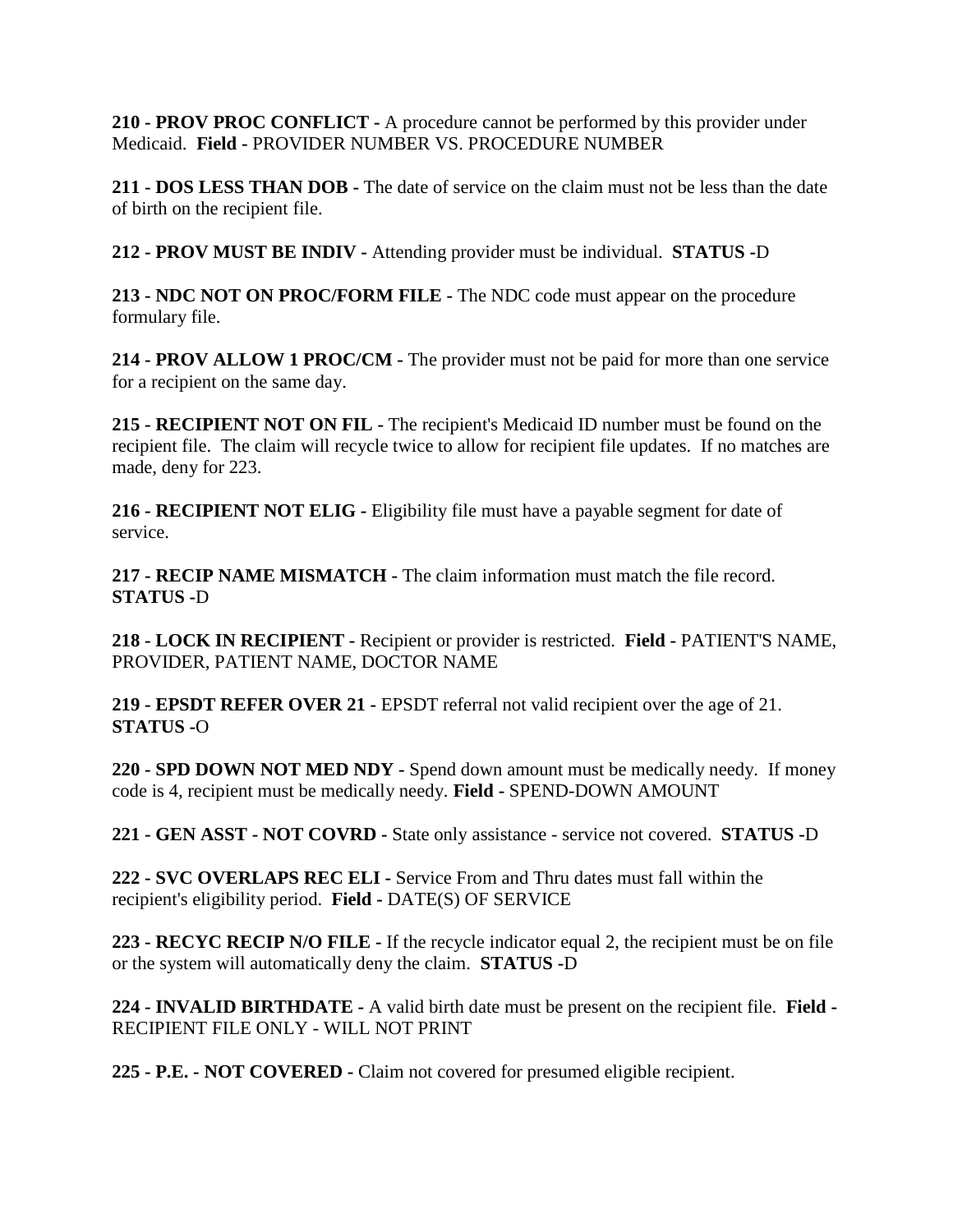**226 - INV SURGERY MODIFIER -** Component of surgery paid only to teaching facilities. Modifiers are 54, 55, or 56 are used by non-teaching facilities. **Field -** PROCEDURE MODIFIER

**227 - POSSIBLE 707 PEND -** Claim in process. **STATUS -**O

**228 - POSSIBLE 713 PEND -** Claim in process. **STATUS -**O

**229 - POSSIBLE 714 PEND -** Claim in process. **STATUS -**O

**230 - PROC REVIEW -** The program has been set to suspend the claim for review when the listed procedure code is found.

**231- NDC NOT ON P/F FILE -** The NDC code on the claim must be on the procedure/formulary file. The NDC code on the claim must be present and entered correctly. **Field -** NATN'L DRUG CODE

**232 - PROCEDURE CODE NOF -** Procedure/Type of Service must be covered by the program. **STATUS -**D

**233 - P/F DATE RESTRICTION -** The service begin and end dates must be within the allowable time limits for this procedure as indicated on the procedure/formulary file. **Fields -** PROCEDURE AND DATES, STATEMENT COVERS PERIOD - FROM/THRU, R-CODE, DATE(S) OF SERVICE, PROCEDURE CODE, DATE OF EACH SERVICE, DATE SERVICE PERFORMED, PROCEDURE CODE, NAT'L DRIG CODE, DATE RX FILLED

# **234 - P/F AGE RESTRICTION - STATUS -**D

**235 - P/F SEX RESTRICTION -** The recipient must be of the correct gender for the procedure as indicated on the procedure/formulary file. **Field -** DESCRIPTION, PROCEDURE CODES

**236 - P/F PLACE RESTRICT -** The place of service for the procedure must be valid as indicated by the procedure/formulary file. **Field -** PROCEDURE AND SURGICAL CODES

**237 - P/F PROV SPEC RESTRT -** P/F provider specialty restriction.

**238 - INV DOS CALL HELP DK -** Invalid date of service - call Help Desk.

**239 - PRICE MISSING ON P/F -** For the date of service for this procedure, the price on the procedure/formulary file must be present. **Field -** DESCRIPTION, R CODE, PROCEDURE CODE, NAT'L DRUG CODE

**240 - PRICE MISSING ON U/C -** When the program compares the procedure code and the date of service to the usual and customary file, there must be a price on the U&C for that date of service. **Fields -** PROCEDURE CODE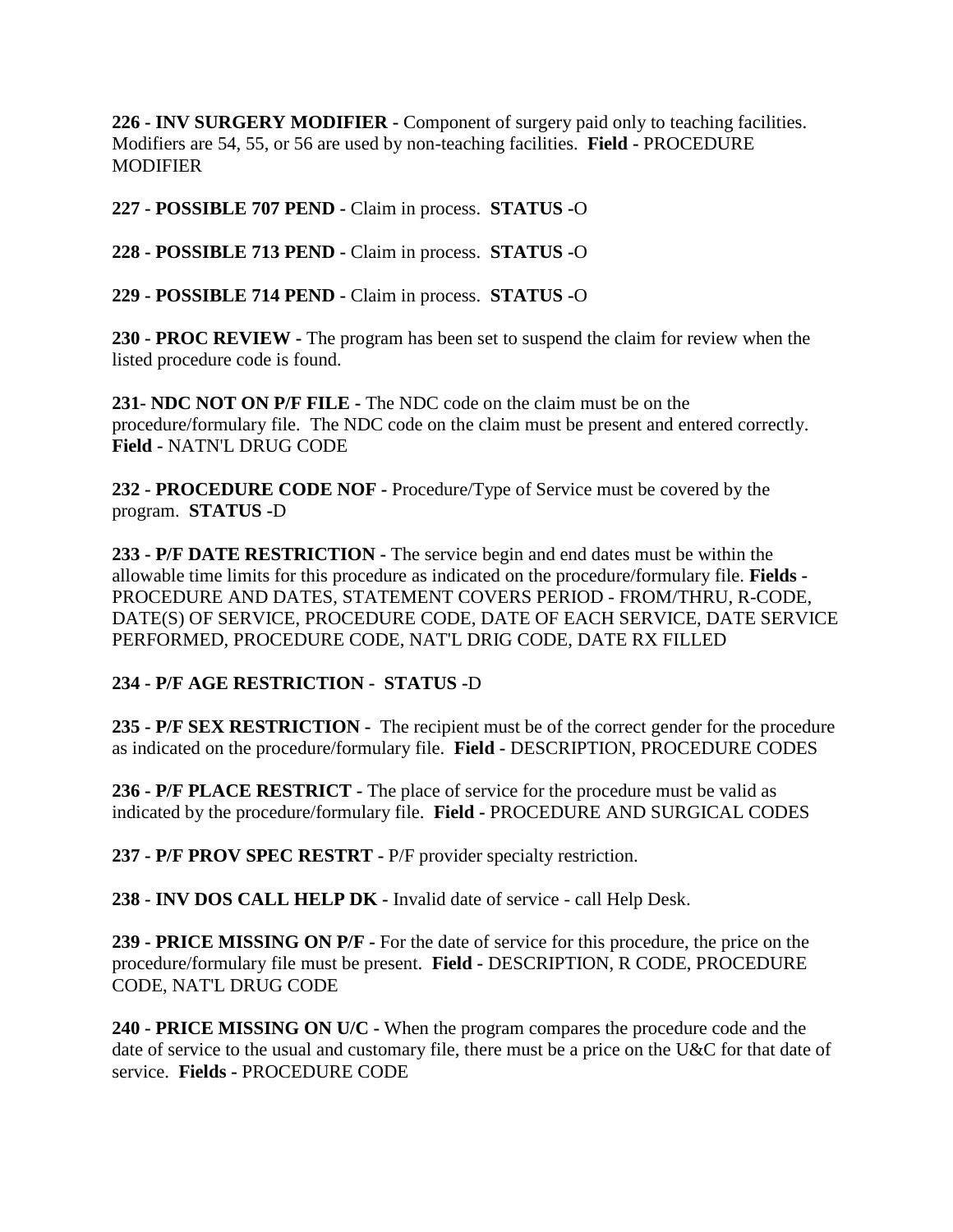## **241 - PREVAILING COST ERR -** Claim in process. **STATUS -**O

**242 - INPUT SPEND DOWN AMOUNT -** Recipient liability to be verified from 110 - MNP. The recipient type case is 21 or 22 and the beginning date of service on the claim is the same as the begin date of eligibility (any segment). **Field -** RECIPIENT ID, STATEMENT COVERS PERIOD - FROM/THRU, INSURED'S ID, DATE(S) OF SERVICE.

**243 - POT NOT ICF-I OR II -** Place of treatment must be ICF-I or ICF-II. **STATUS -**D

**244 - PROV RATE NOF -** The provider file should have a valid date of service. From date submitted must be greater than or equal to effective date. Effective date on the file must be numeric and greater than 0.

**245 - INVAL PROC TOS TRANS -** The procedure performed must not conflict with the provider type, and/or procedure code, and/or type of claim. The procedure code must be Z9480, Z9481, Z9476, or Z9477. **Field -** PROCEDURE CODES, PROCEDURE CODE

**246 - STAND BY NEC -** Prolonged attendance billed. Pended for review.

**247 - O.P. AUTH EXT NEED -** Documentation must be present. Edit override code outpatient extension. **STATUS -**O

**248 - DELETED, BILL CURR CD -** Deleted. Bill current code.

**249 - SURG REQ MED REV -** Surgery requires review for attachments.

**250 - DIA/PROC REQ REVIEW -** Diagnosis/procedure requires review.

**251 - DENY FOR DIAGNOSIS -** If a procedure is not justified by a diagnosis, it is denied. **STATUS -**E

**252 - DIAGNOSIS NOT ON FILE - STATUS -**D

**253 - DIAG DATE RESTRICTION - STATUS -**O

**254 - DIAG AGE RESTRICTION -** When the diagnosis code and the recipient ID from the claim are compared to the diagnosis and the recipient file, the diagnosis code must be allowed for the recipient ID shown. **Fields -** RECIPIENT ID, PRIN CODE (primary diagnosis), INSURED'S ID NUMBER, DIAGNOSIS CODE, MEDICAL ASSISTANCE ID NUMBER, DIAGNOSIS PRIMARY AND DESCRIPTION, PRELIMINARY DIAGNOSIS.

**255 - DIAG SEX RESTRICTION -** When the diagnosis code and the recipient ID on the claim are compared to the diagnosis and the recipient file, the diagnosis code on the claim must be allowed for the recipient shown. **Fields -** RECIPIENT ID, PRIN CODE (primary diagnosis), INSURED'S ID NUMBER, DIAGNOSIS CODE, MEDICAL ASSISTANCE ID NUMBER, DIAGNOSIS PRIMARY AND DESCRIPTION, PRELIMINARY DIAGNOSIS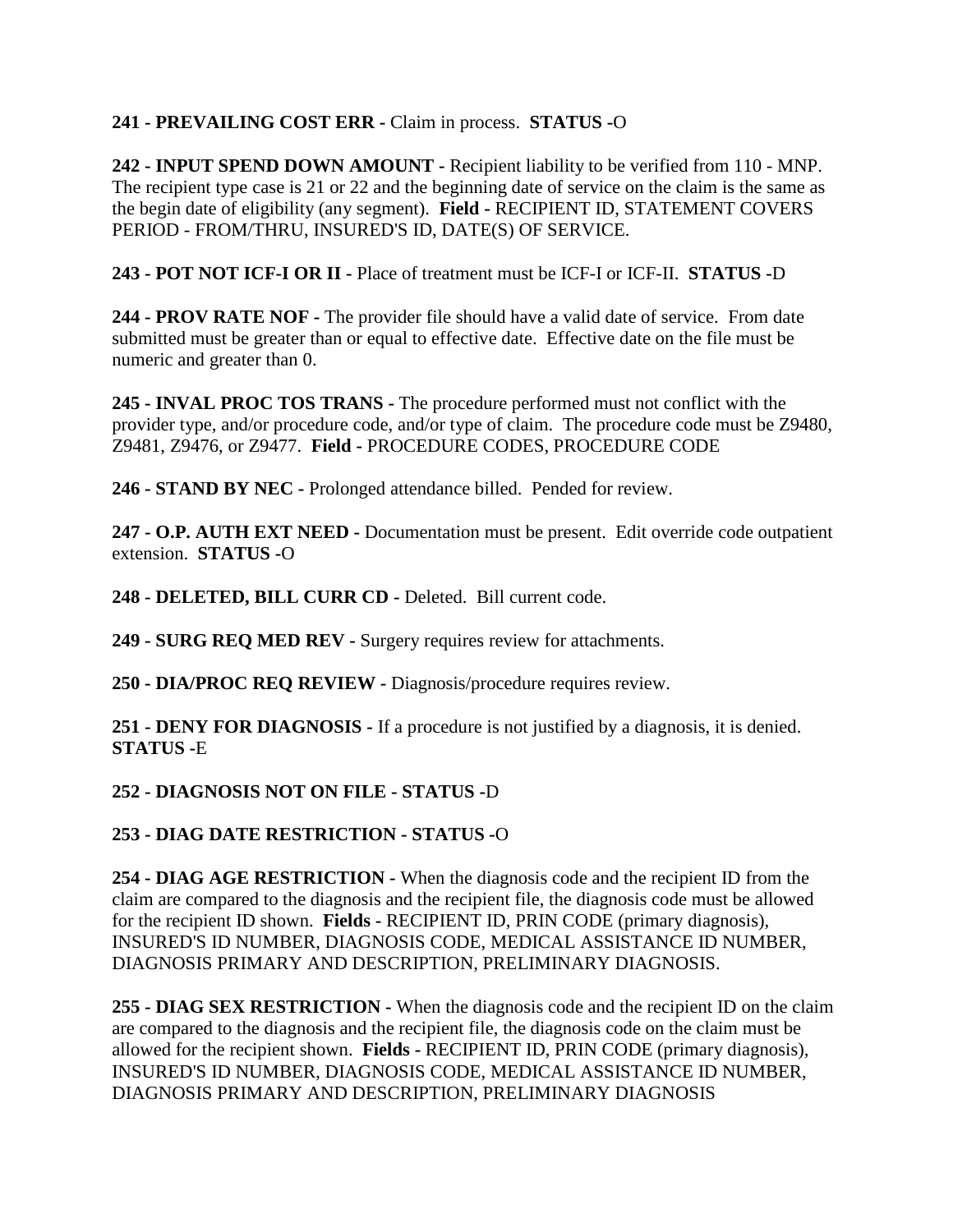**256 - DIAG PROC RESTRICT -** The diagnosis on file must allow for the procedure entered for the claim. **Fields -** PRIN CODE (primary diagnosis), PROCEDURES ADN DATES, DIAGNOSIS CODE, PROCEDURE CODE, DIAGNOSIS PRIMARY AND DESCRIPTION, DISCHARGE OR CURRENT DIAGNOSIS, SERVICE CODE, PRELIMINARY DIAGNOSIS

**257 - PAS - LOS 90TH EQ ZERO -** The average length of stay for the procedure on the diagnosis file must not be zeros. **Field -** PRIN CODE (primary diagnosis)

**258 - SPAN DATES/QUANT DIF -** The quantity on the claim must be equal to the quantity calculated for the spanned days. **Fields -** DATE(S) OF SERVICE, DAYS OR UNITS.

**259 - ANESTH REQ REVIEW -** Anesthesia units/minutes require medical review.

**260 - ANESTHESIA UNITS NOF -** Anesthesia base units must be on file.

**261 - INPUT M-CARE PD AMT -** The quantity on the claim must be equal to the quantity calculated for the spanned days. **Fields -** TOTAL PROVIDER PAID AMOUNT

**262 - ADJ-REQUIRES-REVIEW -** Provider adjustment is on review. Works off indicator on provider file. **STATUS -**O

**263 - PROCEDURE-AGE-RESTRT -** Procedure is allowed only for recipient age 0 to 30 years.

**264 - PA-01 REQUIRES REVIE -** PA -01 form requires review for validity.

**265 - SURG REQUIRES PA-O -** Surgery done as IP requires valid PA-01 form. **STATUS -**E

**266 - INVALID AMB SURG REV -** Rev code must be valid for ambulatory surgery procedure. **STATUS -**D

**267 - REQ-ICD9 - SURGICAL-CD -** Revenue code 490 requires valid ICD9 surgical procedure.

**268 - INVALID-TREATMENT-PL -** Treatment place must be correct. **STATUS -**D

**269 - ANES.CPT N/C-M'AID -** ANES. CPT must be covered for Medicaid only. Bill Surg + Mod. **STATUS -**D

**270 - CLAIM OVER 90 DAYS -** Claim must not exceed 90 days filing limit (Pharmacy). **STATUS -**O

**271 - CLAIM OVER 6 MONTHS -** Claim must not exceed 6 month filing limit. **STATUS -**O

**272 - CLAIM OVER 1 YEAR -** Claim must not exceed 1 year filing limit. **STATUS -**D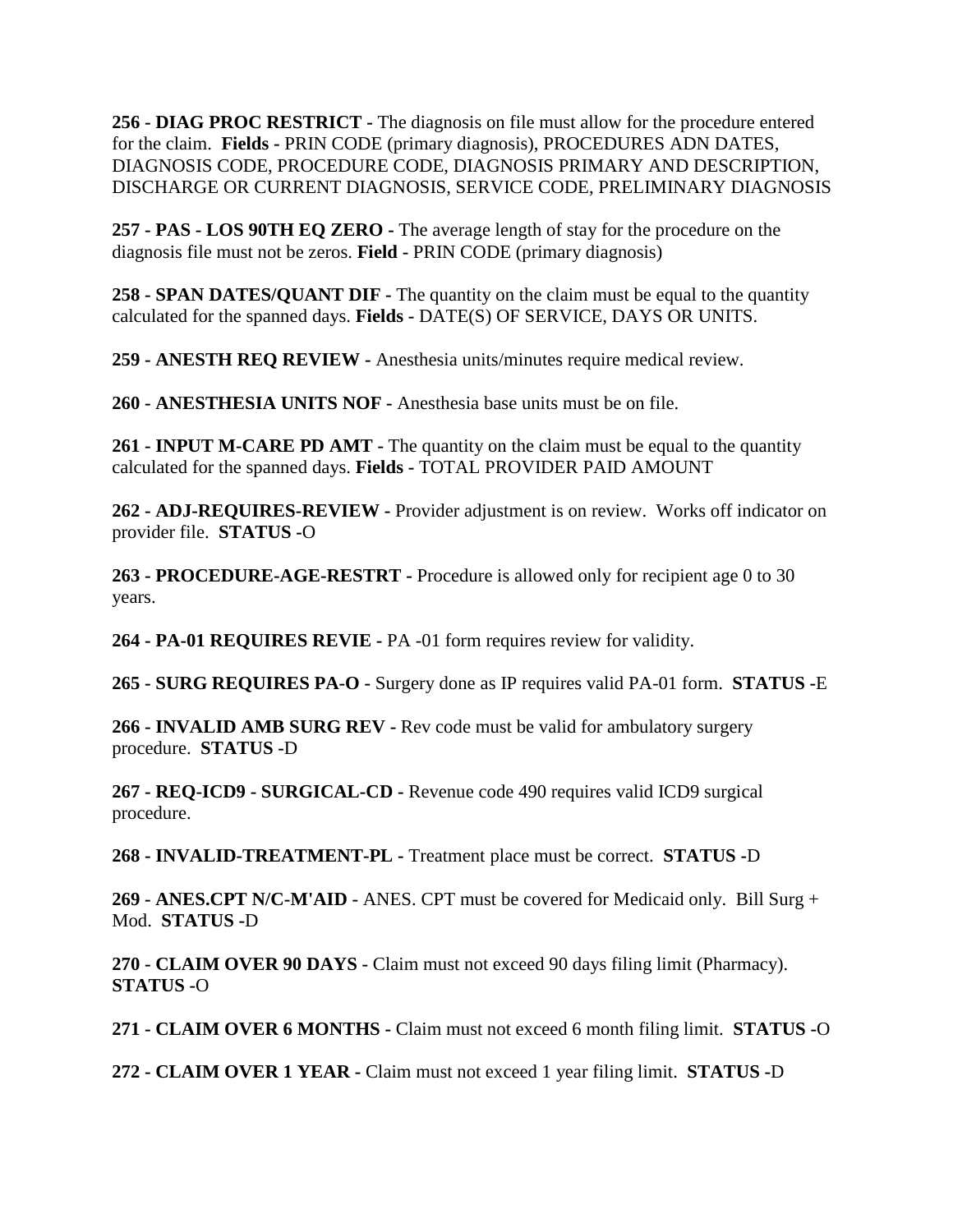**273 - TPL/PRIVATE -** The program searches to find out if recipient has more than one source of private insurance. **Field -** CARRIER CODE. **STATUS -**D

**274 - POSSIBLE TPL -** Possible third party liability. **STATUS -**O

**275 - RECIP MEDICARE ELIG -** The program searches to find out if recipient has Medicare coverage. **STATUS -**D

**276 - HIGH VARIANCE ERROR -** If claim type is 03(outpatient) and the amount billed is greater than calculated payment times  $15 =$  high variance error;

If claim type is 04 (physician), the procedure is 80000 through 89999, the type of service is 05, and the amount billed divided by units of service is greater than 100 = high variance error. All other physician claims will generate high variance if the billed amount is greater than calculated payment times 15;

If claim type is 05 (rehabilitation services), 11 (adult dental), or 13 (EPSDT screening) and the amount billed is greater than calculated payment times three = high variance error;

If claim type is 06 (home health) and the amount billed is greater than calculated payment times five = high variance error;

If claim type is 07 (ambulance transportation) and the amount billed is greater than calculated payment times four = high variance error;

If claim type is 08 (non-ambulance transportation) and the amount billed is greater than calculated payment times four  $=$  high variance error;

If claim type is 10 (EPSDT dental ) or 11 (adult dental), the procedure is other than D0240, D0230, or D9230, and the billed amount is greater than 400 percent of the calculated payment  $=$ high variance error;

If claim type is 12 (pharmacy) and the claim is not a facsimile (batch range 150-179), and the billed amount is greater than calculated payment times three = high variance error.

**Fields -** TOTAL CHARGES; CHARGES; USUAL AND CUSTOMARY FEE; RX PRICE

**277 - LOW VARIANCE ERROR -** If claim type is 12 (pharmacy) and the amount is less than calculated payment times  $.25 =$  low variance error;

If claim type is 10 (EPSDT dental), the procedure is other than D2129, D0230, or D9230 or the provider is other than 0088040 and the amount charged is less than calculated payment times .10 = low variance error;

If claim type is 04 (physician), the media is not 1 (tape to tape), and the amount charged is less than calculated payment times  $.10 =$  low variance error;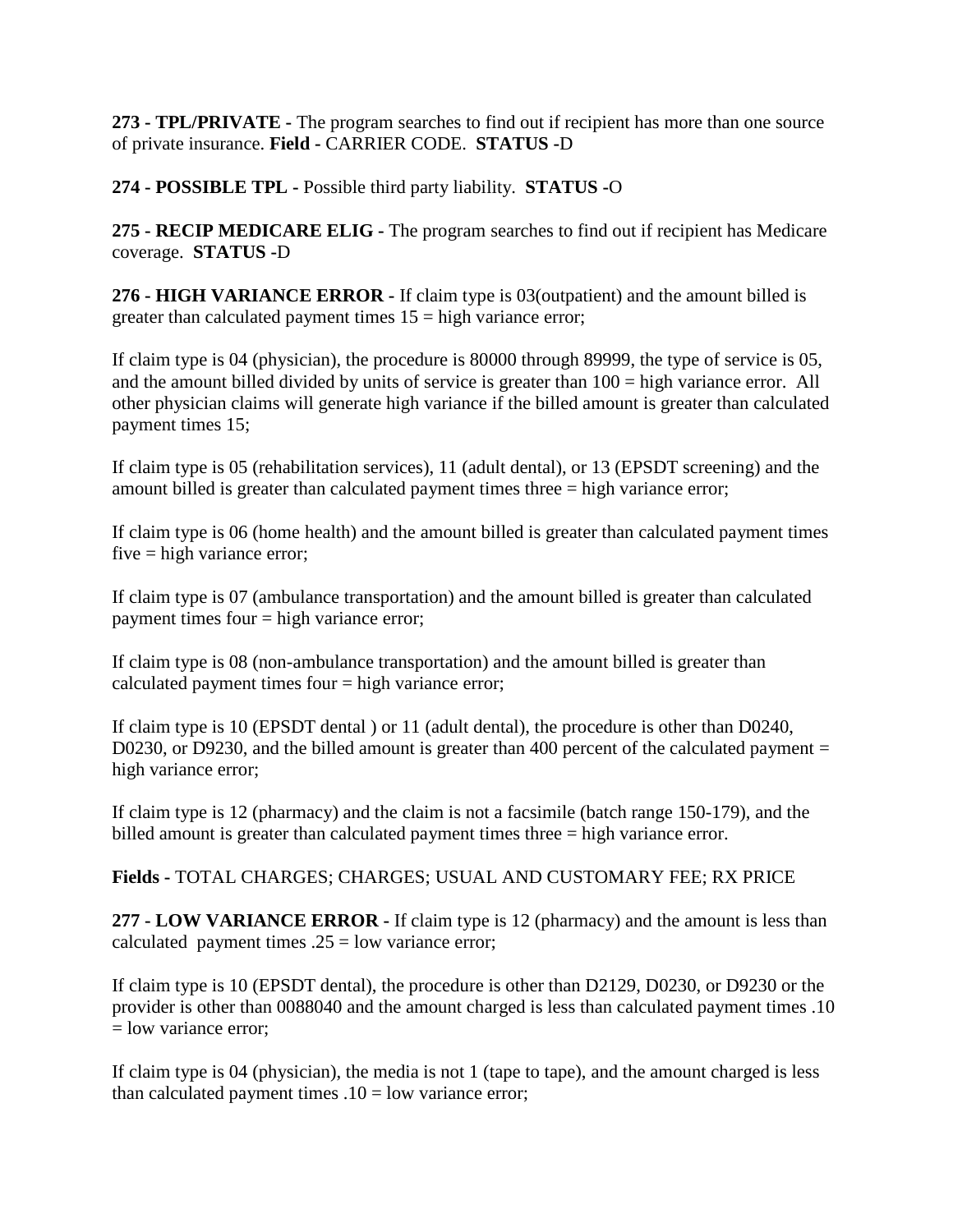If the claim type is 06 (home health), 05 (rehabilitation services), or 11 (adult dental) and the amount charged is less than calculated payment times  $.10 =$  low variance error.

**Fields -** TOTAL CHARGES; CHARGES; USUAL AND CUSTOMARY FEE; RX PRICE

**278 - RECIP ELIG MEDICARE -** The recipient is possible eligible for Medicare. **STATUS -**  $\Omega$ 

**279 - PROF COMP INVD POT -** If the procedure modifier is 26, then the place of treatment must be 1, 2, or 3 (for professional components only). **Fields -** PLACE OF SERVICE

**280 - MANUAL PRICE REQ -** Manual pricing required. Hard copy of bill.

**281 - VISIT INC. SURG CHGS -** Office visit cons. billed separately from surgical fee. **STATUS -**E

**282 - PRE-OP INC IN SURG -** Pre-op included in total surgery fee. **STATUS -**E

**283 - POST-OP INC IN SURG -** Post -Op included in the total surgery fee. **STATUS -**E

**284 - MANUAL PRICE GR BILL -** Manual price exceeds billed charges.

**285 - PAYMENT GR BILLED CH -** The co-insurance and deductible payments should not be greater than the billed charges. **Fields -** BILLED CHARGES; CO-INSURANCE; TOTAL CHARGE; CO-INSURANCE DEDUCTIBLE

**286 - BENDEX IND MEDICARE -** Bendex code indicates that recipient is Medicare eligible. **STATUS -**O

**287 - PAT LIB EXCEEDS CHG -** Patient liability should not exceed billed charges. **STATUS -**E

**288 - PROC/DESC CONFLICT -** Procedure code and description should not be in conflict. **STATUS -**E

**289 - INV DENY FOR PROV NO -** When a provider number is found to be invalid, a deny should not be entered without correcting the provider number.

**290 - TPL RESOURCE REQ EOB -** An EOB must be attached for recipients with other resources **indicated. STATUS -**D

**291 - FOUND MULT RESOURCES -** The program found more than one TPL carrier on the TPL matrix file for the recipient. **Field -** PAYMENT SOURCE

**292 - FOUND NO TPL AMOUNT -** When a carrier code is entered, a TPL amount must also be entered on the claim. **Fields -** PAYMENT SOURCE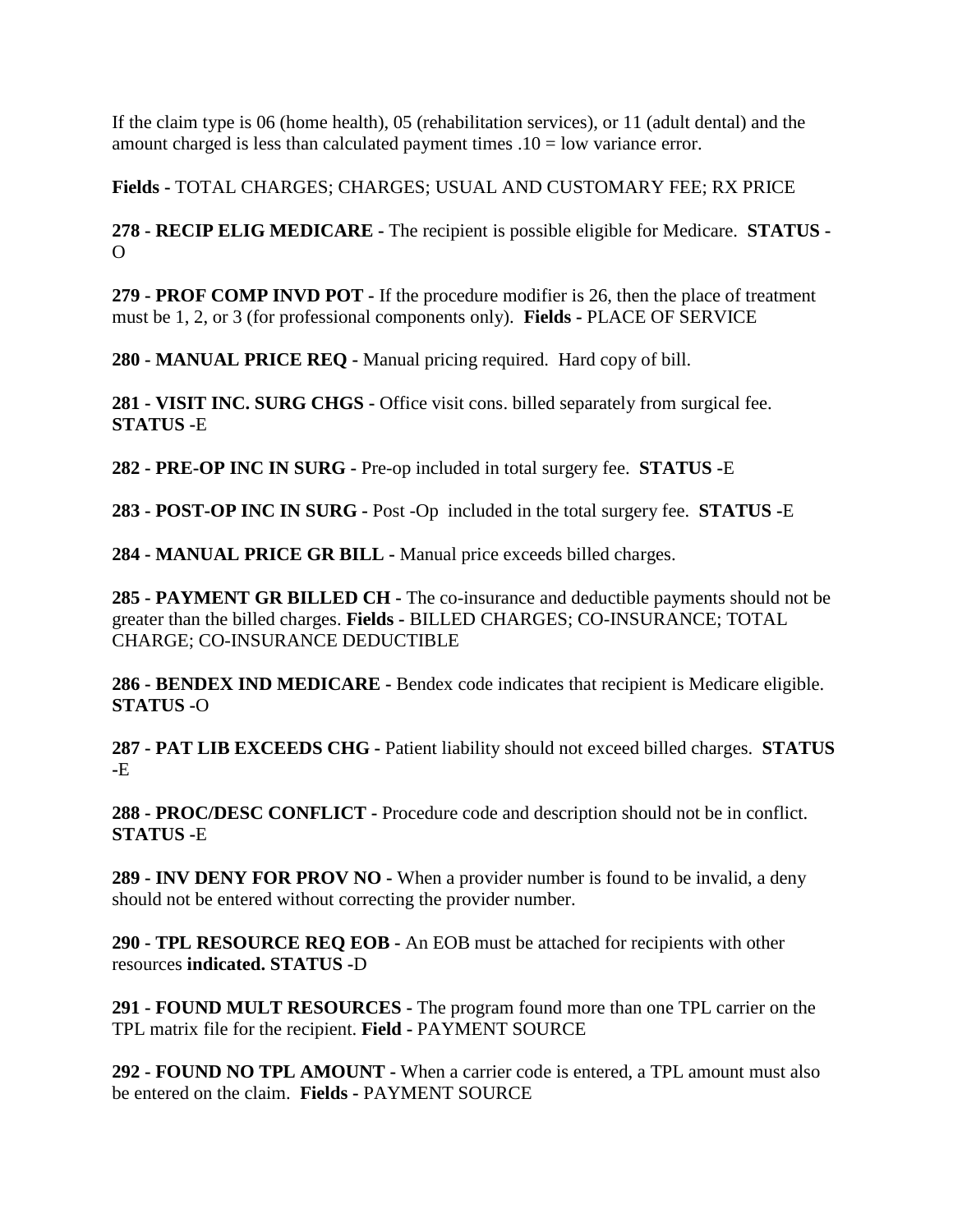**293 - RECYC RECI INELG DOS -** Eligibility file must have a payable segment for date of service. **Fields -** RECIPIENT (MID) AND DATE OF SERVICE

**294 - RECYC RECIP NOF -** The recycled count is three and the recipient is still not on file.

**295 - RECIP RECYCL 3 TIMES -** Recipient is ineligible - recycled three times. **STATUS -**D

**296 - CAR-CODE REQ REVIEW -** The carrier code on the claim must match the code on the recipient's TPL matrix. **Fields -** PAYMENT SOURCE

**297 - BANKRUPT. FILE W/CARR -** Declared bankruptcy. The file is with the carrier for possible payments.

**298 - INVALID PROC CODE -** Procedure code for date of service must be valid.

**299 - PROC/DRUG NOT COVERED -** The procedure or drug not covered by Medicaid. **STATUS -**D

**300 - CLAIM SPANS FISCAL YR -** Claim from and Thru date must not overlap the fiscal year end date. **Fields -** STATEMENT COVER PERIOD - FROM/THRU

**301 - ADMISN MUST BE EMER -** If the hospital is registered on the provider file as Emergency Only, then the nature of the admission must be A for emergency. **Fields -** PRIN CODE (PRIMARY DIAGNOSIS)

**302 - NO EMER 110-HE ATTACH -** If provider type is 55 (emergency access hospital) claim will pend. **Fields -** ATTACHMENT

**303 - CLAIM SPANS CY 1983 -** Claim must not span calendar year 1983. **STATUS -**D

**304 - INV BABY/MTHR ADMISN -** The type of admission code must be equal to 4 when the diagnosis code indicates delivery. **Fields -** ADMISSION TYPE; ADMISSION SOURCE; PRIN CODE (PRIMARY DIAGNOSIS)

**305 - INV BABY/MTHR PROC -** Surgical procedure must be delivery. **Fields -** PROCEDURES AND DATES

**306 - INV BABY ADMISSION -** The date of service must not be greater than the recipient's date of birth by less than four. If so pend the claim, unless the type of admit is 4 and the source admit is 2, 3, or 4. **Fields -** ADMISSION TYPE; STATEMENT COVERS PERIODS - FROM/THRU

**307 - SURG PROC MISSING -** When there are cost center codes for surgery, a surgical procedure must be entered. **Fields -** PROCEDURES AND DATES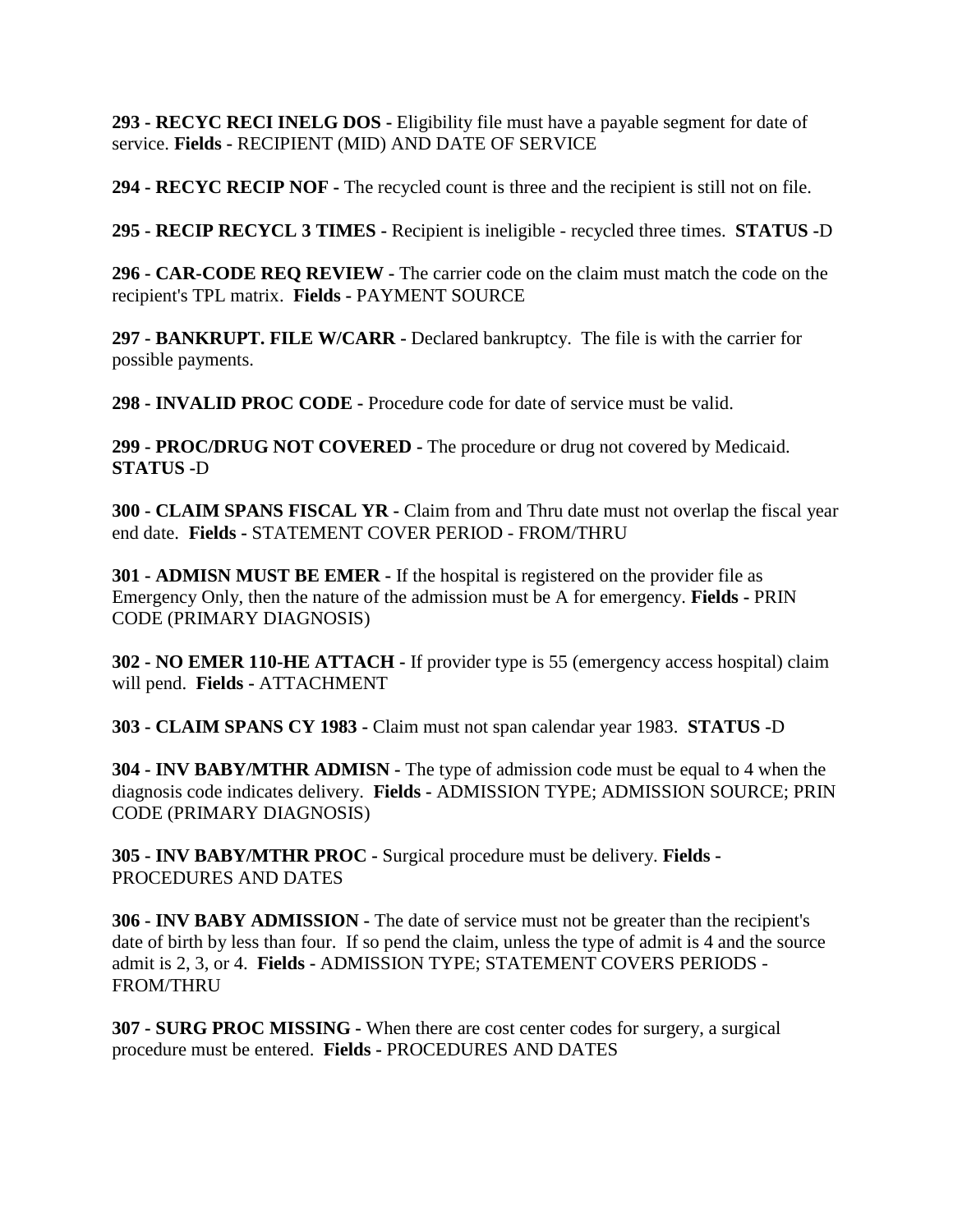**308 - SURG NAME/NO MISSING -** When a surgical procedure is entered, an entry must be made in the physician name/number field. **Fields -** ATTENDING PHYSICIAN ID

**309 - SURG DATE MISSING -** Date of surgery must be specified as a valid date. **Fields -** PROCEDURES AND DATES

**310 - SURG DTE LT SRV FROM -** The date of surgery must be greater than or equal to the Service From Date. **Fields -** STATEMENT COVERS PERIOD - FROM/THRU; PROCEDURES AND DATES

**311 - SURG DTE GT SRV THRU -** The date of surgery must be less than or equal to the Service Thru Date. **Fields -** STATEMENT COVERS PERIOD - FROM./THRU; PROCEDURES AND DATES

**312 - ACCOM DAYS LT 1 -** At least one accommodation day must be indicated. **STATUS -**D

**313 - AMB SURG DAYS NE 1 -** The days of service cannot be greater than 1.

**314 - PRIVATE ROOM PEND -** If the accommodation room rate is for a private room, the hospital must be one indicated as "private room only." Otherwise the claim will pend for manual review. **Fields -** R CODE; REMARKS

**315 - PROSTHESIS NOT PA -** When Prior Authorization is required, it must be indicated on the claim.

**316 - COV DAYS NE ACCOM -** The accommodation days entered from this claim must equal the total calculated days. **Fields -** STATEMENT COVER PERIOD - FROM/THRU; COV D

**317 - STMT DTE/ACCOM CONFL -** The total accommodation days must not be greater than the dates of service range. If the revenue code is 170 through 172, 175, 179, 113, 123, 153, or 203, nursery days are calculated. All other accommodation days are mothers days. If mothers days are greater than zero, then mother days must be equal to covered days. If there are no mother days, then nursery days must be equal to covered days. **Fields -** STATEMENT COVERS PERIOD - FROM/THRU; COV D; R CODE; S-UNITS

**318 - CHAMPS PRICING PEND -** Children's Hospital - Pend for manual pricing. **STATUS -**  $\Omega$ 

**319 - PSRO DAY/DTE MISSING -** PSRO Hospital - days and dates must be present and valid. **STATUS -**O

**320 - PSRO SIG MISSING -** PSRO Hospital - Signature must be present. **STATUS -**O

**321 - PSRO FROM LT ST FROM -** PSRO From Date must be greater than the Statement From Date. **STATUS -**O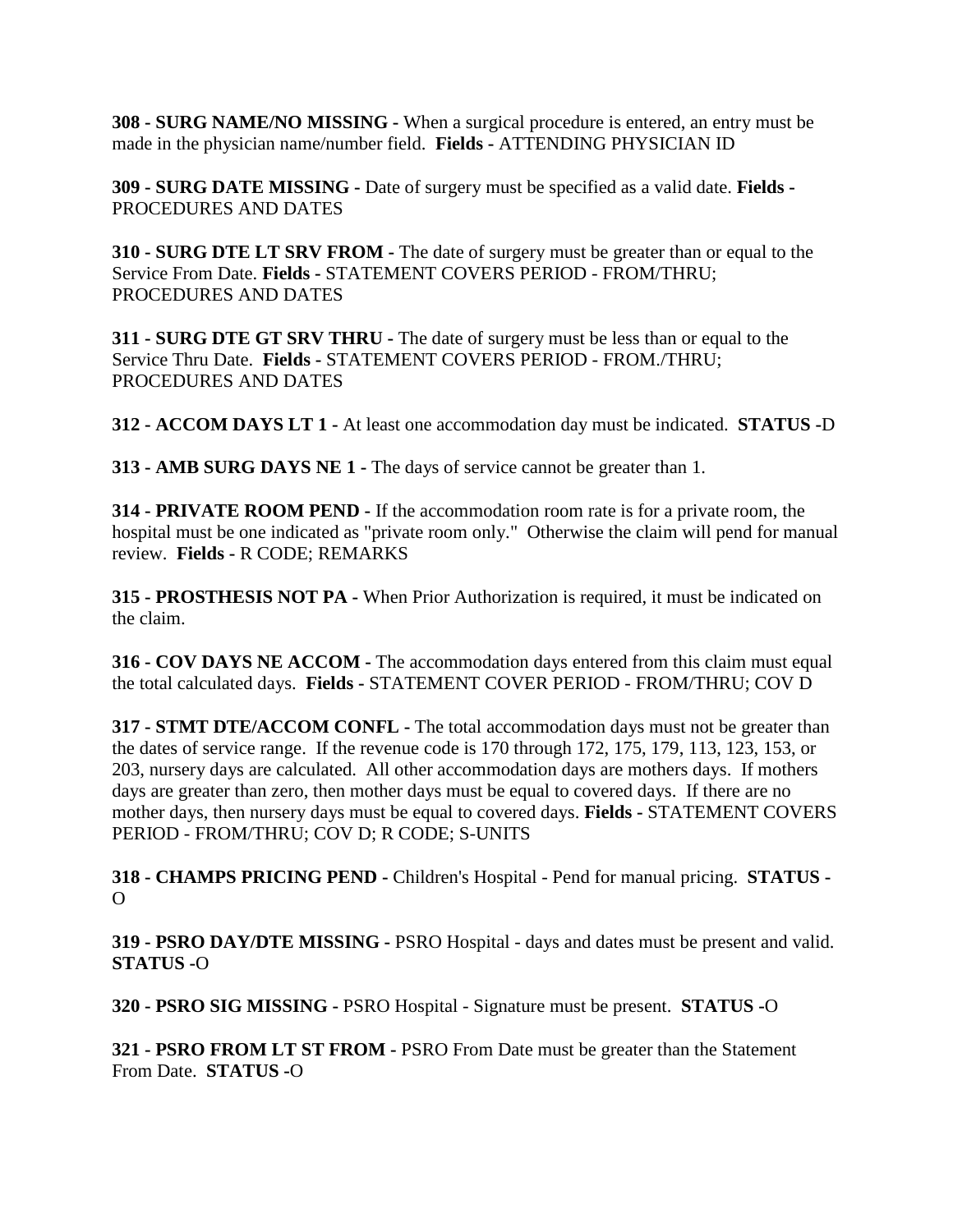**322 - PSRO THRU GT ST THRU -** PSRO Thru Date must be less than the Statement Thru Date. **STATUS -**O

**323 - PSRO DAY/DATE CON -** PSRO dates must not conflict with PSRO days. **STATUS -**O

**324 - PSRO DAYS NE ACCOM -** PSRO dates must be present and must equal accommodation days. **STATUS -**O

**325 - PAS-LOS DAYS MISSING -** PAS-LOS days must be present on the diagnosis file. Fields - PRIN CODE (PRIMARY DIAGNOSIS)

**326 - NO PER DIEM RATE -** The Per Diem inpatient hospital rate must be on file for dates of service. **Fields -** STATEMENT COVERS PERIOD - FROM/THRU

**327 - ADJ>ORIG COV'D DAYS -** Adjusted covered days must not be greater than original covered days. **STATUS -**O

**328 - PROV NOT CERTIFIED -** Provider must be certified for service. **STATUS -**D

**329 - CLIA NOT CERT DOS -** CLIA number must cover date of service. **STATUS -**D

**330 - QMB NOT MED. ELIG -** QMB must be Medicaid eligible. **STATUS -**D

**331 - ABORTION JUST -** Must meet program criteria for abortion. **STATUS -**E

**332 - STERILIZATION <21 -** Sterilization is not covered for recipient under the age of 21. **STATUS -**D

**333 - AUTH MINOR UNM MO -** There must be documentation or an edit override code for minor, unmarried mother to use unborn identification number. Fields - RECIPIENT ID; INSURED'S ID NUMBER

**334 - CONSENT 30/180 DAYS -** Consent must be at least 30 but no more than 180 days. **STATUS -**D

**335 - SERVICE LIMIT REVIEW -** The number of services must not exceed the program limit and the claim must not have an attachment (media code 5). **Fields -** DESCRIPTION (PROCEDURE CODE), PROCEDURE CODE

**336 - AB REQUIRES REVIEW -** Abortion requires review.

**337 - CONSENT FORM REVIEW -** Sterilization OFS form 96 requires review.

**338 - HYSTER REQ REVIEW -** Acknowledgement requires review.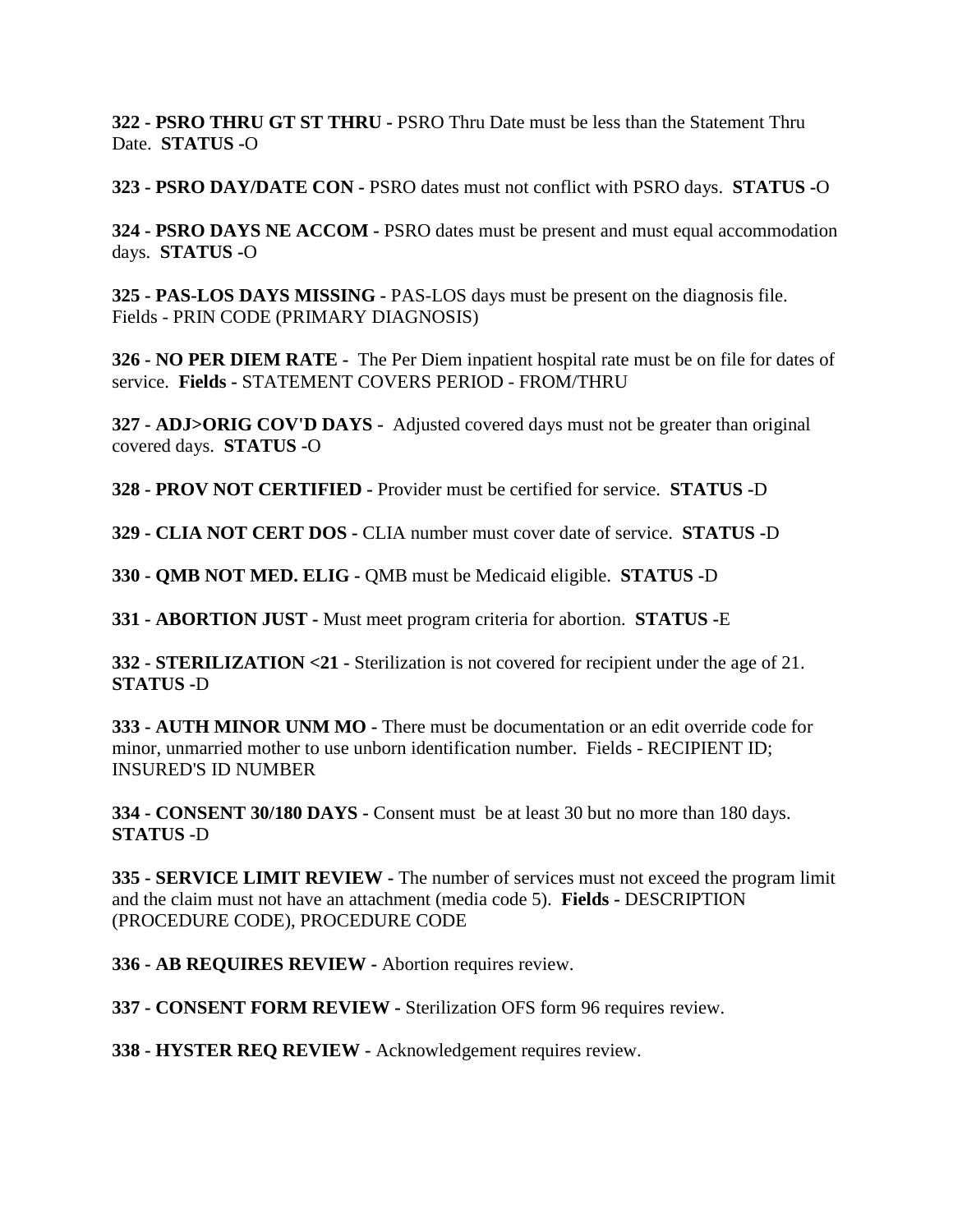**339 - OCCUR DATES CONFLICT -** When occur codes are 22 (date active care ended) and 42 (date of discharge) the dates must be equal. **Fields -** OCCURRENCE CODES

**340 - SPAN DAYS CONFLICT -** The number of days represented by the From/Thru dates must equal non-covered days. **Fields -** NCD; OCCURRENCE SPAN

**341 - DENY TO BE REBILLED - STATUS -**E

**342 - PSRO DATES MISSING -** PSRO dates must be present. **STATUS -**O

**343 - OFS FORM 146 MISSING -** OFS Form 146 must be present. **STATUS -**D

**344 - SPAN FROM THRU CONFL -** When the occurrence span code is 74 (non-covered level of care) or 80 (leave of absence days), the span From and Thru dates must be valid. **Fields -** OCCURRENCE SPAN.

**345 - INV ZERO BILLED DAYS -** When days are zero, the patient status must be 9. **STATUS -**D

**346 - INVALID WAIVED LOC -** The entry in the waived level of care field must be a valid code. **Pend Reason -** INVALID-WAIVED-LOC

**347 - EXCEEDS MAX-23 DAYS -** Must not exceed maximum monthly days. **STATUS -**D

**348 - S/C EXCDS 80% C-CARE -** Service charge must not exceeds 80% of comparable care. **STATUS -**D

**349 - INVALID TYPE CASE -** Recipient must be covered for this service. **STATUS -**O

**350 - LTC SNF/DTE ERR -** LTC SNF Thru date must be correct. **STATUS -**O

**351 - LTC MISSING CERT DTE -** LTC Certification Date or Admit date must be present and valid. **STATUS -**O

**352 - INV LTC CERT DATE -** A certification date to admit this recipient to an LTC facility must be present. **Field -** CERTIFICATION DATE

**353 - SRV DTE PRIOR CERTIF -** Service date must not be prior to LTC certification date. **Fields -** CERTIFICATION DATE; FROM DOS

**354 - SRV DTE LT PROV LIC -** The service date must not be prior to provider licensing effective date. **STATUS -**O

**355 - NO 51 NH -** The program will search for long term care 212 adjustment with media code 5 (attachment) and a level of care change. **STATUS -**D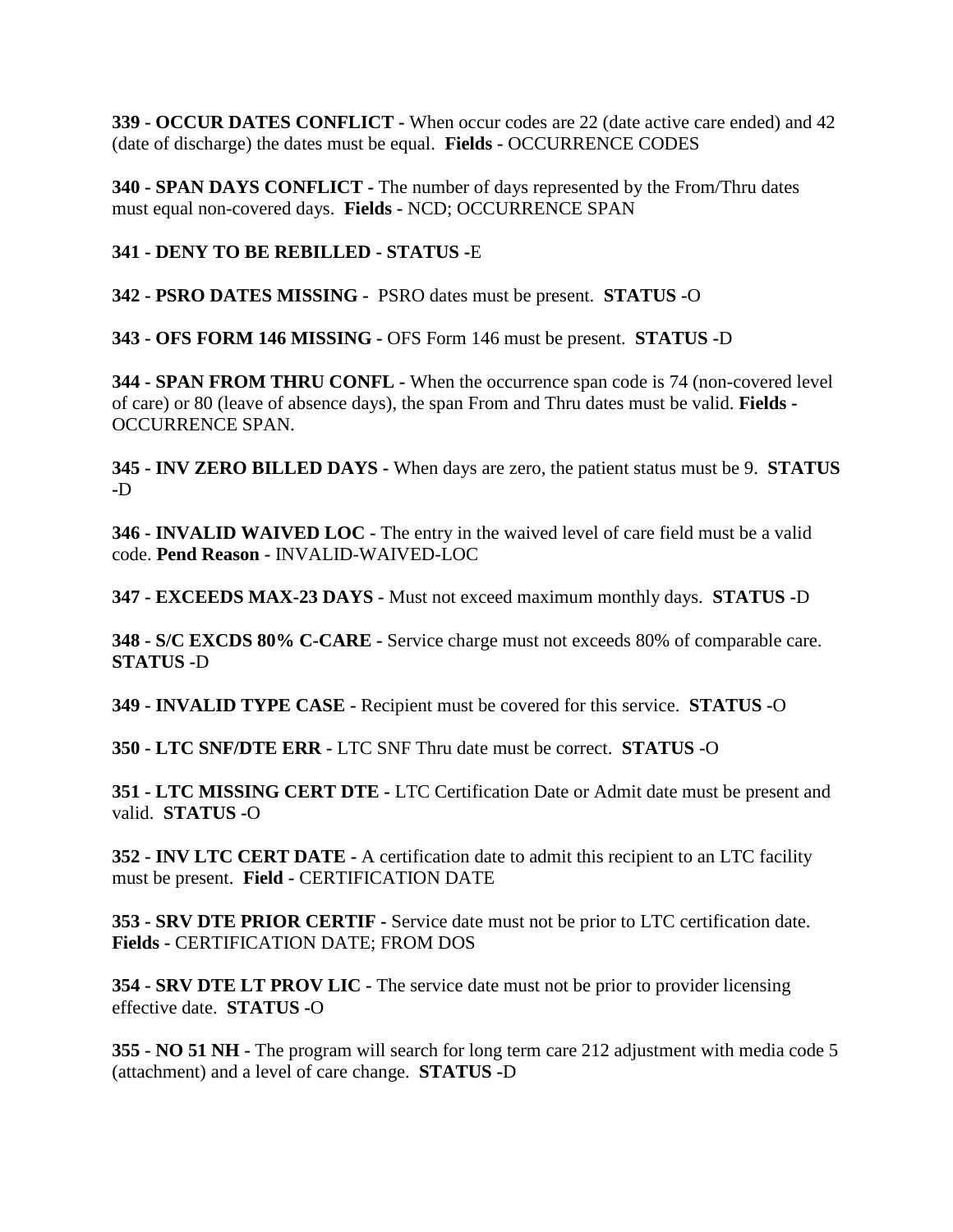**356 - TOT/LOC DAYS CONFL -** To-Day / Tot -Days / Status must not conflict. **STATUS -**D

**357 - LTC DAYS/ DATES CONFL -** LTC level of care days must agree with the From and Thru dates for the level of care. **Fields -** FROM DOS; TO DAY; LEV 2; LEV 3

**358 - INVLD RATE FOR LOC -** A valid rate must be found for a long-term level of care. **Fields -** LVL OF CARE; LEV 2; LEV 3

**359 - PREV MONTH BILLING -** Billing should not be for month prior to bill month. **STATUS -**O

**360 - PROC CERT DATE ERROR -** Provider certification must not be expired as of date of service. **STATUS -**O

**361 - RECIP EXCD HM/LV DYS -** Recipient must not exceed the maximum number of home leave days (25). **STATUS -**O

**362 - ICF-H HM LV DYS EXCD -** Facility must not exceed the maximum recipient home leave days. **STATUS -**O

**363 - OFS 24 NOT ON FILE - STATUS -**O

**364 - RECIP INELIG/DECEASE - STATUS -**D

**365 - ANESTH REP REQ -** Anesthesiology report requested. **STATUS -**E

**366 - SEND OP&PATH REPORT -** Send both operative and pathology report. **STATUS -**E

**367 - ADJ. DENY -** Adjustment denied. Original claim paid correctly. **STATUS -**E

**368 - HOME LEAVE EXCEED 14 -** Recipient's home leave days must not exceed 14 days. **STATUS -**O

**369 - PROV NOT AUTH EMC -** Provider must be authorized for EMC **submission. STATUS -**D

**370 - UNABLE TO CALCU COS -** Claim in process. **STATUS -**O

**371 - TIMELY FILING REVIEW -** If the dates of service shown on the claim exceed the state's filing limitation, the claim(s) must be accompanied by appropriate documentation indicating a previous submittal. Appropriate documentation can be the Unisys Remittance Advice, the Unisys Return Letter, or the Unisys or BHSF correspondence referencing the specific claim. For Physician, Chiropractors, Independent labs, Dentists, Rehab Centers, Hemodialysis Centers, DME, Substance Abuse Clinics (private or public), Mental Health Clinic (private or public), Mobile Radiology, Pharmacy, Transportation, Long Term Care, and Adult Day Care the time limit is 12 months. **Exceptions:** (a) Claims for Medicare/Medicaid recipients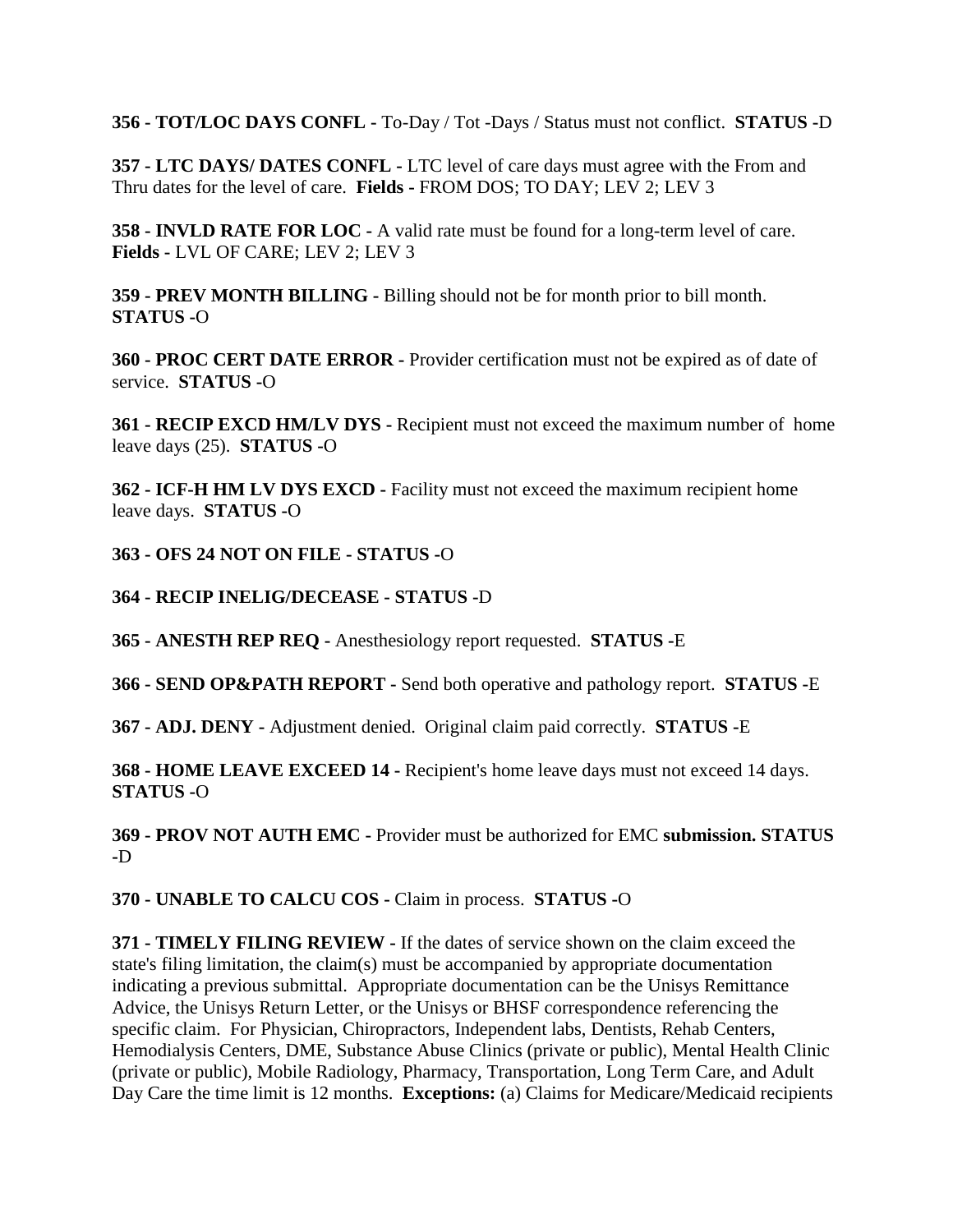(crossovers), (b) Claims for services which there is other third party liability, (c) Claims for recipient with retroactive eligibility (spend-down), (d) Claims previously processed.

**372 - INVALID LEAVE CODE -** The leave code must be A or B.

**373 - INVALID LEAVE DATE -** When the status is 1, 2, 3, or 7, the total days and the absent day "to" field must not conflict.

**374 - INSUFFICIENT DATA -** Unable to process - Rebill - Attention P. Misner. **STATUS -**D

**375 - PT STAT REQ HOSP LVE -** If the patient status code is 1, there must be hospital leave days entered. **Fields -** STAT; COMMENTS SECTION OF TAD

**376 - ADJ DAYS CONFL HIST -** Adjustment days must not conflict with history days. **STATUS -**D

**377 - PAYABLE QMB RECIP -** Payable only for QMB recipients.

**378 - MO MEDICARE PAID DATE -** There must be a valid entry in the Medicare paid date field.

**379 - HOME LEAVE DAY REDUC -** Home leave days reduced to one/half per diem. **STATUS -**E

**380 - AMBULANCE-REQ-ATTACH -** Claim requires MD certification attached after 2/14/87. **STATUS -**D

**381 - LTC-MED-LOA-OVER-10 -** LTC leave days must not exceed limit - 10 per hospital stay. **STATUS -**E

**382 - NO-ACTION-CODE-IND -** Action code must be A-Add, C-Change, or D-Delete. **STATUS -**D

**383 - SERV. IN MED SCREEN -** Service included medical screening. **STATUS -**D

**384 - NOT COVERED NH RESID -** Not covered for nursing home resident.

**385 - NOT COVERED NH RESID -** Diabetic supplies not covered for LTC recipient.

**386 - NOT PAY W/CLIA CERT -** Not payable with CLIA cert type.

**387 - CLIA# NOT ON FILE -** CLIA number must be on file.

**388 - RECIP NOT COVER, DRUG -** Recipient must be covered for this drug.

**389 - LOCK-IN RECIPIENT -** Recipient is MD, Pharmacy restricted - Pharmacy invalid.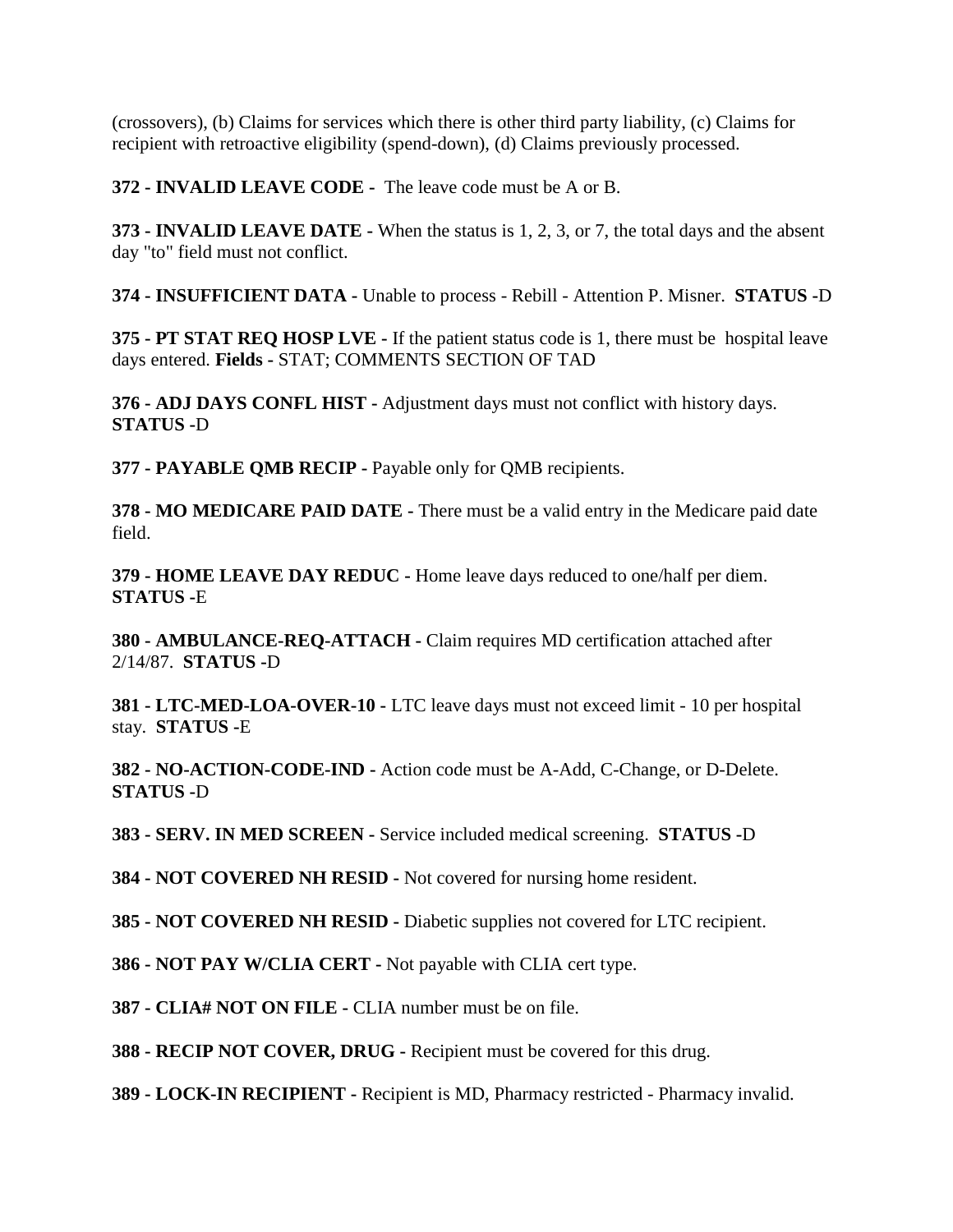**390 - SERV, MAX 1 PER MO -** Service must not exceed maximum allowable of 1 per month.

**391 - LTC LV DAYS OVER MAX -** LTC hospital leave days should not be in excess of maximum of 5 - Budget cut.

**392 - ICF-MR LV OVER MAX -** ICF-MR leave should not be in excess of maximum 22/30 Budget cut.

**393 - NF LV DAYS OVER MAX -** NF Home leave days should not be in excess of maximum 4-Budget cut.

**394 - REHAB CTR SRV NOT CO -** Rehab Center services must be covered for nursing home resident.

**395 - HOSP LEAVE DAYS>7 -** Hospital leave days must not exceed 7.

**396 - HOME LEAVE DAYS>15 -** Home leave days must not exceed 15.

**398 - BILL LOCAL/PRENAT LAB -** Bill local assigned for prenatal panel.

**399 - W/MULTCH.TEST PAN CD -** Included in multichannel test panel codes.

**400 - REFER PHYSICIAN REQD -** Referring physician entry required in the referring physician field.

**401 - CONCURRENT CARE -** Concurrent care is not covered by the program. **STATUS -**E

**402 - NO SERV EXCEEDS MAX -** The number of services cannot exceed the maximum / cutback applied. **STATUS -**E

**403 - MULTIPLE SURGERY -** Pended for manual pricing.

**404 - NON-EMER TRANS OUTPT -** Non-emergency transportation should not be billed on outpatient form. **STATUS -**D

**405 - OUTSIDE LAB NOT COVD -** Outside laboratory services not covered. **STATUS -**D

**406 - EXCEEDS 3 TREATMENTS -** Three chiro treatments may not be received on the same day. **STATUS -**D

**407 - NONEMER TRANS REQ PA -** If the claim type is 08 (non-ambulance transportation), the type of service is 03 (non-emergency), and the PA date is not numeric (is alpha, spaces, or characters), then pend. **Fields -** PRIOR AUTHORIZATION DATE. **STATUS -**O

**408 - NON-EMER MLS GR 400 -** Non-emergency miles must not exceed 400. State authorization required. **STATUS -**D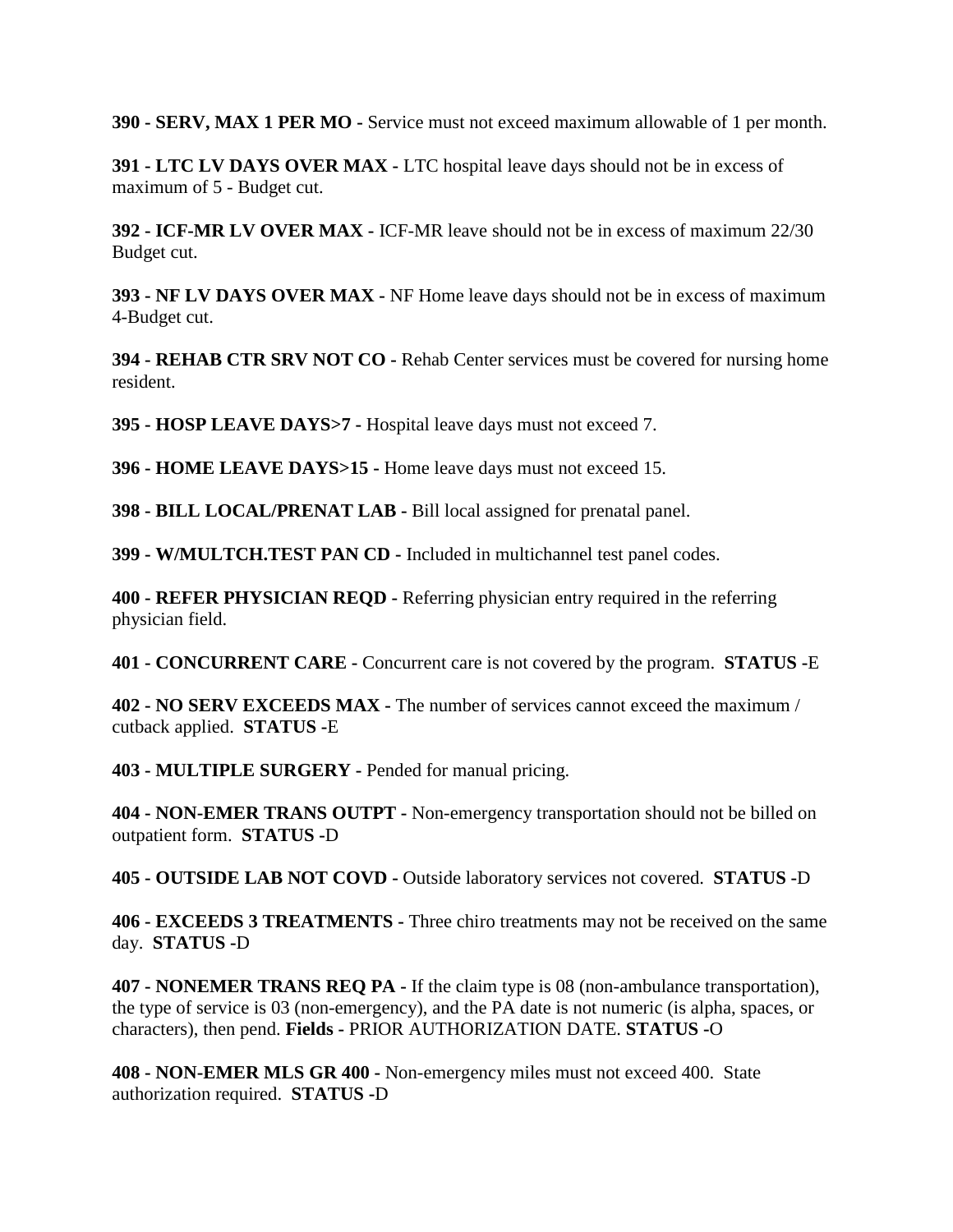**409 - EMER MILES>25 -** Emergency miles must not exceed 25. **STATUS -**O

**410 - REHAB REQUIRES PA -** Prior authorization s required for rehab services claim.

**411 - 1 VISIT ALLOW PER DAY -** Only one home health visit is allowed per day. Page 22 in the manual. **STATUS -**D

**412 - PA AMT GR BILLED CHG -** PA amount must not be greater than billed charges.

**413 - DME REQUIRES PA -** Prior authorization is required for DME.

**414 - PA AMOUNT MISSING -** Prior authorization amount must be present.

**415 - PA AMOUNT GR LEVEL 3 -** Prior authorization must not be greater than level 3 charge.

**416 - TRNS NO HOSP BNFT. -** Transportation must not be billed for outpatient hospital claim for a hospital not authorized with certified ambulance transportation. **Fields -** R CODE

**417 - NON-PODIATRY SERVICE -** When the provider type is a podiatrist, then the procedure code must be one that is allowable for this type of provider. **Fields -** PROVIDER NUMBER; PROCEDURE CODE

**418 - DME PRICE REQ REVIEW -** Eye anomalies review required for DME price. **STATUS -**O

**419 - OFS REV PA DT GT DOS -** OFS to review - PA date greater than service date. **STATUS -**E

**420 - SPECIALTY RESTRICTED -** When the provider type is 28, a procedure code equal to X0014 - X0015 must be entered for date of service prior to October 29, 1984.

**421 - OFS REV INV PA DATE -** OFS to review invalid PA date /signature. **STATUS -**E

**422 - ONE H. HLTH NURSE/DAY -** Only one Home Health nurse visit is allowed per day.

**423 - ONE H. HLTH AIDE/DAY -** Only one Home Health aide visit is allowed per day.

**424 - ONE H. HLTH PT/DAY -** Only one Home Health PT visit is allowed per day.

**425 - ONE DOT PER RECIP/DY -** Only one DOT per recipient allowed per day.

**426 - BILL HR CD PRE 15MIN -** Bill CM hour code before 15 minute code.

**427 - PSYCH SERV NOT COVER -** Psychiatric services not covered under Home Health.

**428 - ADMIN. PEND -** Administrative pend.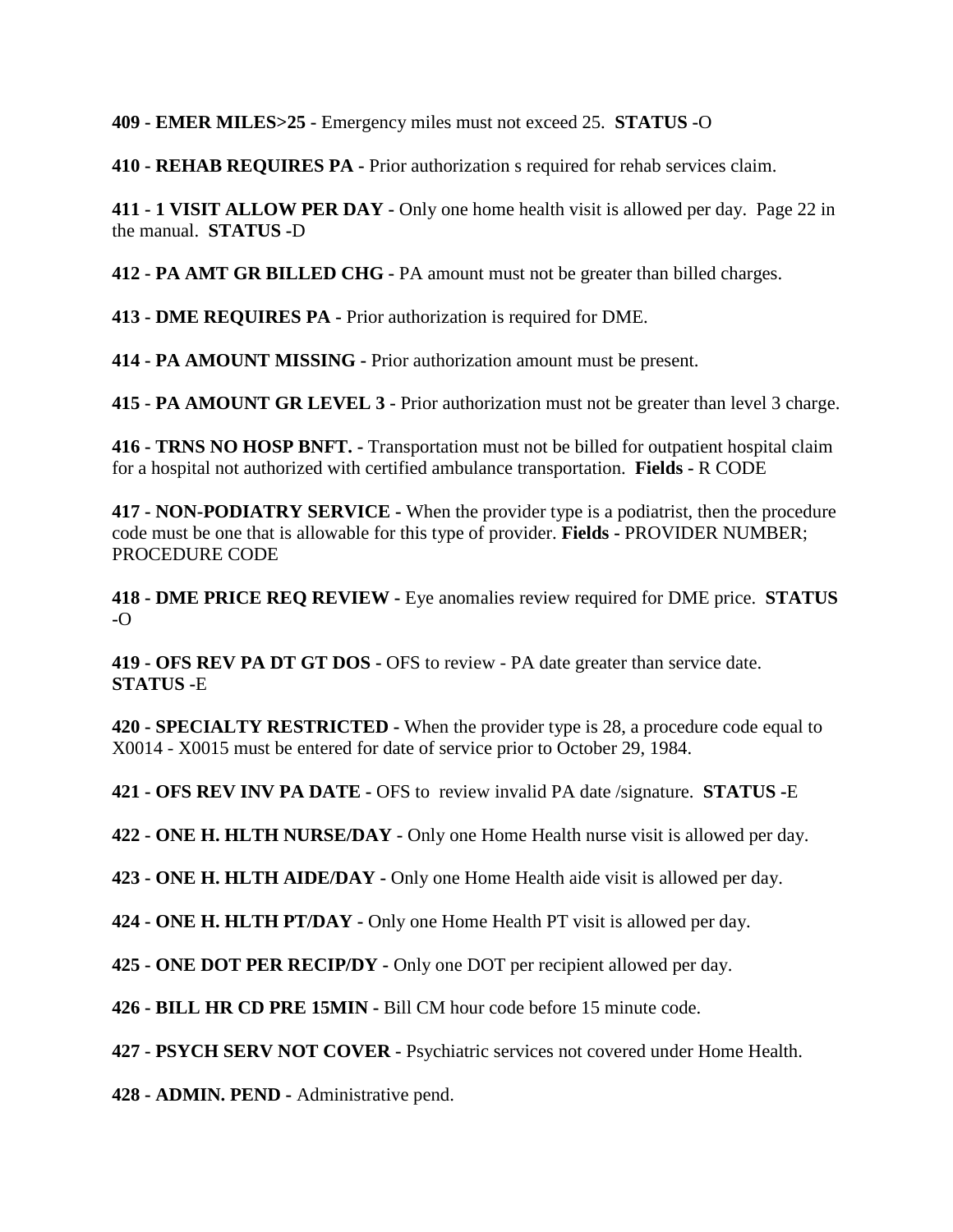**429 - NOT PAY FOR MED NEED -** Not payable for medically needy program.

**430 - MOD NOT NEEDED - RESUB -** Modifier not needed, remove and resubmit.

**432 - QTY>PACKAGE SIZE -** Quantity should not exceed package size.

**433 - MISSING/INVALID DIAG -** Diagnosis code must be present and valid. **Fields -** DIAGNOSIS, SECONDARY DIAGNOSIS **Pend Reason -** NO-DIAGNOSIS-FOUND

**434 - BILL MEDICARE NEB MED -** Bill Medicare nebulizer med.

**435 - MED INDIC NOT PAYABL -** Medical indication not payable.

**436 - DAYS SUPPLY OVER MAX -** Days supply should not exceed program maximum of 100.

**437 - QTY OF 1 - 1 VIAL -** If drug is in a vial, quantity of 1 = 1 vial

**438 - MFTR SAYS NDC OBSOLETE -** Manufacturer notified us that NDC is obsolete.

**439 - MFT SAYS FOOD SUPPLM -** Manufacturer has identified product as food supplement.

**440 - ELIG TERM-CARD INVAL -** If the eligibility category has been terminated, then the card is invalid.

**441 - 2A, 2B-RX NOT FILLED -** Outcome 2A or 2B - RX not filled - Transaction reporting.

**442 - DRUG/DRUG INTERACT -** Drug/Drug interaction.

#### **443 - THERAPEUTIC OVERLAY -**

**444 - ADD ERROR 444 -** This is an attempt to add error 444. **STATUS -**T

**445 - DUP DRUG THERAPY -** Duplicate drug therapy.

**446 - PREGNANCY PRECAUTION -**

**447 - MON. EARLY/LATE REFIL -** Compliance monitoring. Early or late refill.

**448 - GIVE DATE FOR TRANSP -** Transplant discharge date or other DX needed.

**449 - BILL MEDICARE FIRST -** Bill Medicare first based on discharge date.

**450 - NO-MATCH PRESCRIBER -** Non-matched prescriber identification number. **STATUS -**O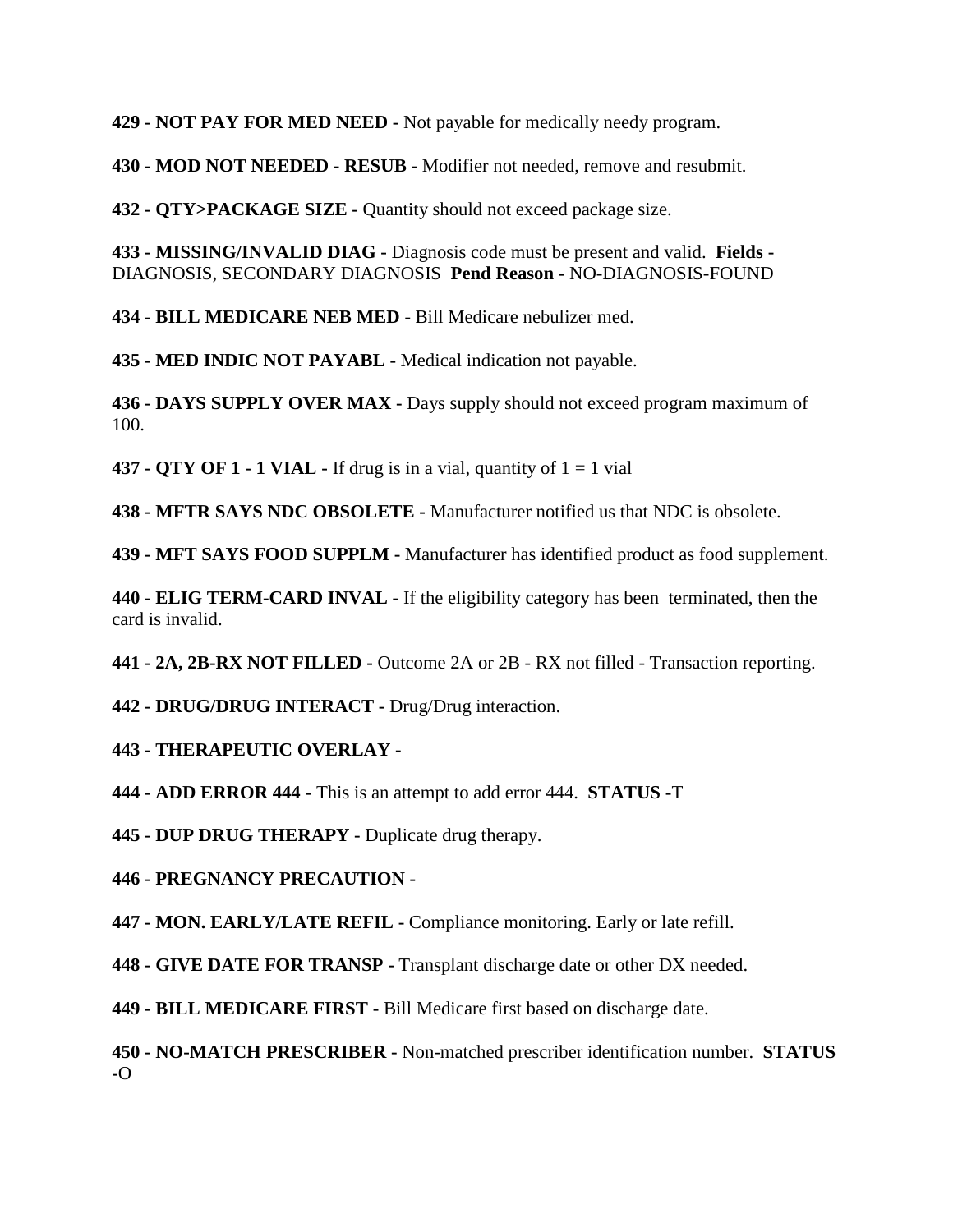**451 - PRESCRIBING DENTAL AGE ERROR -** Prescribing provider dental-recipient ages must not be greater than 21. **Fields -** PROVIDER NUMBER

**452 - SCH2 NARC NO REFILL -** Schedule 2 narcotic cannot be refilled. The refill indicator can only be 0. **Fields -** NAT'L DRUG CODE; DRUG NAME; REFILL CODE

**453 - SCH2 NARC OVER 5 DAY -** There cannot be more than one day between the prescription date and the RX date. **Fields -** RX DATE; DATE RX FILLED; DRUG NAME

**454 - NEW PRESC OVER 6 MOS -** No more than 10 days can elapse from prescription date to the RX date. **Fields -** RX DATE; DATE RX FILLED

**455 - REFILL OVER 6 MONTHS -** When there is a valid refill code, no more than 186 days can have elapsed since the prescription date. **Fields -** RX DATE; DATE RX FILLED

**456 - DRUG NOT MAC -** MAC override block should only be filled if drug is MAC. **Fields -** QUANTITY; RX PRICE

**457 - QTY OVER PROGRAM MAX -** The quantity and/or days supply cannot exceed the program maximum allowed.

**458 - MAC/FUL COST IS ZERO-** The MAC cost must be found on the procedure/formulary file for this drug and for the date(s) of service shown. **Fields -** NAT'L DRUG CODE

**459 - PENDING FOR FILE REV -** This drug on the drug file has not been activated (set to pay or deny).

**460 - NDC OBSOLETE -** NDC probably obsolete - check label/computer.

# **461 - REFILLS NOT PAYABLE -STATUS -**D

**462 - HCFA: NDC OBSOLETE -** HCFA notified us that NDC is obsolete.

**463 - MAC OVERRIDE NOT NEE -** Drug does not need MAC override.

**464 - DRUG IS KIT/VERF.QTY -** Drug unit of measurement is a kit. Please verify quantity.

**465 - INVALID NDC -** Not on HCFA file.

**466 - HRD COPY REQ- FERTILI -** Hard copy required for fertility preparation.

**467 - COV MDCARE IF INSULI -** Item covered by Medicare id recipient is insulin treated.

**468 - JUSTIFY EYEGLASSES -** Documentation is required for more than 3 pairs of eyeglasses per year.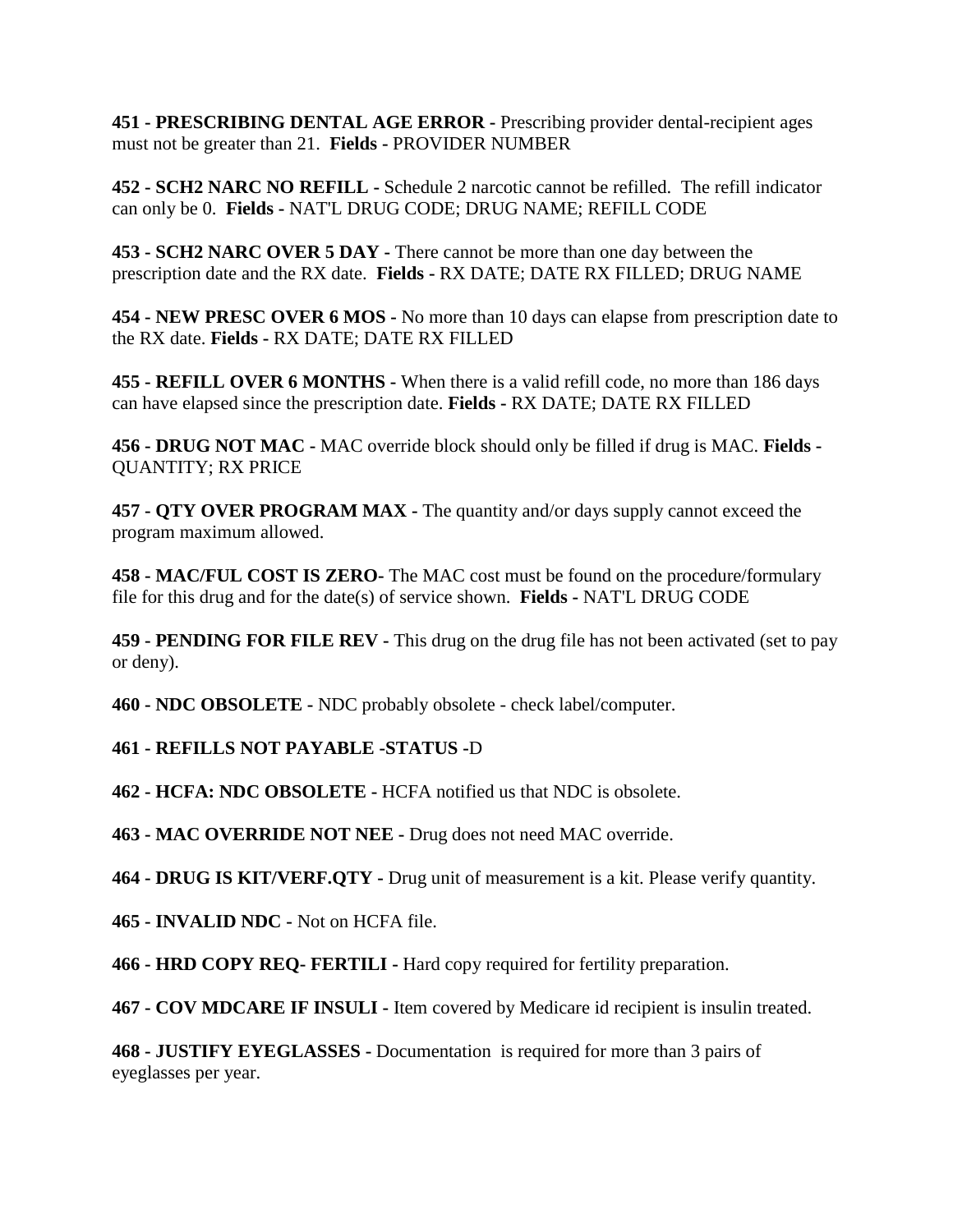**469 - GLASSES DENIED -** No documents to justify more than 3 pairs of glasses per year.

**470 - ANES AND MED DOC REQ -** Attach anesthesia record and document medical necessity.

**472 - MFCTR NOT IN REBATE -** Manufacturer should have entered into HCFA rebate agreement.

**477 - JUSTIFY OVER 1/A/YR -** Documentation must be sent to justify over one procedure per year.

**480 - DEDUCT EXCEEDS MAX -** Deductible amount applied by the provider must not be greater than the deductible required by Medicare.

**490 - UTILIZE HMO -** Must utilize HMO services.

**492 - HMO REVIEW -** HMO EOB requires review.

**499 - JUSTIFY PATH CONSULT -** Documentation must be sent to justify path consult.

**500 - USE 62/66 MOD, RESUB -** Use of 62/66 Mod indicated by report. Resubmit accordingly.

**501 - EXACT DUPE 16 TO 01 -** Exact duplicate error: Adult day care and hospital. **STATUS -**  $\Omega$ 

**502 - EXACT DUPE 16 TO 02 -**Exact duplicate error: Adult day care and LTC. **STATUS -**O

**503 - EXACT DUPE 16 TO 16 -** Exact dupe: Identical adult day care claims. **STATUS -**D

**504 - EXACT DUPE 17 TO 01 -** Exact dupe: Habilitation and hospital. **STATUS -**O

**505 - EXACT DUPE 17 TO 02 -** Exact dupe: Habilitation and LTC. **STATUS -**O

**506 - EXACT DUPE 17 TO 17 -** Exact dupe: Identical LHA claims. **STATUS -**D

**507 - EXACT DUPE 18 TO 01 -** Exact dupe: Homemakers and hospital. **STATUS -**O

**508 - EXACT DUPE 18 TO 02 -** Exact dupe: Homemakers and LTC. **STATUS -**O

**509 - EXACT DUPE 18 TO 18 -** Exact dupe: Identical Homemakers claims. **STATUS -**D

**551 - SUSPCT DUPE 16 TO 01 -** Suspected dupe: Adult day care and hospitals. **STATUS -**O

**552 - SUSPCT DUPE 16 TO 02 -** There is a paid claim for this recipient with overlapping dates of service. **Fields -** RECIPIENT ID, PROVIDER ID, DATES OF SERVICE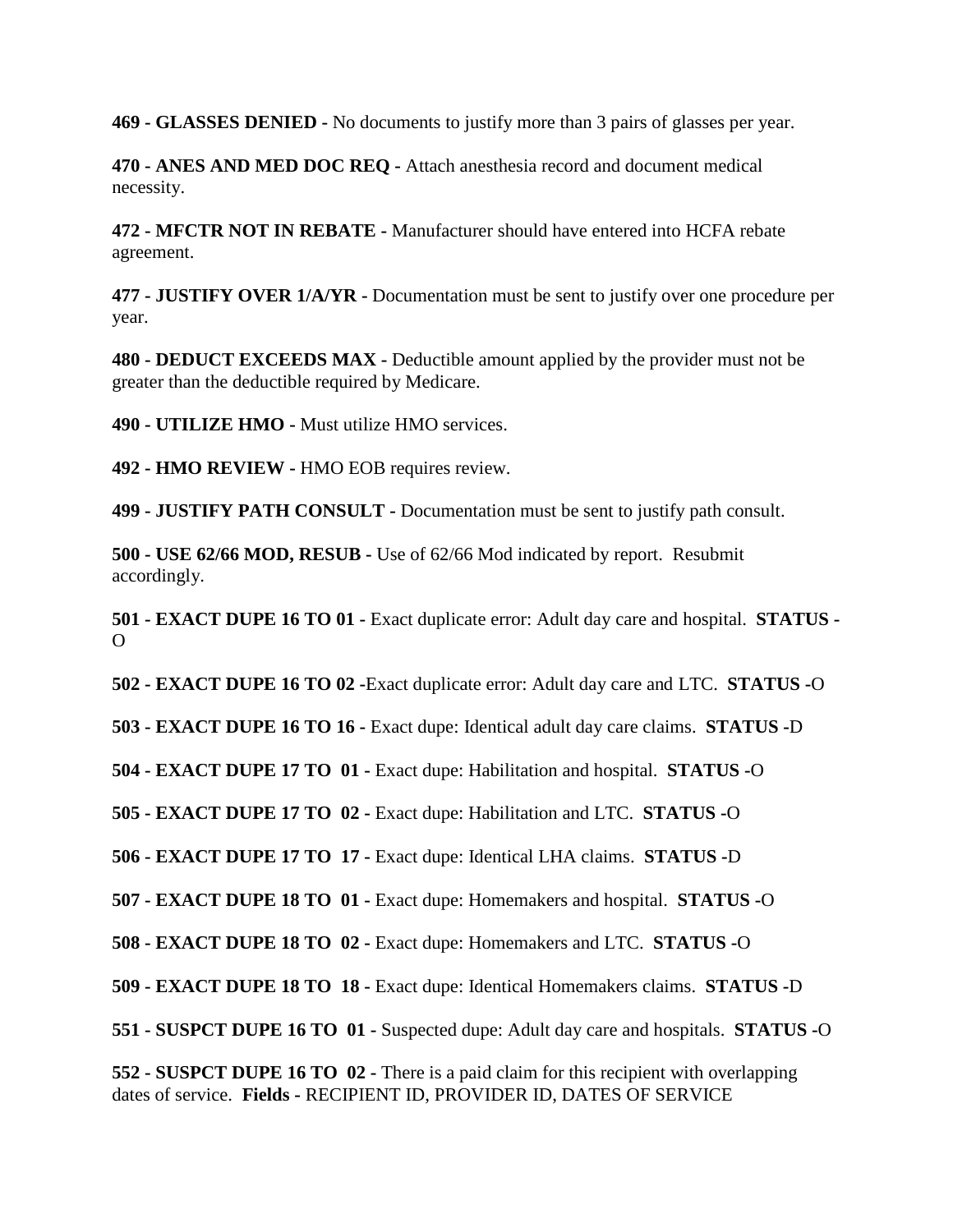**553 - SUSPCT DUPE 16 TO 16 -** There is a paid claim for this recipient with overlapping dates of service. **Fields -** RECIPIENT ID, PROVIDER ID, DATES OF SERVICE

**554 - SUSPCT DUPE 17 TO 01 -** Suspected dupe: Habilitation and hospitals. **STATUS -**O

**555 - SUSPCT DUPE 17 TO 02 -** Suspected dupe: Habilitation and LTC. **STATUS -**O

**556 - SUSPCT DUPE 17 TO 17 -** Suspected dupe: Identical habilitation claims. **STATUS -**O

**557 - SUSPCT DUPE 18 TO 01 -** Suspected dupe: Homemakers and hospitals. **STATUS -**O

**558 - SUSPCT DUPE 18 TO 02 -** Suspected dupe: Homemakers and LTC. **STATUS -**O

**559 - SUSPCT DUPE 18 TO 18 -** Suspected duplicate. Identical homemakers claims. **STATUS -**O

**600 - 10 MO PAST PA DATE -** Claim must be filed within 10 months of prior authorization. **STATUS -**O

**601 - ADULT DENTAL - UNDER21 -** An adult dental claim form cannot be used for someone under the age of 21. **Fields -** MEDICAL ASSISTANCE ID NUMBER

**602 - SURFACE CODE CONF -** Number of surface specified must be less than or equal to the number of actual performance. **Fields -** TOOTH NUMBER OR LETTER; SURFACE; PROCEDURE CODE

**603 - TOOTH CODE REQUIRED -** The program has compared the procedure code to the procedure/formulary file and found that a tooth code is required for the procedure used on the claim. **Fields -** TOOTH NUMBER OR LETTER; SURFACE

**604 - EPSDT DENT AGE GR 21 -** An adult dental claim must be used for recipient over age 21. **Fields -** MEDICAL ASSISTANCE ID NUMBER

**605 - CATEG B SERV REQ PA -** When the category is B dental service, there must be prior authorization. **Fields -** AGENCY AUTHORIZATION DATE/SIGNATURE

**606 - ADULT DENTAL REQ PA -** Prior authorization date must be present . **Fields -** AGENCY AUTHORIZATION SIGNATURE/DATE

**607 - PA DATE GR SERV DATE -** The prior authorization date must not be greater than service date. **Fields -** PRIOR AUTHORIZATION DATE; DATE SERVICE PERFORMED

**608 - SEAL. NOT PAY. TOOTH -** Sealant must be payable for the tooth.

**609 - RESTOR NOT ALLOW-AGE -** Restoration must be allowable for a particular age.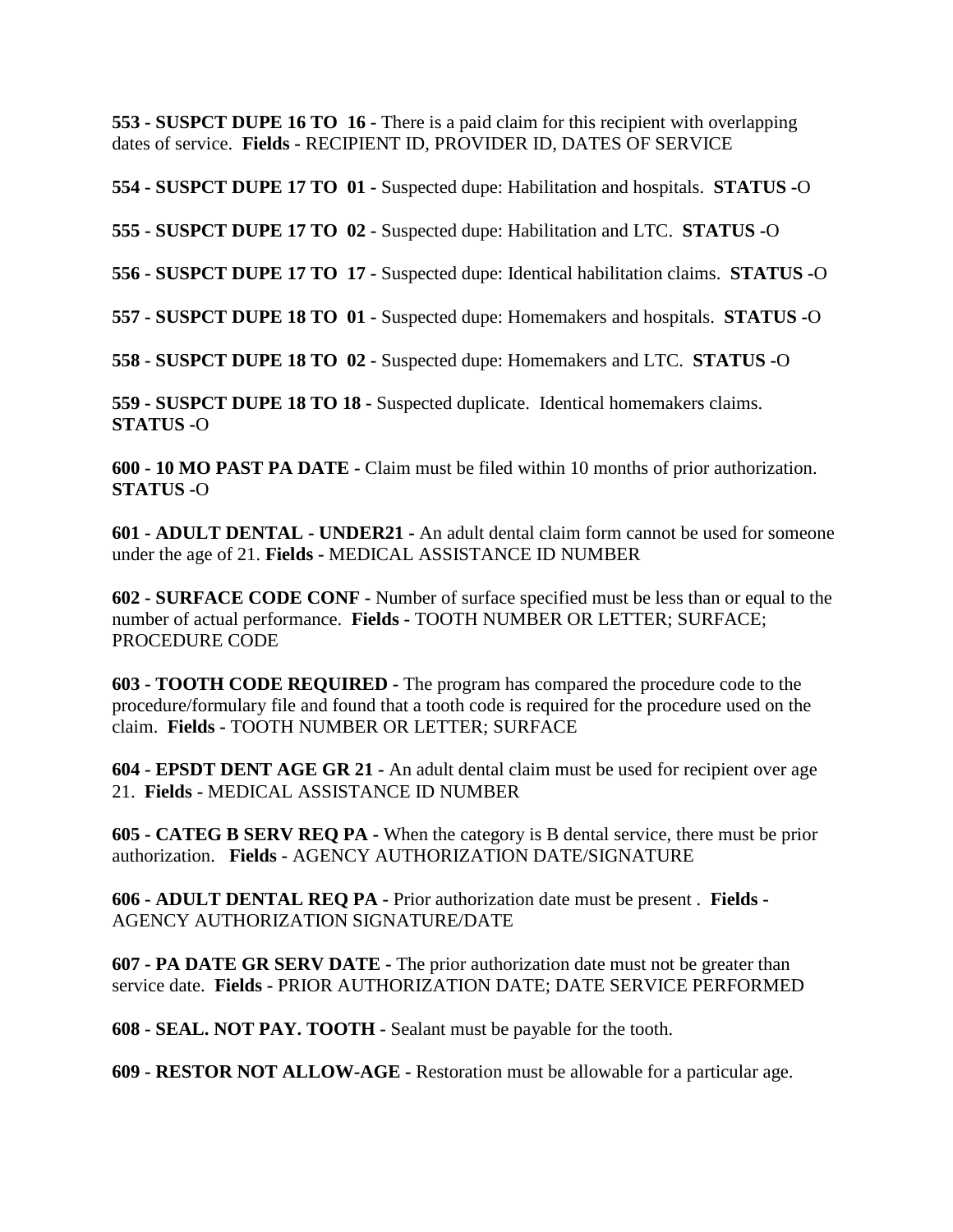**610 - PULP CAP NO PAY DECI -** Pulp cap must be payable for decidous tooth.

**611 - PULPOTOMY NO PAY-PER -** Pulpotomy not payable for permanent tooth.

**612 - PIN NOT PAY THIS TOO -** PIN not payable for this tooth.

**613 - INVALID/MISSING CODE -** Tooth code must be present and valid.

**614 - HEMA.COMP/IND/BILLED -** Hematology component/indice/profile must be billed correctly.

**615 - 1 PRENAT PAN PAY SAM -** Only one prenatal panel is payable on the same day of service.

**616 - ONE PANEL/PREGNANCY -** Only one prenatal lab panel allowed per pregnancy.

**617 - LAB, COMPON NOT PAYAB -** Prenatal lab panel and component not payable

**618 - URINALYSIS NOT BILLE -** Urinalysis must be billed correctly.

**619 - PAN & IND CODE/PANE -** Billed panel and individual code within panel.

**620 - PAN &IND CODE/PANE -** One urinalysis per pregnancy is payable.

**621 - NEED OP/PATH/HISTORY -** Resubmit with operative and path. reports and history.

**622 - EXACT DUPE 01 TO 03 -** Outpatient and inpatient hospital service performed on the same day.

**623 - EXCEEDS ONE PER YEAR -** Send documentation to justify more than one per year.

**624 - THIS SERV NOT PAYABL -** This chiropractic service no longer payable.

**625 - MED NEC INSUFFICIENT -** Documentation of medical necessity must be sufficient.

**626 - SEND EPSDT REFERRAL -** EPSDT referral and proof of medical necessity must be sent.

**627 - SEND MED NECESSITY -** Proof of medical necessity and EPSDT referral must be sent.

**628 - NEED EPSDT &MED NEC -** EPSDT referral and proof of medical necessity needed.

**629 - ASSIGNED MEDICARE\_IN -** Assigned Medicare must be correct.

**630 - SCREENING INCOMPLETE -** Screening must be complete. **STATUS -**O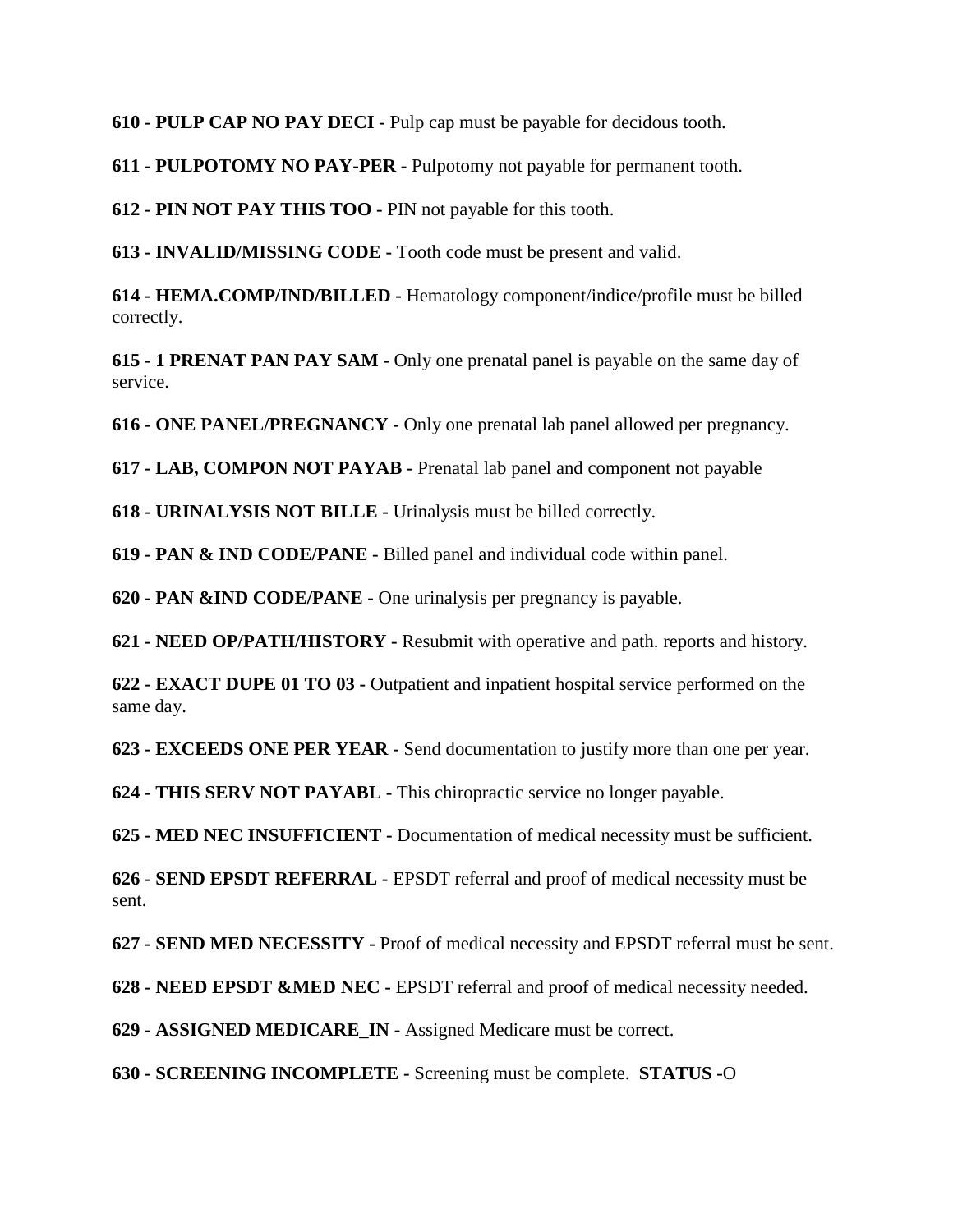**631 - EPSDT AGE ERROR -** EPSDT age must not be over 21 years of age. **STATUS -**D

**632 - ADJUST UB82 MISMATCH -** Adjustment UB82 indicator must match. **STATUS -**D

**633 - VOID COMPN, REBILL -** Void components and rebill panel code.

**634 - VOID REBILL HIGH COD -** Void paid code and rebill higher code in triad.

**635 - HIGH CODE TRIAD PAID -** Higher code in triad already paid.

**636 - REBILL VISIT CODE -** Critical care not documented. Rebill appropriate visit.

**638 - ONLY LO-LEVEL OFFICE -** Only low-level office visit allowed.

**639 - RECIP MAX SER/FISCAL -** Recipient should not exceed medical service for the fiscal year.

**640 - EXCEEDS MAX, PHYS, YRS -** Must not exceed maximum allowed by same physician within 3 years.

**641 - EXCEEDS MAX/HOSPITAL -** Must not exceed maximum allowed per hospitalization.

**642 - 1 CONSULT/PHYS/HOSP -** Only 1 initial consultation from the same physician per hospitalization.

**643 - EXCEEDS DAY MAX VISI -** Must not exceed daily maximum allowed visits.

**644 - VISIT CODE PD/DOS -** Visit code must not already be paid for this date of service.

**645 - VISIT/DISCHG NOT ALL -** Visit/discharge not allowed on same day by the same physician.

**646 - EXCEEDS DAY MAX VISI -** Must not exceed daily maximum visits per provider or specialty.

**647 - SURG. HOSP VIS NO PAY -** Surgery and hospital visit by the same physician not payable.

**648 - DOC REQ CONCUR CARE -** Resubmit with documentation substantiating concurrent care.

**649 - CUTBACK - VFC ADMIN PD -** Cutback - VFC administration paid.

**650 - PAY RED TO STATE MAX -** Payment made at state maximum. **STATUS -**E

**651 - HOSP CUTBACK APPLIED -** Hospital cutback applied. **STATUS -**E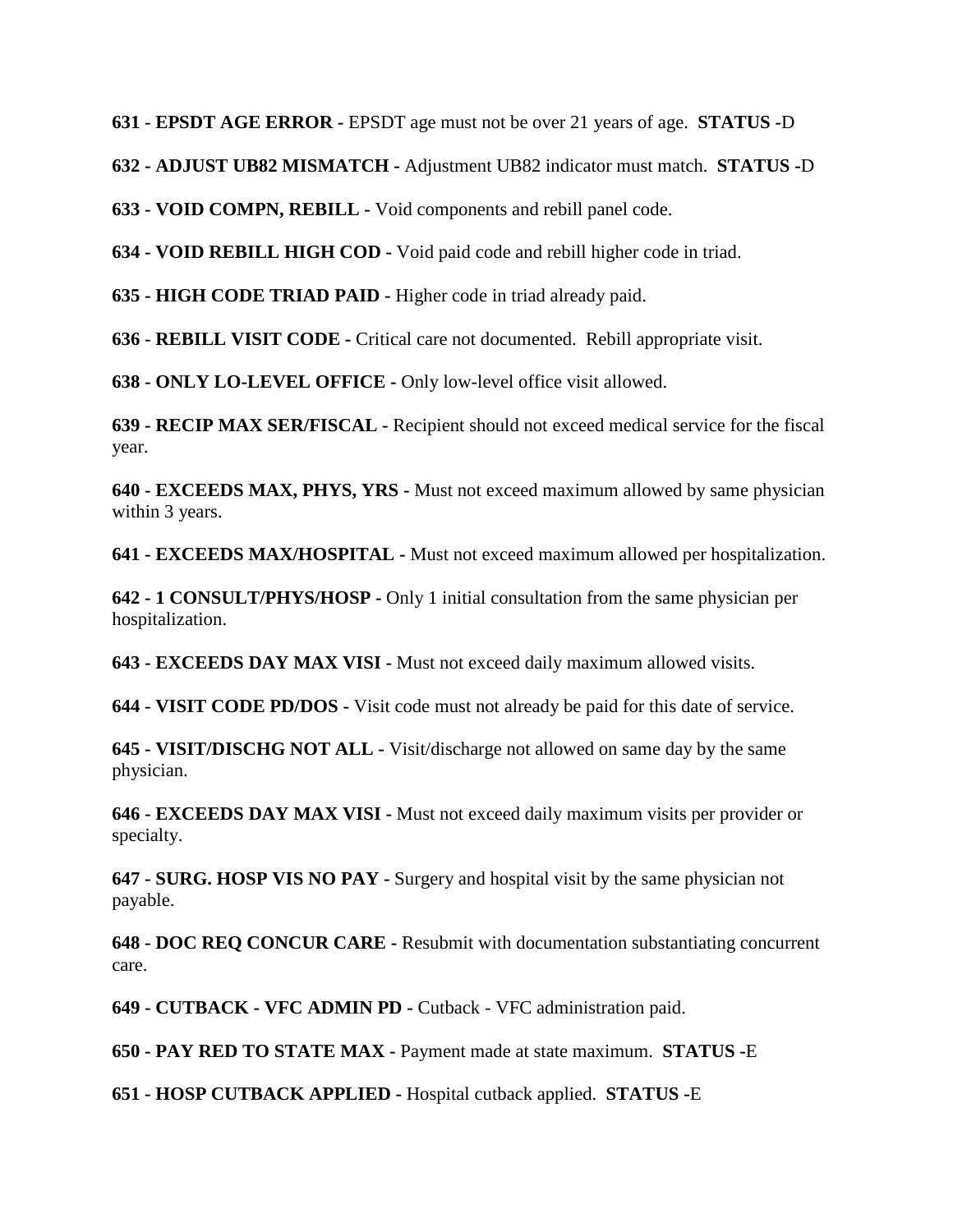**652 - SCH2 NARC NO REFILL -** Schedule 2 narcotic cannot be refilled. **STATUS -**O

**653 - SCH2 NARC OVER 24 HR -** Schedule 2 narcotic must be filled within 24 hours. **STATUS -**O

**654 - NEW PRESC OVER 10 DA -** New prescription must be filled within 10 days. **STATUS -**O

**655 - REFILL OVER 6 MONTHS -** Refill must be filled within 6 months. **STATUS -**O

**656 - OVER MAX DURATION -** Must not exceed maximum duration of therapy. **STATUS -**  $\Omega$ 

**657 - QTY OVER PROGRAM MAX -** Quantity must not exceed program maximum. **STATUS -**O

**658 - UNABLE TO PRICE CLAIM -** Procedure code and description must not conflict. Unable to price claim. **STATUS -**E

**659 - NO FED MATCH - REC - DOS -** Must be a federal match for recipient on this service date. **STATUS -**E

**660 - PAY RED TO LMAC MAX -** Payment reduced to LMAC maximum. **STATUS -**E

**661 - MEDICARE - COVERAGE -** Claim voided or adjusted by state. Recipient has Medicare coverage. **STATUS -**E

**662 - PAY REDUCED BY COPAY -** Payment reduced by co-payment.

**663 - NO ABORTION DONE -** Abortion not performed. Fetus not alive at time of procedure.

**664 - 1 PAYABLE /180 DAYS -** Only one payable per 180 days.

**665 - RESUB HRDCPY ADJ/VOI -** Medicare adjustment/void. Resubmit hardcopy adjustment or void claim.

**666 - NO OF RX GR THAN 5 -** Number of prescription must not be greater than 5.

**667 - RX>5, MED NEC, DX REQU -** Number of prescription is greater than 5 due to medical necessity. DX required.

**668 - NO HIST. INSULIN REQ. -** No patient history of insulin requirements.

**669 - USE CODE W3340 -** Rebill using code W3340 with appropriate modifier.

**680 - ABORT PD MOTHER LIFE -** Abortion paid. Mother's life endangered.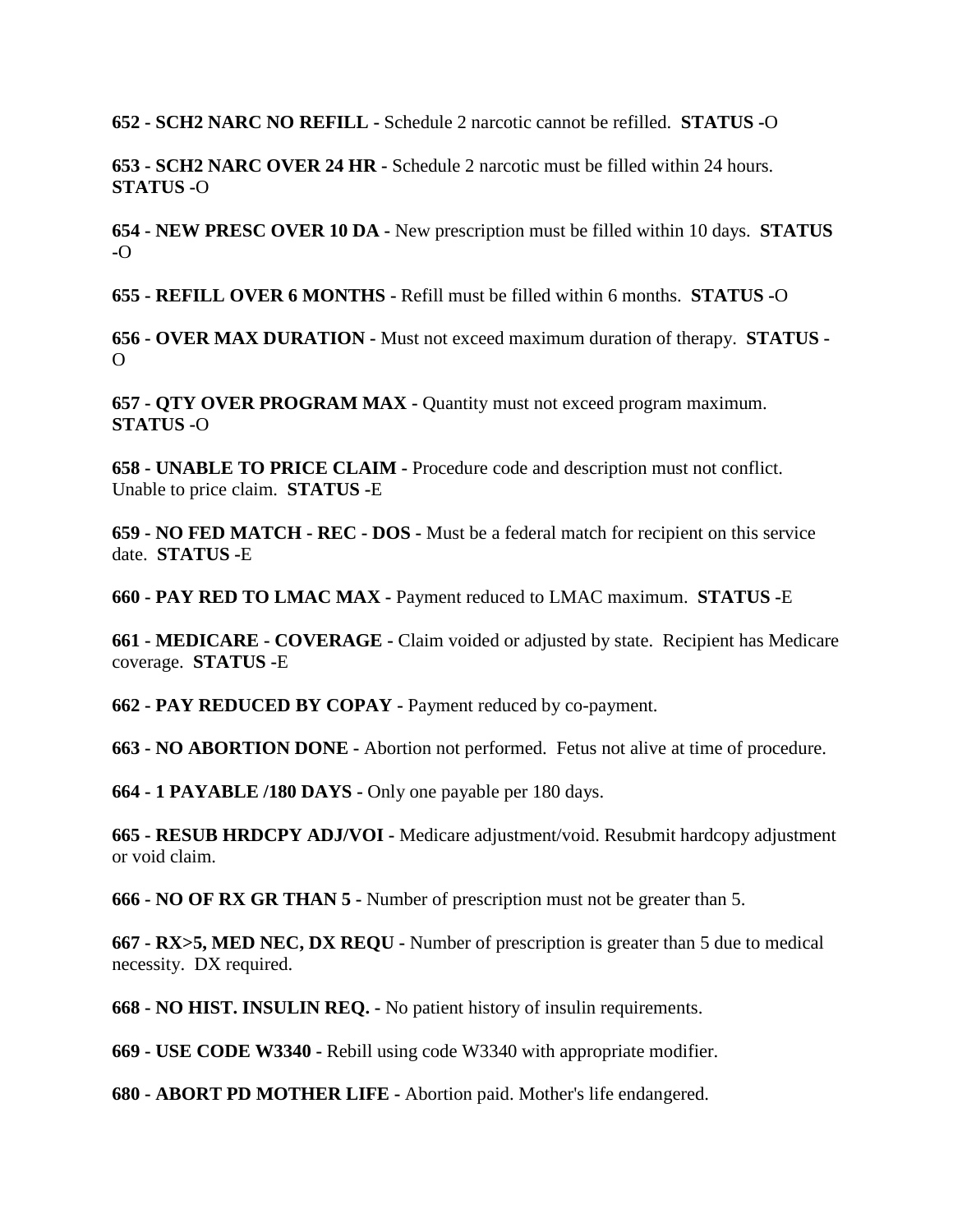**681 - BLK 82/83 SRGN NAME -** Surgeon's name must appear in block 82 or 83 on UB92.

**682 -96A INCOMPLETE/INCOR -** 96A incomplete or incorrect.

**683 - 96A DATED AFTER HYST -** 96A dated after hyst. Resubmitted with emergency documentation.

**684 - NEED EDC ON FORM 96 -** EDC needed on 96. Signature must not be less than 30 days from tubal.

**685 - NEED SPECIFIC REPORT -** Resubmit with specific related report.

**686 - ADMIT HIST, PHY, DISCH -** Resubmit with admit history, physical, discharge summary.

**687 - USE 52 REDUCE SERVIC -** Resubmit with 52 modifier for reduced services.

**690 - PAYMENT IN SURG FEE -** Payment included in surgery fee.

**691 - REBILL SURGERY -** Visit paid in GSP. Void visit and rebill surgery.

**692 - SEND TEST AND RESULT -** Visual field test and results needed for review.

**693 - ADJUST PAID LINE -** Only a paid line, the correct paid line, can be adjusted.

**694 - DID NOT SUB REQ DOC -** Requested documents must be submitted. See previous RA.

**696 - PROBLEM CODE PD 2YRS -** Problem oriented code paid within 2 years.

**697 - REQ OVERRIDE > 3650 -** Request override for elderly WVR PCA units over 3650.

**698 - CUTBACK-SERV 1 YEAR -** Cutback, repair must yield denture serviceable for 1 year.

**699 - REPR DENIED 1 YEAR -** Repaid denied for 1 year post insertion.

**700 - INCLUD TOTAL OB CARE -** Included fee for total OB care. **STATUS -**D

**701 - FOLLOW UP VS CHG -** Consult follow-up visits not allowed. **STATUS -**E

**702 - NEW PT/EST PT CD CON -** New patient code and established patient code must not conflict. **STATUS -**D

**703 - SEPARATE CHGS. EPIS -** Episiotomy included in delivery charge. **STATUS -**O

**704 - ER VISIT/INP HOS SER -** Emergency room visit on date of inpatient hospital services. **STATUS -**D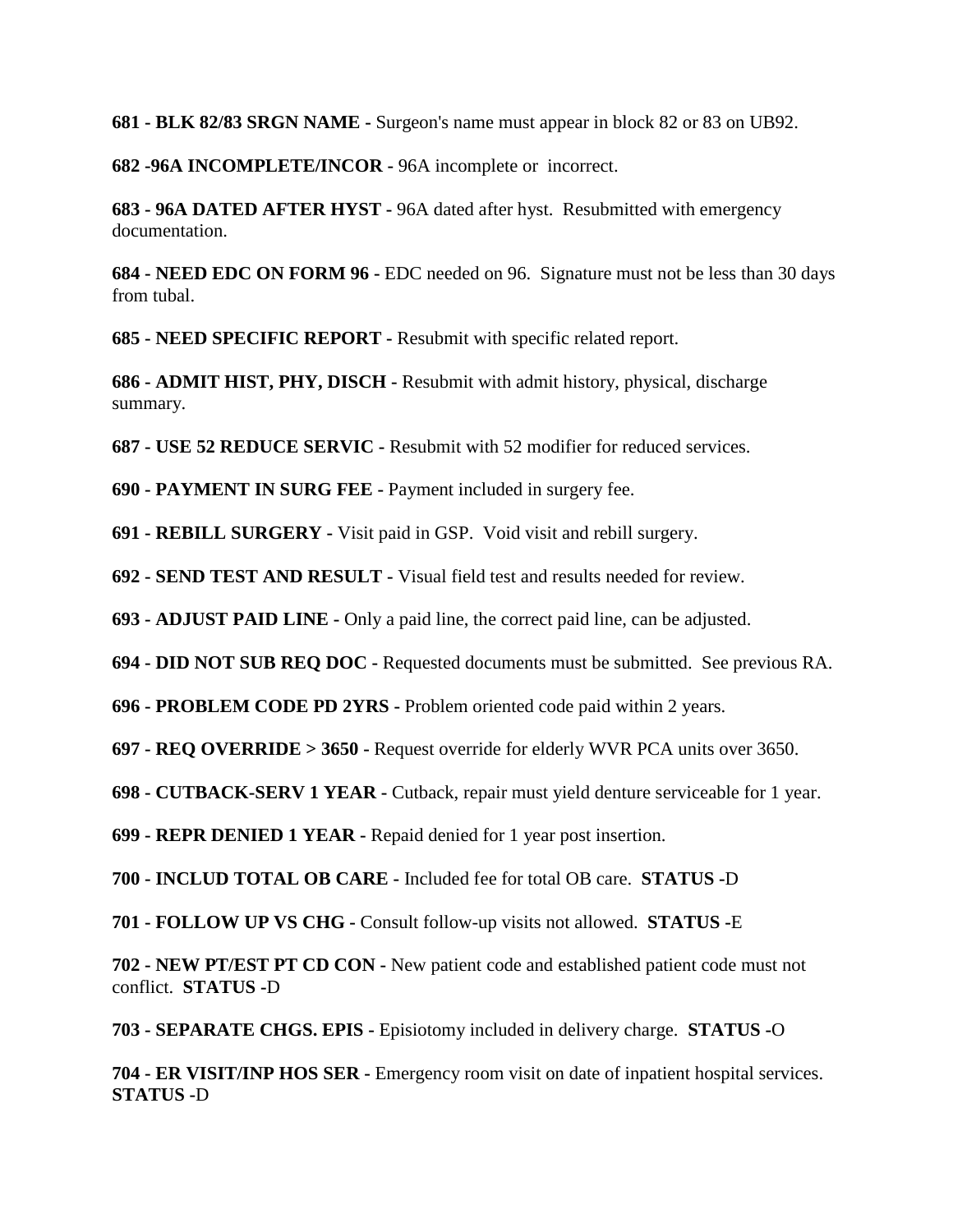**705 - AID/RN/PT NO SAME DAY -** Aide/RN/PT visit must not be on the same day as home health. **STATUS -**D

**706 - SEPARATE NB CARE CHG -** Follow-up NB care billed separately.

**707 - SEPARATE CBC COMPS. -** CBC components billed. To be combined to panel. **STATUS -**D

**708 - SEP. CHG. FETAL MONIT -** Fetal monitoring included in delivery fee. **STATUS -**O

**709 - STERIL CONSENT -** Sterilization consent form must be correct and eligible. **STATUS -**  $E$ 

**710 - UNILATERAL SAME DAY -** Two unilateral procedures must not be on the same day/recipient/provider. **STATUS -**O

**711 - 2ND RELINE SAME YR. -** There must not be charges for 2nd. reline within same year. **Fields -** PROCEDURE CODE.

**712 - 1 CATRCT LENS/SURG -** The service limit file must not show one of the listed codes for this recipient.

**713 - MULTI-CHANN TEST SEP -** Panel automated multichannel test. **STATUS -**D

**714 - MULTI-URINE TEST -** Multi-urine tests billed. To be combined to panel. **STATUS -**D

**715 - 2ND VISIT SAME DAY -** There must not be a duplicate visit on the same day for the same recipient.

**716 - PROC INCLUDED IN OV -** Procedure included in the physician visit. **STATUS -**D

**717 - FOUND TWO PANEL CODE -** One panel a day is allowed. Billing provider. **STATUS -**D

**718 - CODE INC FRAMES/LENS -** CD 00089 included frame and lens. History indicated comp. payment. **STATUS -**D

**719 - EMERG - COMB - XRAY - ONLY -** Emergency can be combined with X-ray only. **STATUS -**D

**720 - TO BE BILLED BY PROV -** Must be billed by provider of service. **STATUS -**D

**721 - SUR ASST NOT NEEDED -** Procedure does not warrant surgical assistance. **STATUS -**E

**722 - BILL EMERG OV/XRAY -** Emergency cannot be combined with codes other than Xray. **STATUS -**D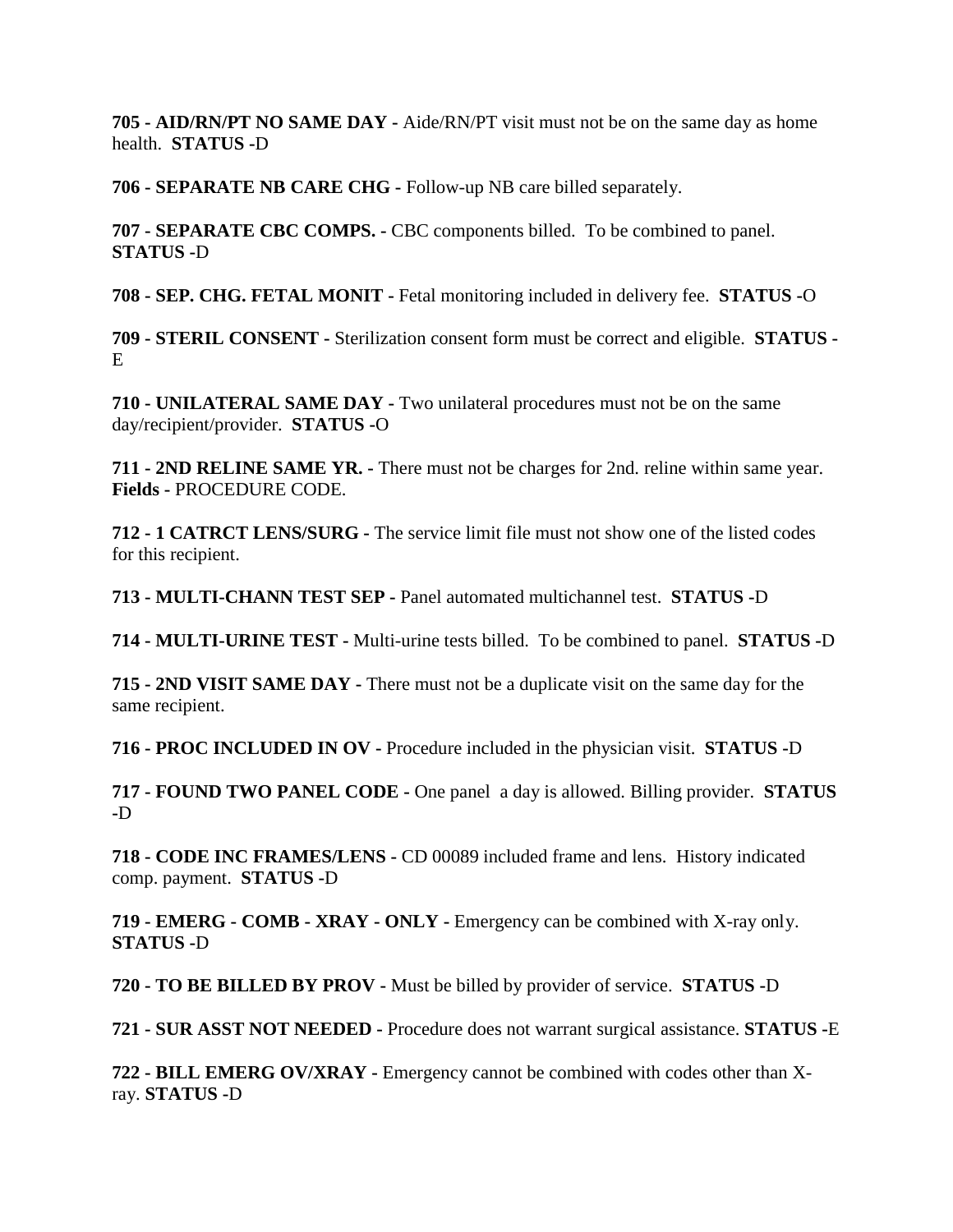**723 - 09340/09110 ONE FEE -** Emergency visit and pallitative treatment must not be combined charges. **STATUS -**D

**724 - EXCEEDS MAX DOLLAR -** Must not exceed maximum dollar amount per tooth.

**725 - D&C/BIOP-CERVIX CRG -** See CPT-code 57520 includes D&C. Do not bill code 58120. **STATUS -**D

**726 - MULTIPLE SURGERY -** Multiple surgery pended for review.

**727 - EXCEEDS DAILY MAX -** Must not exceed daily service maximum. **STATUS -**E

**728 - BLOOD COMP + PANEL -** Blood component must not be billed along with panel code. **STATUS -**D

**729 - URINE COMP + PANEL -** Urine component must not be billed along with panel code. **STATUS -**D

**730 - 1 INP HSP VST PER DA -** Only one inpatient hospital initial or subsequent care visit allowed per day. **STATUS -**D

**731 - ONLY ICD9 PROC ALLOW -** Only ICD-9CM volume3 procedure allowed UB82. **STATUS -**E

**732 - ATTACH DETAIL. DESCR. -** Detailed description of procedure must be attached. **STATUS -**E

**733 - 95165 - 90 DAYS - STATUS -**D

**734 - EXCEEDS-MAX-UNITS-AL -** Recipient must not exceed maximum allowed services per 6 months. **STATUS -**O

**735 - PREV PD ANES-SAME RE -** Previously paid anes. or supervising anes, same recipient and date of service. **STATUS -**D

**736 - ATTACH DET. DESCR DX -** Detailed description of diagnosis must be attached. **STATUS -**D

**737 - FEE IN SCREEN. FEE -** Fee included in screening fee. **STATUS -**D

**738 - ONLY ONE DO111/12 MO -** Only one procedure code DO111 allowed in a 12 months period. **STATUS -**D

**739 - EXCEEDS -MAX-UNITS-AL -** Recipient must not exceed maximum allowed services per year. **STATUS -**D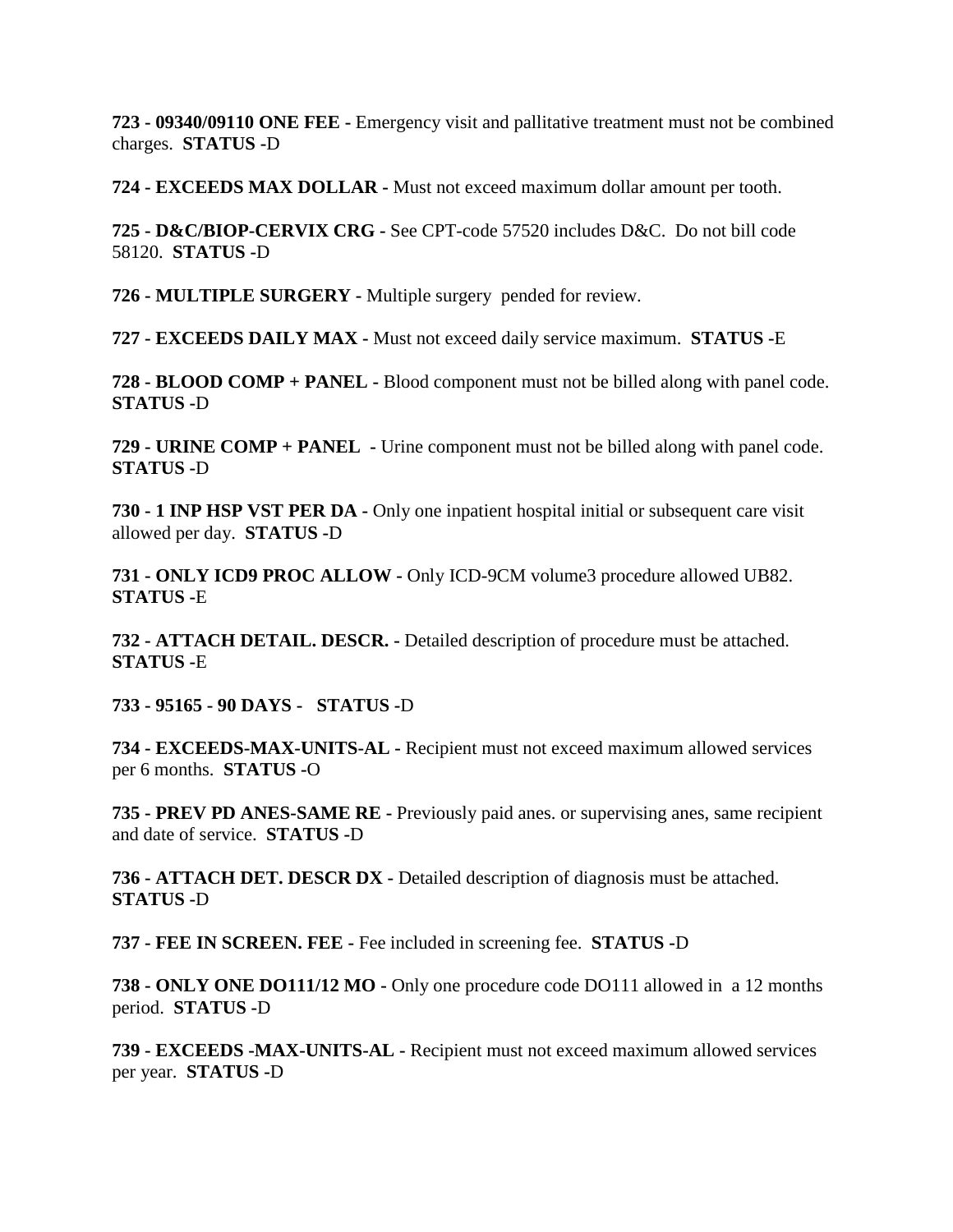**740 - 1 - INTRAOCULAR -LEN- AL -** Only one procedure V2630, V2631, V2632 allowed per recipient. **STATUS -**D

**741 - ALLOW 1 00120, 00272 -** Only one 00120, 00272, 01203 allowed per recipient during the same year or per provider per year.

**742 - ALLOW 2 PER 5 YEARS -** Only 2 of these procedures allowed in a 5 year period per recipient/provider.

**743 - 2/PREG. EXCEEDED -** Must not exceed the maximum of 2 pregnancies.

**744 - 13/PREG-158A NEEDED -** 13 allowed per pregnancy. 158-A needed for extension.

**745 - 1/PREG - 158A NEEDED -** Only one allowed per pregnancy. 158-A needed for unusual situations.

**746 - 92065 ONLY 2X/WEEK -** Procedure 92065 payable for only 2 times per week. **STATUS -**D

**747 - PROVIDE SPEC RADIONU -** Resubmit with specific nuclide/ amount used per PT/AMT PD/INVOICE.

**748 - 1 DEL. ALLOW. 6 MTH SP -** Only one delivery allowed in 6 month span. **STATUS -**D

**749 - DELIVER/HYST CONFLIC -** Delivery must not be billed after hysterectomy was done. **STATUS -**D

**750 - STERILIZATION INDIC. -** Found procedure 2 time. Indicates sterilization. **STATUS -** E

**751 - HYST REQ ACK -** Hysterectomy requires acknowledgment or proof previously sterile. **STATUS -**D

**752 - TL NEEDS OFS 96 -** Sterilization requires OFS Form 96. **STATUS -**D

**753 - REBILL - DELIVERY -** Rebill delivery (delivery-surgery) code and office visit. **STATUS -**D

**754 - RVW READMIT/DSCHG DX -** Pend for review of readmit or discharge diagnosis. **STATUS -**P

**755 - BILL AS ADJ/CNT STAY -** This should be billed as adjustment for CNT stay. **STATUS -**D

**756 - DOC/READMIT SAME DAY -** Resubmit with documentation of discharge and readmit on the same day.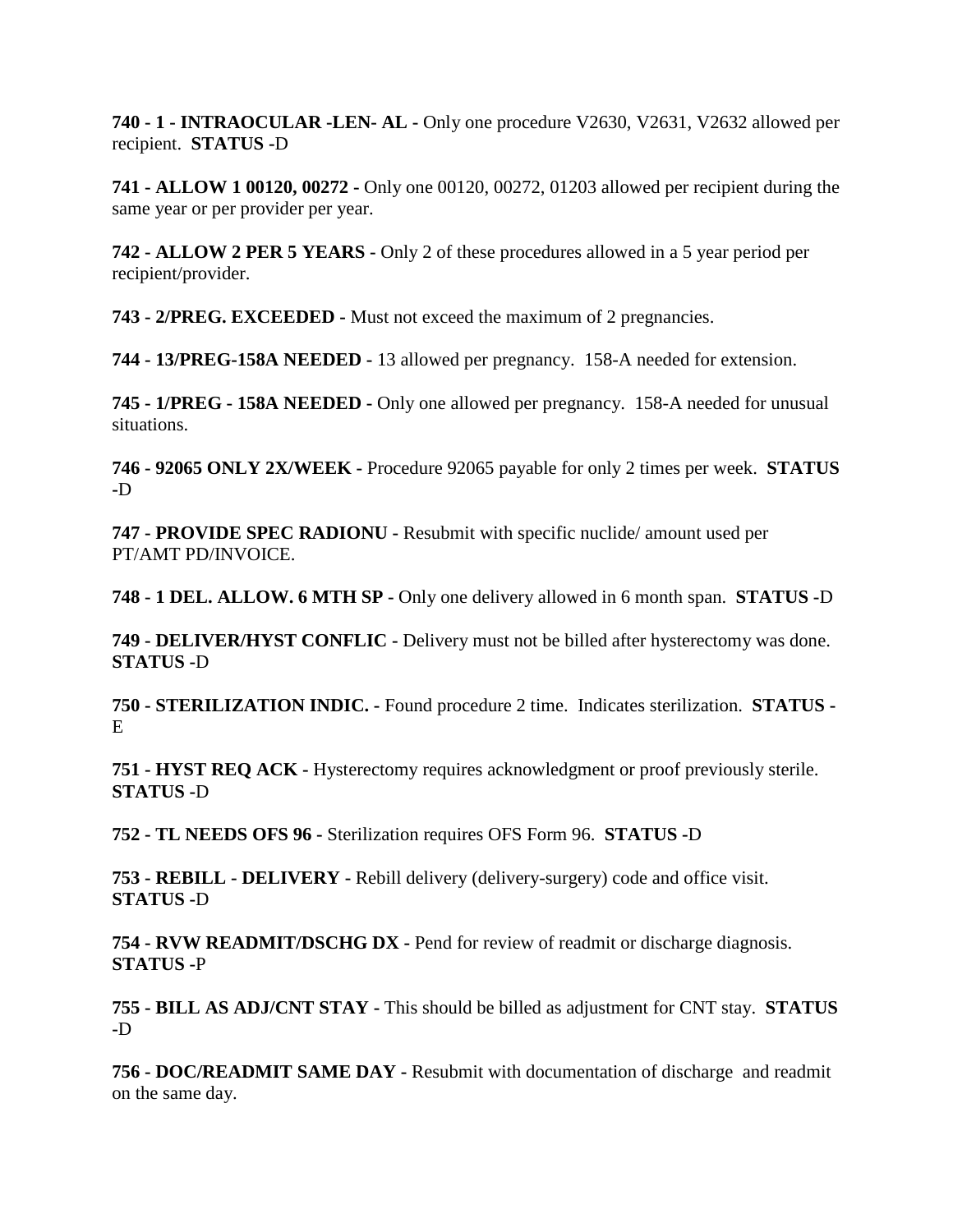**757 - ADJUST PAID LINE/51 -** Multi-surgery. Adjustment paid line with 51 modifier. Resubmit major. **STATUS -**D

**758 - FND DUP SERV SM DAY -** Must not have duplicate service on the same day.

**759 - 2ND INTAKE-365 DAYS -** Must not have second intake in 365 days without a preceding risk assess.

**760 - AIR TRNSPT REQS P/A -** State approval is required for air transportation. **STATUS -**E

**761 - SEND DATED OP REPORT -** Dated operative report must be sent for date billed.

**762 - SEND DATED NOTES -** Specific dated notes must be sent for each date billed.

**763 - CORRECT OFS 96 SEC 1 -** OFS 96 correctable error in section1.

**764 - CORRECT OFS 96 SEC 2 -** OFS 96 correctible error in section 2.

**765 - CORRECT OFS 96 SEC 3 -** OFS 96 correctible error in section3.

**766 - CORRECT OFS 96 SEC 4 -** OFS 96 correctible error in section 4.

**767 - OFS96 NONCORRECTIBLE -** OFS 96 error in 7, 8, 10, 11, 14, 15. Do not resubmit.

**768 -RESUB/CORRECT MOD -** No documentation for 62/66. Correct errors and resubmit.

**769 - REFERRED TO P.A. -** Do not resubmit. Claim to be reviewed by Prior Authorization.

**770 - PERTINENT HIST/REQ -** Resubmit with pertinent history.

**771 - SEND L&D RECORDS -** Resubmit with Labor and Delivery records.

**772 - JUSTIFY/#UNITS -** Notes justifying number of units billed must be sent.

**773 - IN TRANSPLANT FEE -** Included in global fee for transplant.

**774 - INC IN RELATED PROC -** Included in a related procedure.

**775 - PAY CUT TOOTH/SURFAC -** Payment cutback. Same tooth - same surface.

**776 - ONGOING CM PRIOR TO -** Ongoing CM prior to initial CM.

**777 - ABORTION RAPE - PAID -** Abortions due to rape paid.

**778 - UNDERLINE UNLISTED -** Attach procedure description (Underline in report).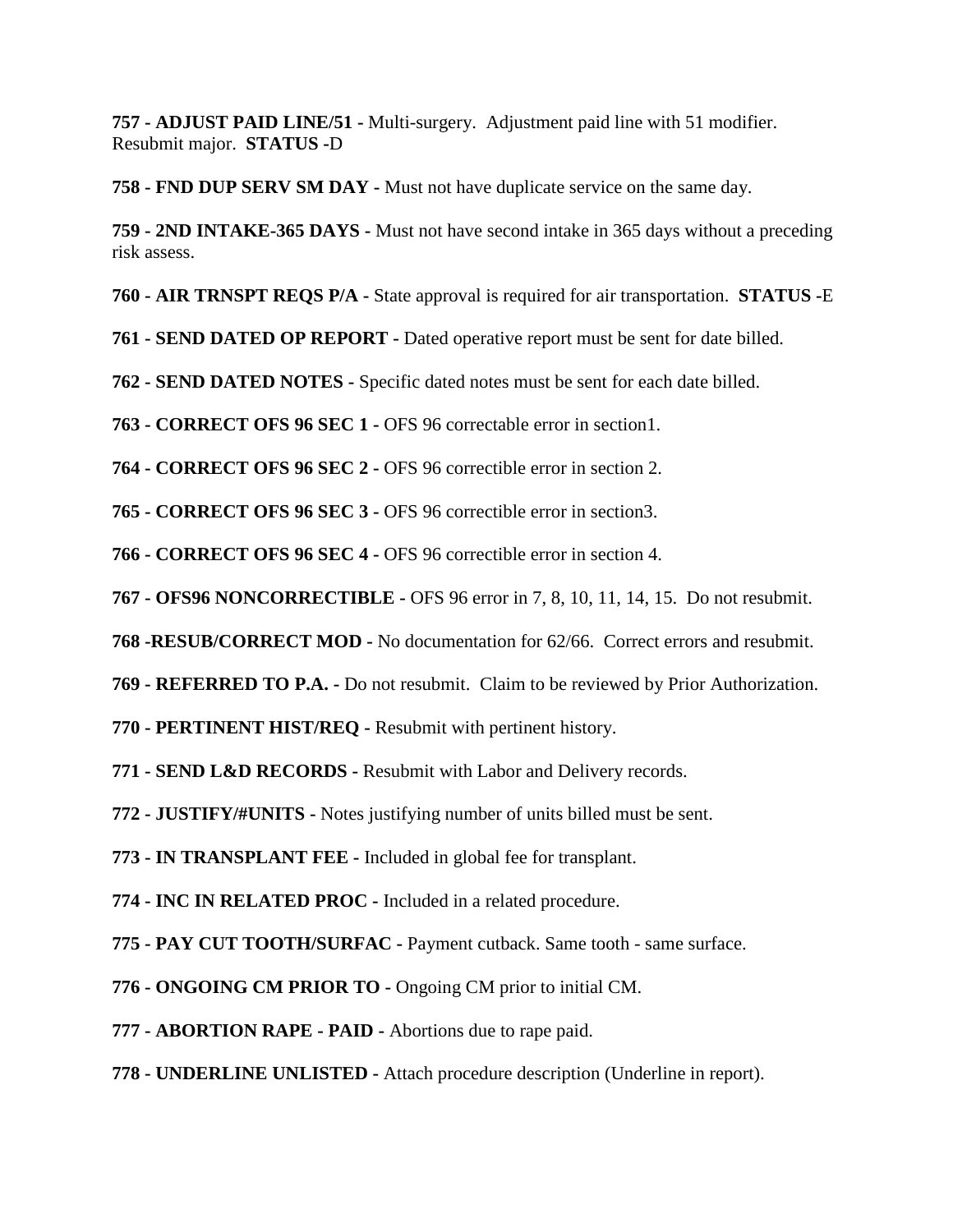**779 - PROC. EXTRACT NOT PAY -** Procedure on extracted tooth not payable.

**780 - REBILL CORRECT UNITS -** Units available for code. Rebill using units.

**781 - MODIFIER NOT CORRECT -** Inappropriate procedure code modifier. Rebill.

**782 - OVER 3 SONO/PREG, 240 -** must not exceed 3 sonograms per pregnancy 240 days.

**783 - SEND DOC, ADD SONOGRA -** Additional documents must be sent to justify.

**784 - EXCEEDS MO LIMIT -** Must not exceed monthly limit.

**785 - SERV REV/CHIRO CNSLT -** Service limit review by chiropractic consultant.

**786 - UNKNOWN ABBREVIATION -** Resubmit with abbreviation legend.

**787 - SEND ALL DOCUMENTS -** Documentation inadequate. See Feb. 94 and Aug.. 93 updates.

**788 - DAILY NOTES NEEDED -** Daily treatment and progress noted needed.

**789 - ABORTION INCEST - PAID -** Abortion due to incest paid.

**790 - DO NOT SUBMIT -** If service not justified by documentation, do not submit.

**791 - SEND ALL DOCUMENTS -** Over 25 encounters. See March and April 94 and August 93 updates.

**792 - SAME DAY FAM NO PAY -** Same day family care ind. liv not payable.

**793 - PCA SERV LIMIT EXCEE -** PCA service limit must not be exceeded.

**794 - RESPITE SERV LIMIT -** Must not exceed respite service limit.

**795 - HCPC SPEC RESTRICTED -** HCPC specialty restricted. Give attending physician number.

**796 - ORIG/ADJ PROV DIFF -** Original and adjusted billing provider number must not be different. **STATUS -**D

**797 - DUP. ADJ. RECORD -** Duplicate adjustment records entered. **STATUS -**D

**798 - HIST ALREADY ADJUSTED -** History record is already adjusted. **STATUS -**D

**799 - NO ADJ HISTORY -** No history record in file for this adjustment. **STATUS -**D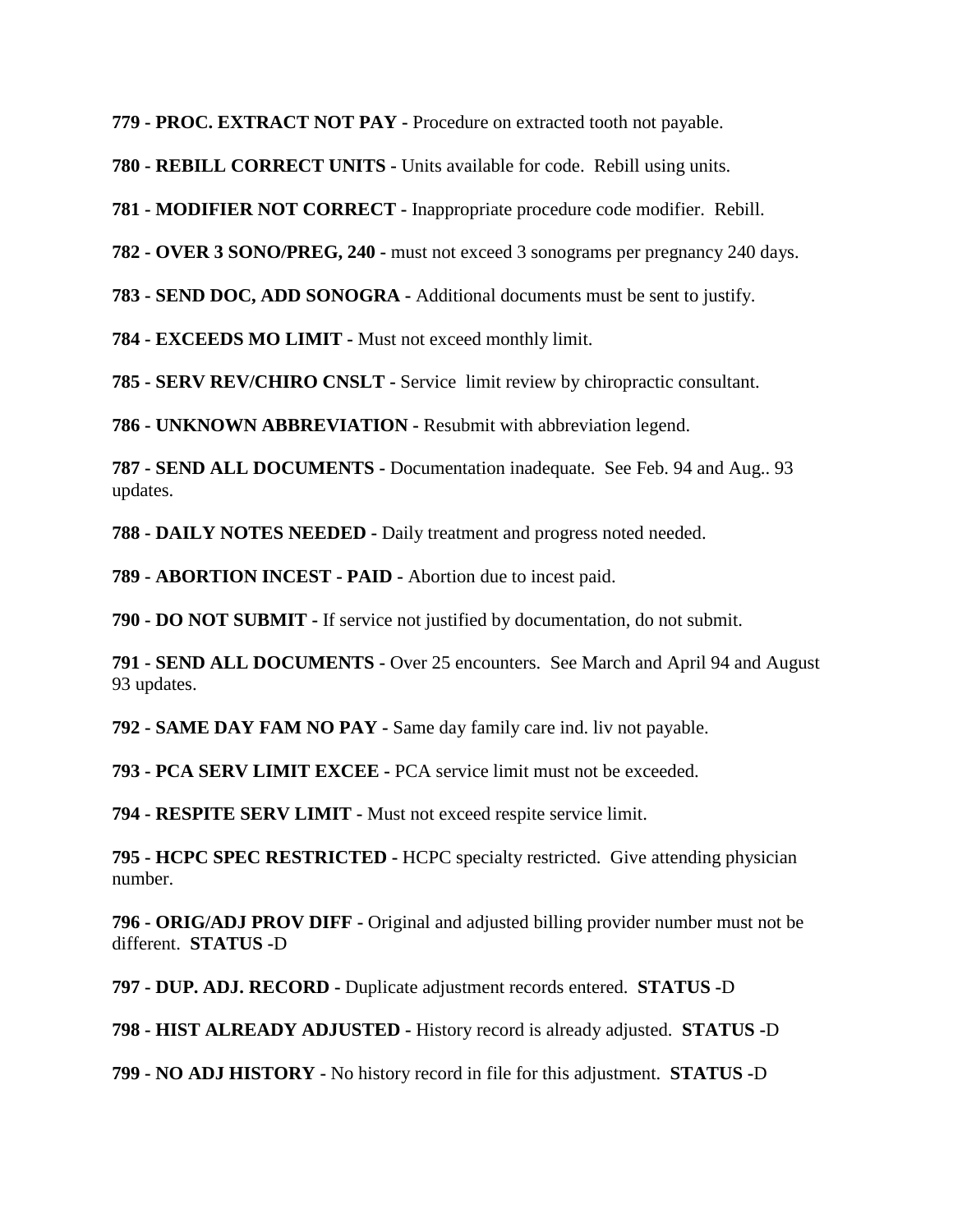**800 - ON-LINE DUPE DENY -** Duplicate of previously paid claim. **STATUS -**D

**801 - EXACT DUPE 01 TO 01 -** Exact duplicate error - Identical hospital claims. **STATUS -** D

**802 - EXACT DUPE 01 TO 14 -** Exact duplicate error - Hospital and Title 18 - Institution. **STATUS -**D

**803 - EXACT DUPE 02 TO 02 -** Exact duplicate error - Identical LTC claims. **STATUS -**D

**804 - EXACT DUPE 02 - 14 -** Exact duplicate error - LTC and Title 18 - Institutional. **STATUS -**D

**805 - EXACT DUPE 03 - 03 -** Exact duplicate error - Identical Outpatient claims. **STATUS -**D

**806 - EXACT DUPE 03 - 05 -** Exact duplicate error - Outpatient and rehab services. **STATUS -**D

**807 - EXACT DUPE 03 TO 06 -** Dates of service must not overlap and provider ID, billed amount, type of service, procedure code, and procedure modifier must not be the same. **Fields -** RECIPIENT ID, ATTENDING PHYSICIAN ID, STATEMENT COVER PERIOD - FROM/THRU, DESCRIPTION, TOTAL CHARGES, MEDICAL ASSISTANCE ID NUMBER, PROVIDER NUMBER, DATE OF EACH SERVICE, PROCEDURE CODE

**808 - EXACT DUPE 03 TO 07 -** Dates of service must not overlap and provider ID, billed amount, type of service, procedure code, and procedure modifier must not be the same.

**809 - EXACT DUPE 03 TO 08 -** Dates of service must not overlap and provider ID, billed amount, type of service, procedure code, and procedure modifier must not be the same.

**810 - EXACT DUPE 03 TO 09 -** Dates of service must not overlap and provider ID, billed amount, type of service, procedure code, and procedure modifier must not be the same.

**811 - EXACT DUPE 03 TO 13 -** Dates of service must not overlap and provider ID, billed amount, type of service, procedure code, and procedure modifier must not be the same.

**812 - EXACT DUPE 03 TO 15 -** Dates of service must not overlap and provider ID, billed amount, type of service, procedure code, and procedure modifier must not be the same.

**813 - EXACT DUPE 04 TO 04 -** Exact duplicate error - identical physician claims. **STATUS -** D

**814 - EXACT DUPE 04 TO 15 -** Exact duplicate error - Physician and Title 18. **STATUS -**D

**815 - EXACT DUPE 05 TO 05 -** Exact duplicate error - Identical rehab - services claims. **STATUS -**D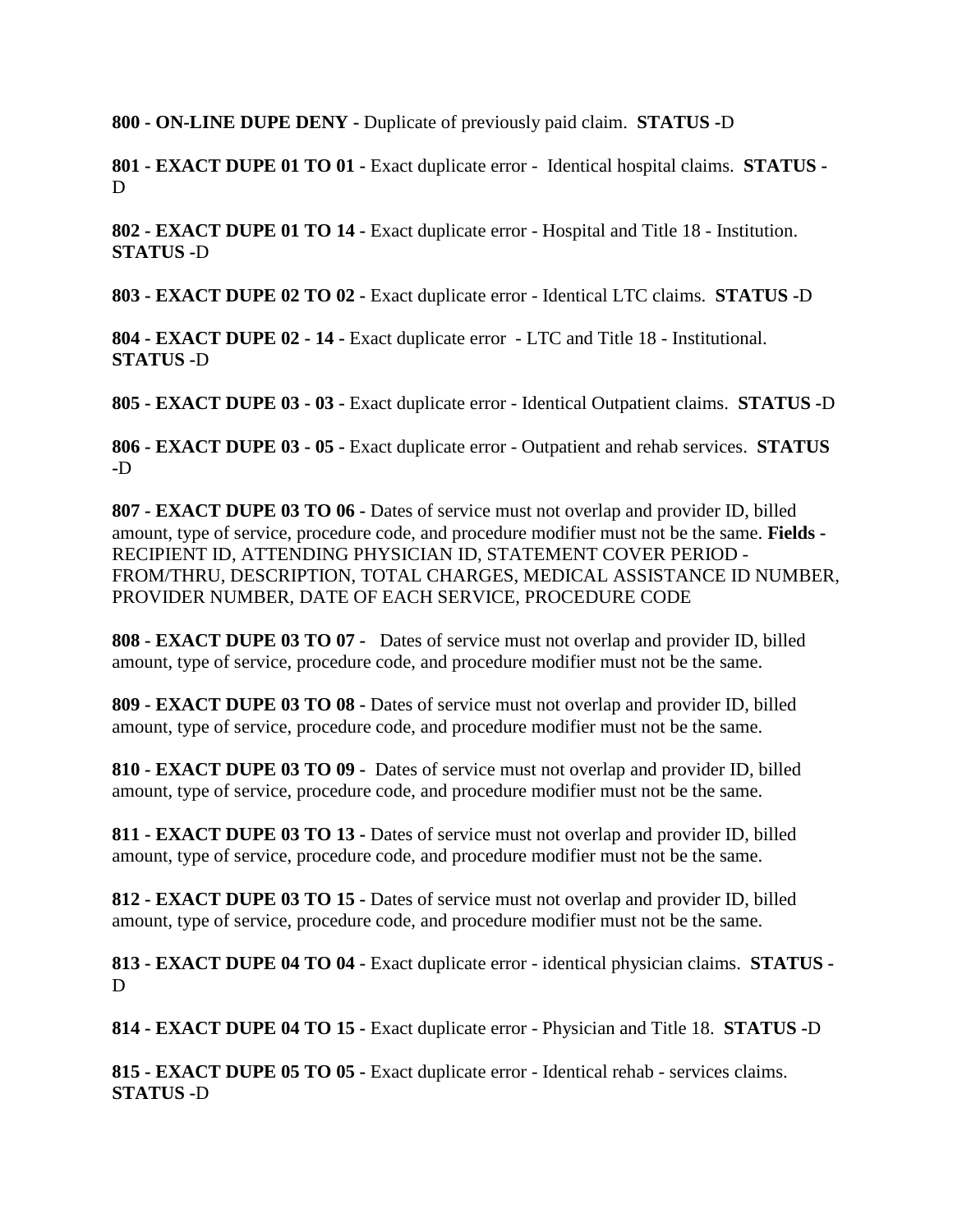**816 - EXACT DUPE 05 TO 06 -** Dates of service must not overlap and provider ID, billed amount, type of service, procedure code, and procedure modifier must not be the same. **Fields -** MEDICAL ASSISTANCE ID NUMBER, PROVIDER NUMBER, DATE OF EACH SERVICE, PROCEDURE CODE, CHARGE, MEDICAL ASSISTANCE ID NUMBER, SERVICE CODE,

**817 - EXACT DUPE 05 TO 07 -** Dates of service must not overlap and provider ID, billed amount, type of service, procedure code, and procedure modifier must not be the same. **Fields -** MEDICAL ASSISTANCE ID NUMBER, PROVIDER NUMBER, DATEOF EACH SERVICE, PROCEDURE CODE, CHARGE, MEDICAL ASSISTANCE NUMBER

**818 - EXACT DUPE 05 TO 08 -** Dates of service must not overlap and provider ID, billed amount, type of service, procedure code, and procedure modifier must not be the same. **Fields -** MEDICAL ASSISTANCE ID NUMBER, PROVIDER NUMBER, DATE OF EACH SERVICE, PROCEDURE CODE, CHARGE, MEDICAL ASSISTANCE NUMBER

**819 - EXACT DUPE 05 TO 09 -** Dates of service must not overlap and provider ID, billed amount, type of service, procedure code, and procedure modifier must not be the same. **Fields -** MEDICAL ASSISTANCE ID NUMBER, PROVIDER NUMBER, DATE OF EACH SERVICE, PROCEDURE CODE, CHARGE, MEDICAL ASSISTANCE NUMBER

**820 - EXACT DUPE 05 TO 13 -** Dates of service must not overlap and provider ID, billed amount, type of service, procedure code, and procedure modifier must not be the same. **Fields -** MEDICAL ASSISTANCE ID NUMBER, PROVIDER NUMBER, DATE OF EACH SERVICE, PROCEDURE CODE, CHARGE, MEDICAL ASSISTANCE NUMBER, SCREENING CODES, DATE OF CURRENT SCREENING

**821 - EXACT DUPE 05 - 14 -** Dates of service must not overlap and provider ID, billed amount, type of service, procedure code, and procedure modifier must not be the same. **Fields -** PROVIDER NUMBER, MEDICAL ASSISTANCE NUMBER, SCREENING CODE, DATE OF CURRENT SCREENING, TOTAL CHARGE, RECIPIENT ID, ATTENDING PHYSICIAN ID, STATEMENT COVERS PERIOD - FROM/THRU, DESCRIPTION (PROCEDURE CODE)

**822 - EXACT DUPE 06 TO 06 -** Dates of service must not overlap and provider ID, billed amount, type of service, procedure code, and procedure modifier must not be the same. **STATUS -**D

**823 - EXACT DUPE 06 TO 07 -** Dates of service must not overlap and provider ID, billed amount, type of service, procedure code, and procedure modifier must not be the same.

**824 - EXACT DUPE 06 TO 08 -** Dates of service must not overlap and provider ID, billed amount, type of service, procedure code, and procedure modifier must not be the same.

**825 - EXACT DUPE 06 TO 09 -** Dates of service must not overlap and provider ID, billed amount, type of service, procedure code, and procedure modifier must not be the same.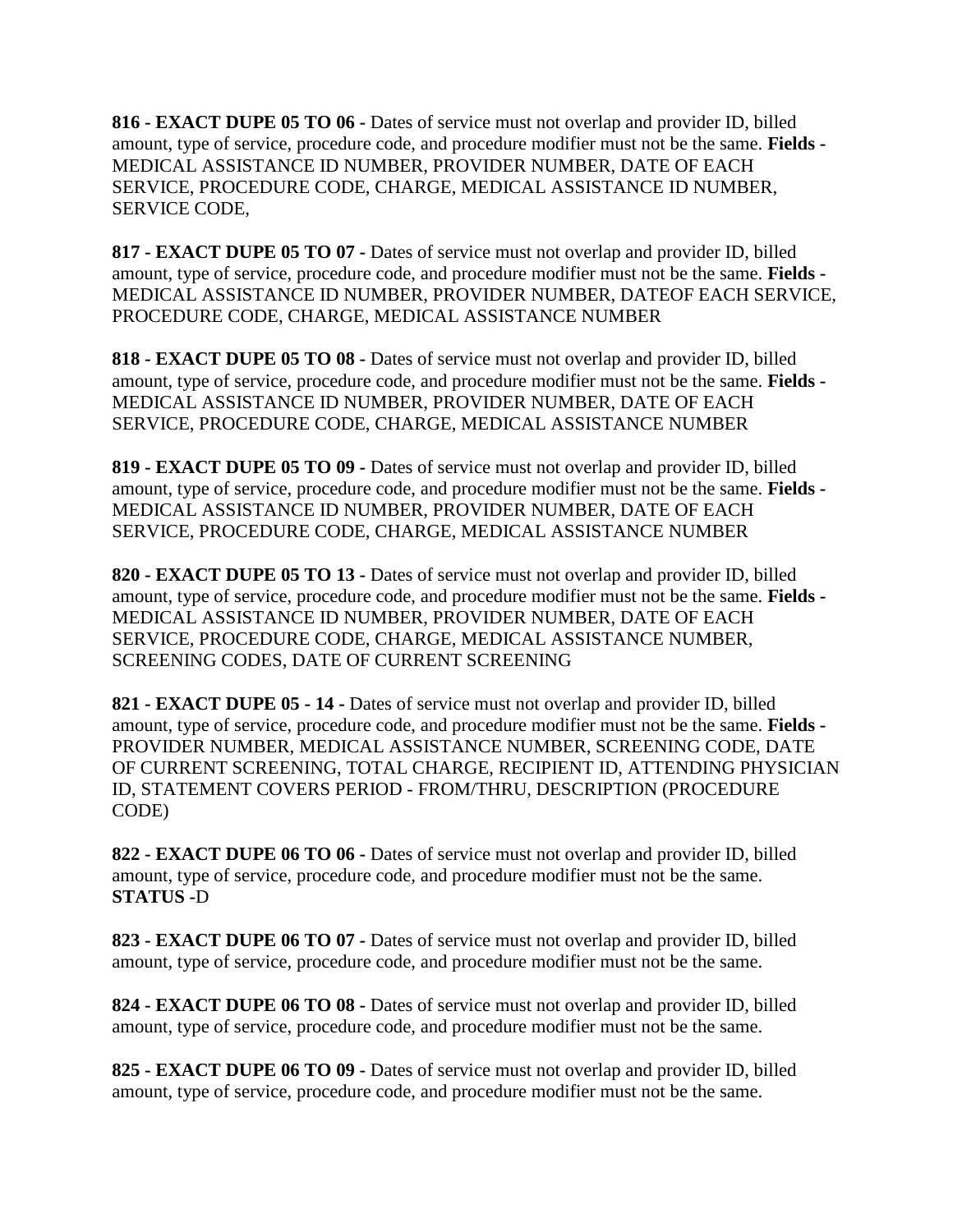**826 - EXACT DUPE 06 TO 13 -** Dates of service must not overlap and provider ID, billed amount, type of service, procedure code, and procedure modifier must not be the same.

**827 - EXACT DUPE 06 - 14 -** Dates of service must not overlap and provider ID, billed amount, type of service, procedure code, and procedure modifier must not be the same.

**828 - EXACT DUPE 07 TO 07 -** Dates of service must not overlap and provider ID, billed amount, type of service, procedure code, and procedure modifier must not be the same. **STATUS -**D

**829 - EXACT DUPE 07 TO 08 -** Dates of service must not overlap and provider ID, billed amount, type of service, procedure code, and procedure modifier must not be the same.

**830 - EXACT DUPE 07 TO 09 -** Dates of service must not overlap and provider ID, billed amount, type of service, procedure code, and procedure modifier must not be the same.

**831 - EXACT DUPE 07 TO 13 -** Dates of service must not overlap and provider ID, billed amount, type of service, procedure code, and procedure modifier must not be the same.

**832 - EXACT DUPE 07 TO 15 -** Dates of service must not overlap and provider ID, billed amount, type of service, procedure code, and procedure modifier must not be the same. **Fields -** MEDICAL ASSISTANCE ID NUMBER, PROVIDER NUMBER, DATE OF EACH SERVICE, PROCEDURE CODE, TOTAL CHARGES, INSURED'S ID NUMBER, CHARGES

**833 - EXACT DUPE 08 TO 08 -** Dates of service must not overlap and provider ID, billed amount, type of service, procedure code, and procedure modifier must not be the same. **STATUS -**D

**834 - EXACT DUPE 08 TO 09 -** Dates of service must not overlap and provider ID, billed amount, type of service, procedure code, and procedure modifier must not be the same.

**835 - EXACT DUPE 08 TO 13 -** Dates of service must not overlap and provider ID, billed amount, type of service, procedure code, and procedure modifier must not be the same. **Fields -** MEDICAL ASSISTANCE ID NUMBER, PROVIDER NUMBER, DATE OF SERVICE, PROCEDURE CODE, TOTAL CHARGES, DATE OF CURRENT SCREENING

**836 - EXACT DUPE 08 TO 15 -** Dates of service must not overlap and provider ID, billed amount, type of service, procedure code, and procedure modifier must not be the same. **Fields -** MEDICAL ASSISTANCE NUMBER, PROVIDER NUMBER, DATE OF SERVICE, PROCEDURE CODE, TOTAL CHARGE, INSURED'S ID NUMBER

**837 - EXACT DUPE 09 TO 09 -** Dates of service must not overlap and provider ID, billed amount, type of service, procedure code, and procedure modifier must not be the same.

**838 - EXACT DUPE 09 TO 13 -** Dates of service must not overlap and provider ID, billed amount, type of service, procedure code, and procedure modifier must not be the same.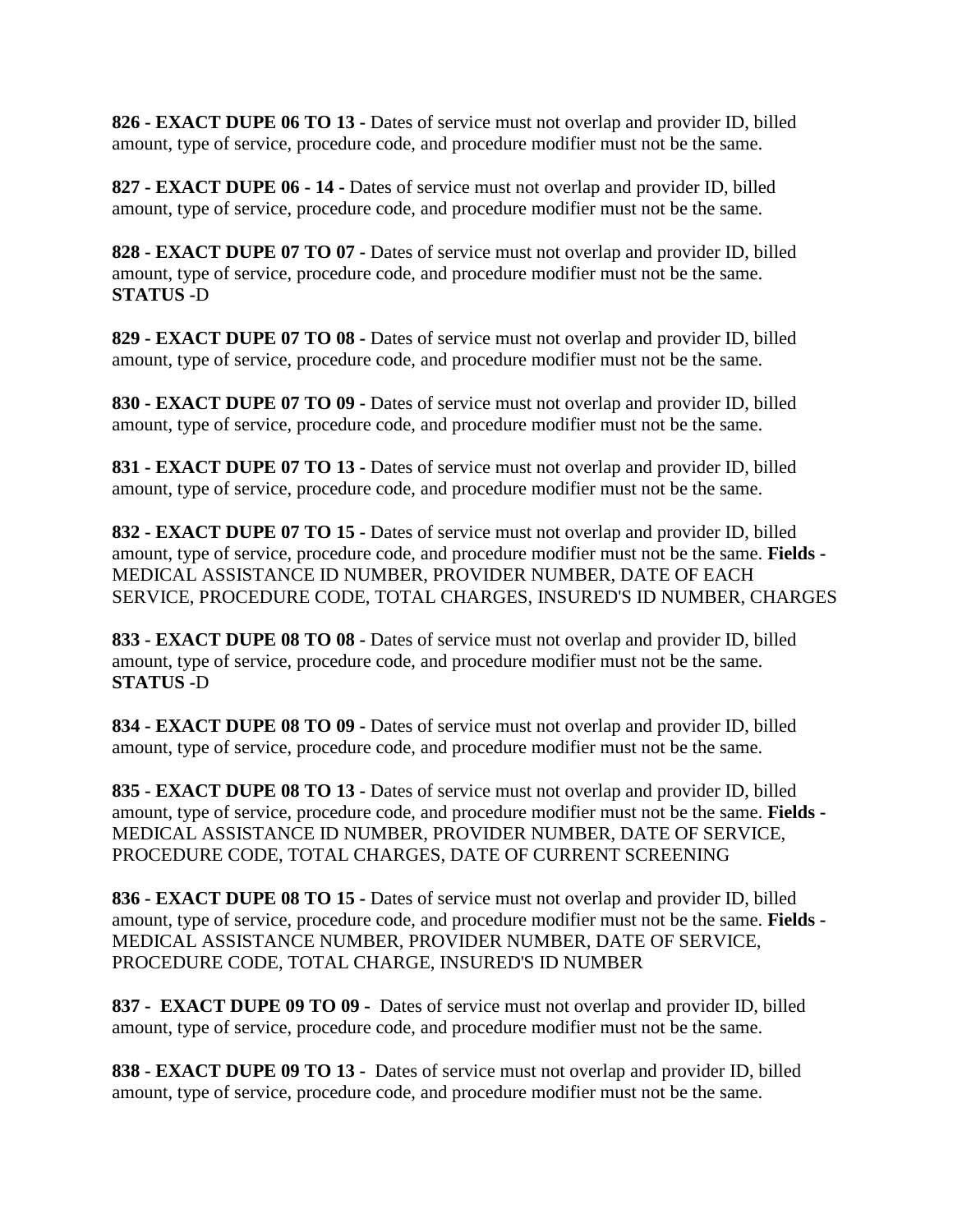**839 - EXACT DUPE 09 TO 15 -** Dates of service must not overlap and provider ID, billed amount, type of service, procedure code, and procedure modifier must not be the same. **Fields -** INSURED'S ID NUMBER, PROVIDER NUMBER, DATES OF SERVICE, PROCEDURE CODE, CHARGES

**840 - EXACT DUPE 10 TO 10 -** Dates of service must not overlap and provider ID, billed amount, type of service, procedure code, and procedure modifier must not be the same.

**841 - EXACT DUPE 10 TO 11 -** Dates of service must not overlap and provider ID, billed amount, type of service, procedure code, and procedure modifier must not be the same.

**842 - EXACT DUPE 11 TO 11 -** Dates of service must not overlap and provider ID, billed amount, type of service, procedure code, and procedure modifier must not be the same. **STATUS -**D

**843 - EXACT DUPE 12 TO 12 -** Exact duplicate error - Identical pharmacy claims. **STATUS -** D

**844 - EXACT DUPE 13 TO 13 -** Exact duplicate error - Identical EPSDT claims. **STATUS -**D

**845 - EXACT DUPE 13 TO 15 -** The dates of service must be equal and the procedure code /NDC must be the same drug. **Fields -** PROVIDER NUMBER, MEDICAL ASSISTANCE ID NUMBER, DATE OF CURRENT SCREENING, TOTAL CHARGES, INSURED'S ID NUMBER, PROCEDURE CODE, PROCEDURE MODIFIER, CHARGES

**846 - EXACT DUPE 14 TO 14 -** Exact duplicate error - Identical Title 18 claims. **STATUS -**D

**847 - EXAT DUPE 15 TO 15 -** Exact duplicate error - Identical Title 18 Professional claims. **STATUS -**D

**848 - EXACT DUPE 12 TO 15 -** The dates of service must be equal and the procedure code /NDC are for the same drug. **Fields -** DATES OF SERVICE, NAT'L DRUG CODE, PROCEDURE CODE.

**849 - PD SAME ATTEN/DIF BL -** Already paid same attending. Different billing provider.

**850 - UNSPECIF SUSPCT DUPE -** Suspected duplicate of previously processed claim. **STATUS -**O

**851 - SUSPT DUPE 01 TO 01 -** Provider type must not be the same and dates of service should not overlap. **Fields -** RECIPIENT ID, STATEMENT COVERS PERIOD - FROM/THRU, EST AMOUNT DUE.

**852 - SUSPCT DUPE 01 TO 14 -** Provider type must not be the same and dates of service should not overlap. **Fields -** RECIPIENT ID, STATEMENT COVERS PERIOD - FROM/THRU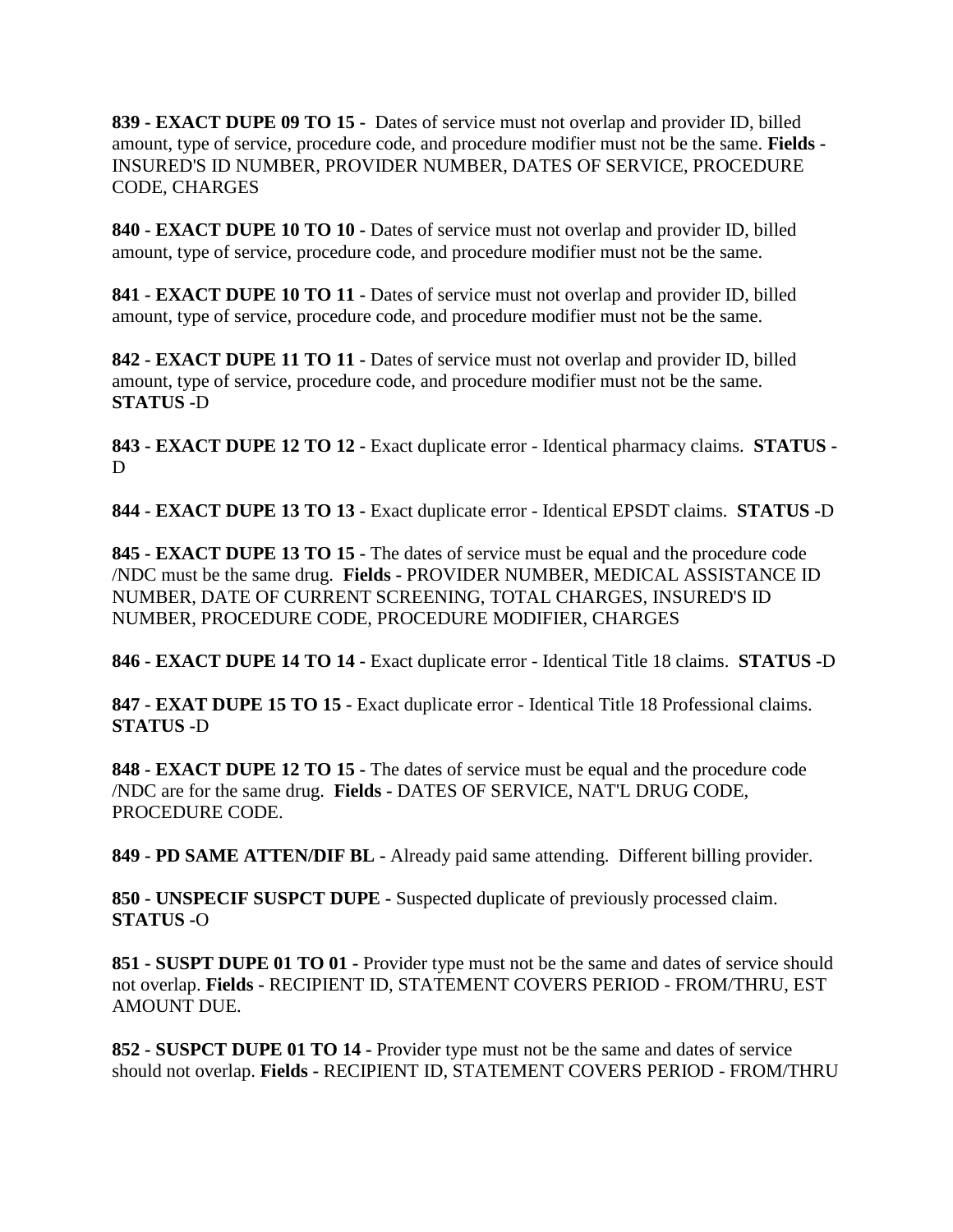**853 - SUSPCT DUPE 02 TO 02 -** Claim type must not be the same and dates of service should not overlap. **Fields -** RECIPIENT ID

**854 - SUSPCT DUPE 02 TO 14 -** Suspected duplicate error - LTC and Title 18 - Institutional. **STATUS -**O

**855 - SUSPCT DUPE 03 TO 03 -** Dates of service, type of service, procedure code and procedure modifier should not be the same. **Fields -** RECIPIENT ID, STATEMENT COVERS PERIOD - FROM/THRU, R CODE

**856 - SUSPCT DUPE 03 TO 05 -** Dates of service, type of service, procedure code and procedure modifier should not be the same. **Fields -** RECIPIENT ID, STATEMENT COVERS PERIOD - FROM/THRU, R CODE, MEDICAL ASSISTANCE ID NUMBER, DATE OF EACH SERVICE, PROCEDURE CODE.

**857 - SUSPCT DUPE 01 TO 06 -** Dates of service, type of service, procedure code and procedure modifier should not be the same.

**858 - SUSPCT DUPE 03 TO 07 -**Dates of service, type of service, procedure code and procedure modifier should not be the same. **Fields -** RECIPIENT ID, STATEMENT COVERS PERIOD - FROM/THRU, R CODE, MEDICAL ASSISTANCE ID NUMBER, DATE OF EACH SERVICE, PROCEDURE CODE.

**859 - SUSPCT DUPE 03 TO 08 -** Dates of service, type of service, procedure code and procedure modifier should not be the same.

**860 - SUSPCT DUPE 03 TO 09 -** Dates of service, type of service, procedure code and procedure modifier should not be the same. **Fields -** RECIPIENT ID, STATEMENT COVERS PERIOD - FROM/THRU, R CODE, INSURED'S ID NUMBER, DATE OF SERVICE, PROCEDURE CODE

**861 - SUSPCT DUPE 03 TO 13 -** Dates of service, type of service, procedure code and procedure modifier should not be the same. **Fields -** RECIPIENT ID, STATEMENT COVERS PERIOD - FROM/THRU, R CODE, MEDICAL ASSISTANCE ID NUMBER, DATE OF CURRENT SCREENING

**862 - SUSPCT DUPE 03 TO 15 -** Dates of service, type of service, procedure code and procedure modifier should not be the same. **Fields -** RECIPIENT ID, STATEMENT COVERS PERIOD - FROM/THRU, R CODE, INSURED'S ID NUMBER, DATE OF SERVICE

**863 - SUSPCT DUPE 04 TO 04 -** Dates of service, type of service, procedure code and procedure modifier should not be the same. **Fields -** INSURED'S ID NUMBER, DATES OF SERVICE, PROCEDURE CODE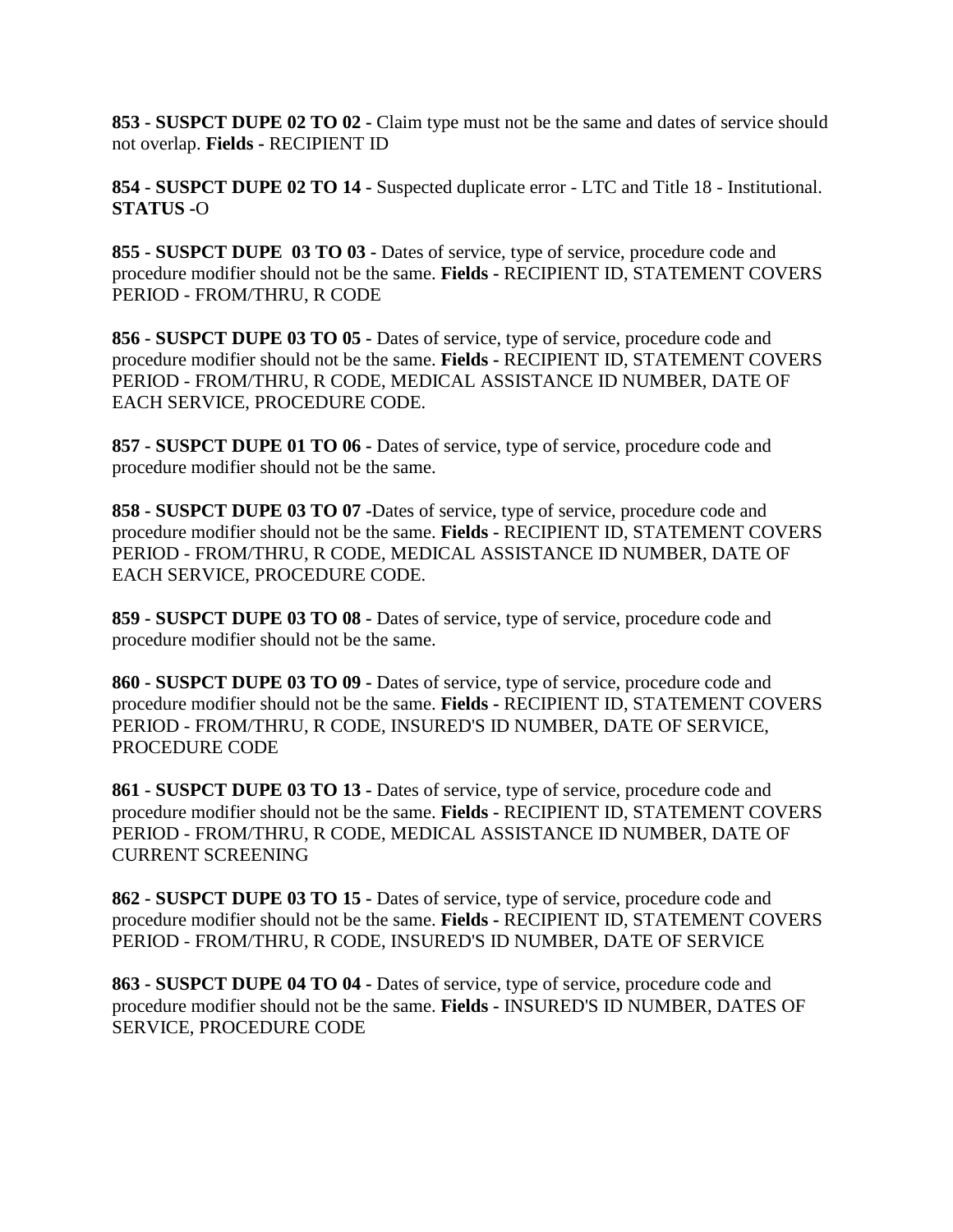**864 - SUSPCT DUPE 04 TO 15 -** Dates of service, type of service, procedure code and procedure modifier should not be the same. **Fields -** INSURED'S ID NUMBER, DATES OF SERVICE, PROCEDURE CODE

**865 - SUSPCT DUPE 05 TO 05 -** Dates of service, type of service, procedure code and procedure modifier should not be the same. **Fields -** MEDICAL ASSISTANCE ID NUMBER, DATE OF EACH SERVICE, PROCEDURE CODE

**866 - SUSPCT DUPE 05 TO 06 -** Dates of service, type of service, procedure code and procedure modifier should not be the same. **Fields -** MEDICAL ASSISTANCE ID NUMBER, DATE OF EACH SERVICE, PROCEDURE CODE

**867 - SUSPCT DUPE 05 TO 07 -** Dates of service, type of service, procedure code and procedure modifier should not be the same. **Fields -** MEDICAL ASSISTANCE ID NUMBER, DATE OF EACH SERVICE, PROCEDURE CODE

**868 - SUSPCT DUPE 05 TO 08 -** Dates of service, type of service, procedure code and procedure modifier should not be the same.

**869 - SUSPCT DUPE 05 TO 09 -** Dates of service, type of service, procedure code and procedure modifier should not be the same.

**870 - SUSPCT DUPE 05 TO 13 -** Dates of service, type of service, procedure code and procedure modifier should not be the same.

**871 - SUSPCT DUPE 05 TO 14 -** Dates of service, type of service, procedure code and procedure modifier should not be the same. **Fields -** MEDICAL ASSISTANCE ID NUMBER, DATE OF SERVICE, PROCEDURE CODE, RECIPIENT ID, STATEMENT COVERS PERIOD - FROM/THRU, DESCRIPTION (PROCEDURE CODE)

**872 - SUSPCT DUEP 06 TO 06 -** Dates of service, type of service, procedure code and procedure modifier should not be the same. **Fields -** MEDICAL ASSISTANCE ID NUMBER, DATE OF SERVICE, SERVICE CODE

**873 - SUSPCT DUPE 06 TO 07 -** Dates of service, type of service, procedure code and procedure modifier should not be the same. **Fields -** MEDICAL ASSISTANCE ID NUMBER, DATE OF SERVICE, SERVICE CODE

**874 - SUSPCT DUPE 06 TO 08 -** Dates of service, type of service, procedure code and procedure modifier should not be the same. **Fields -** MEDICAL ASSISTANCE ID NUMBER, DATE OF SERVICE, SERVICE CODE

**875 - SUSPCT DUPE 06 TO 09 -** Dates of service, type of service, procedure code and procedure modifier should not be the same.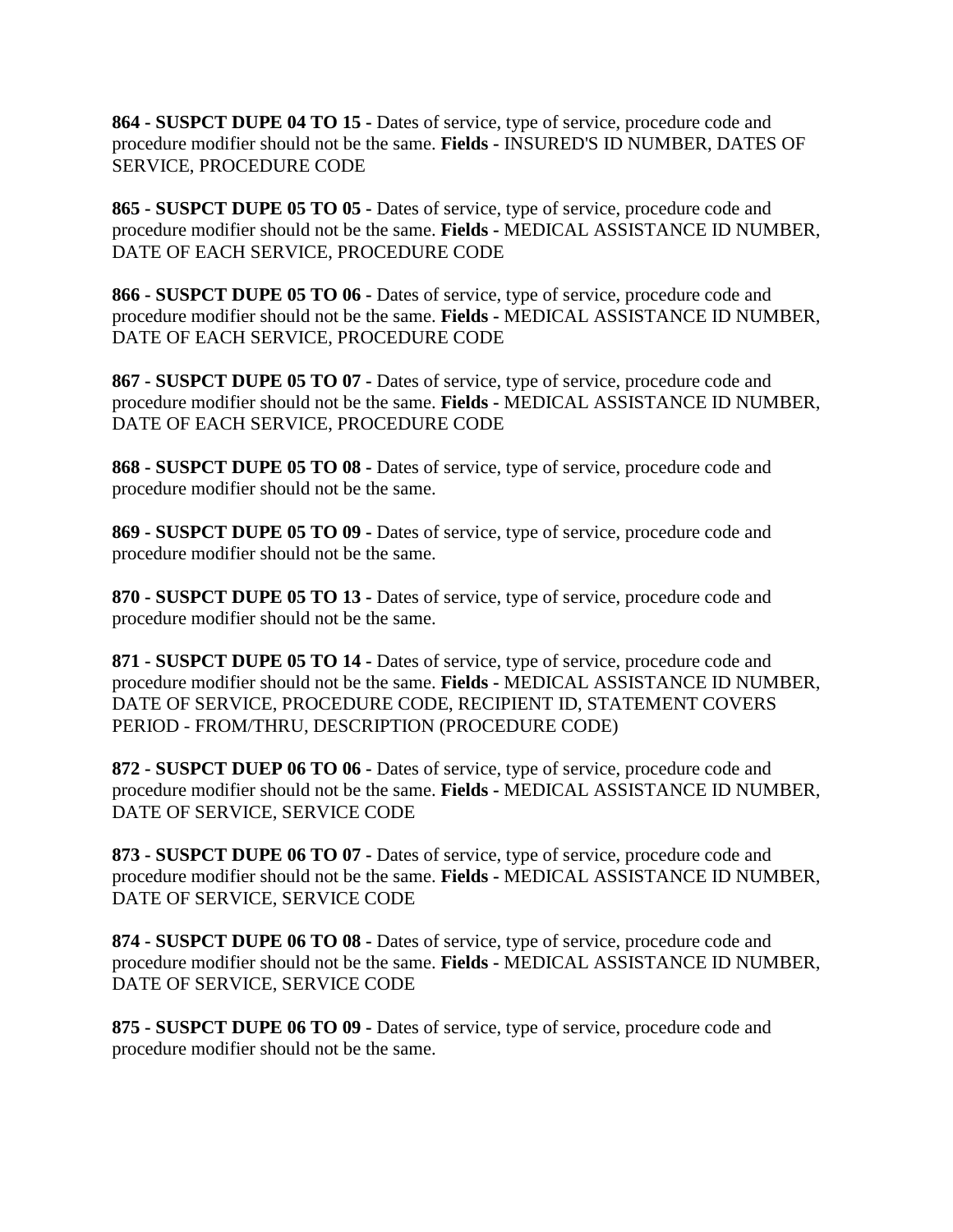**876 - SUSPCT DUPE 06 TO 13 -** Dates of service, type of service, procedure code and procedure modifier should not be the same. **Fields -** MEDICAL ASSISTANCE ID NUMBER, DATE OF SERVICE, SERVICE CODE

**877 - SUSPCT DUPE 06 TO 14 -** Dates of service, type of service, procedure code and procedure modifier should not be the same. **Fields -** MEDICAL ASSISTANCE ID NUMBER, DATE OF SERVICE, SERVICE CODE, RECIPIENT ID, STATEMENT COVERS PERIOD - FROM/THRU, DESCRIPTION (PROCEDURE CODE)

**878 - SUSPCT DUPE 07 TO 07 -** Dates of service, type of service, procedure code and procedure modifier should not be the same. **Fields -** MEDICAL ASSISTANCE ID NUMBER, DATE OF SERVICE, PROCEDURE CODE

**879 - SUSPCT DUPE 07 TO 08 -** Dates of service, type of service, procedure code and procedure modifier should not be the same. **Fields -** MEDICAL ASSISTANCE ID NUMBER, DATE OF SERVICE, PROCEDURE CODE

**880 - SUSPCT DUPE 07 TO 09 -** Dates of service, type of service, procedure code and procedure modifier should not be the same.

**881 - SUSPCT DUPE 07 TO 13 -** Dates of service, type of service, procedure code and procedure modifier should not be the same. **Fields -** MEDICAL ASSISTANCE ID NUMBER, DATE OF SERVICE, PROCEDURE CODE, DATE OF CURRENT SCREENING

**882 - SUSPCT DUPE 07 TO 15 -** Dates of service, type of service, procedure code and procedure modifier should not be the same. **Fields -** MEDICAL ASSISTANCE ID NUMBER, DATE OF SERVICE, PROCEDURE CODE, INSURED'S ID NUMBER

**883 - SUSPCT DUPE 08 TO 08 -** Suspected duplicate error - Identical non-ambulance claims. **STATUS -**O

**884 - SUSPCT DUPE 08 TO 09 -** Dates of service, type of service, procedure code and procedure modifier should not be the same.

**885 - SUSPCT DUPE 08 TO 13 -** Dates of service, type of service, procedure code and procedure modifier should not be the same.

**886 - SUSPCT DUPE 08 TO 15 -** Dates of service, type of service, procedure code and procedure modifier should not be the same.

**887 - SUSPCT DUPE 09 TO 09 -** Dates of service, type of service, procedure code and procedure modifier should not be the same.

**888 - SUSPCT DUPE 09 TO 13 -** Dates of service, type of service, procedure code and procedure modifier should not be the same.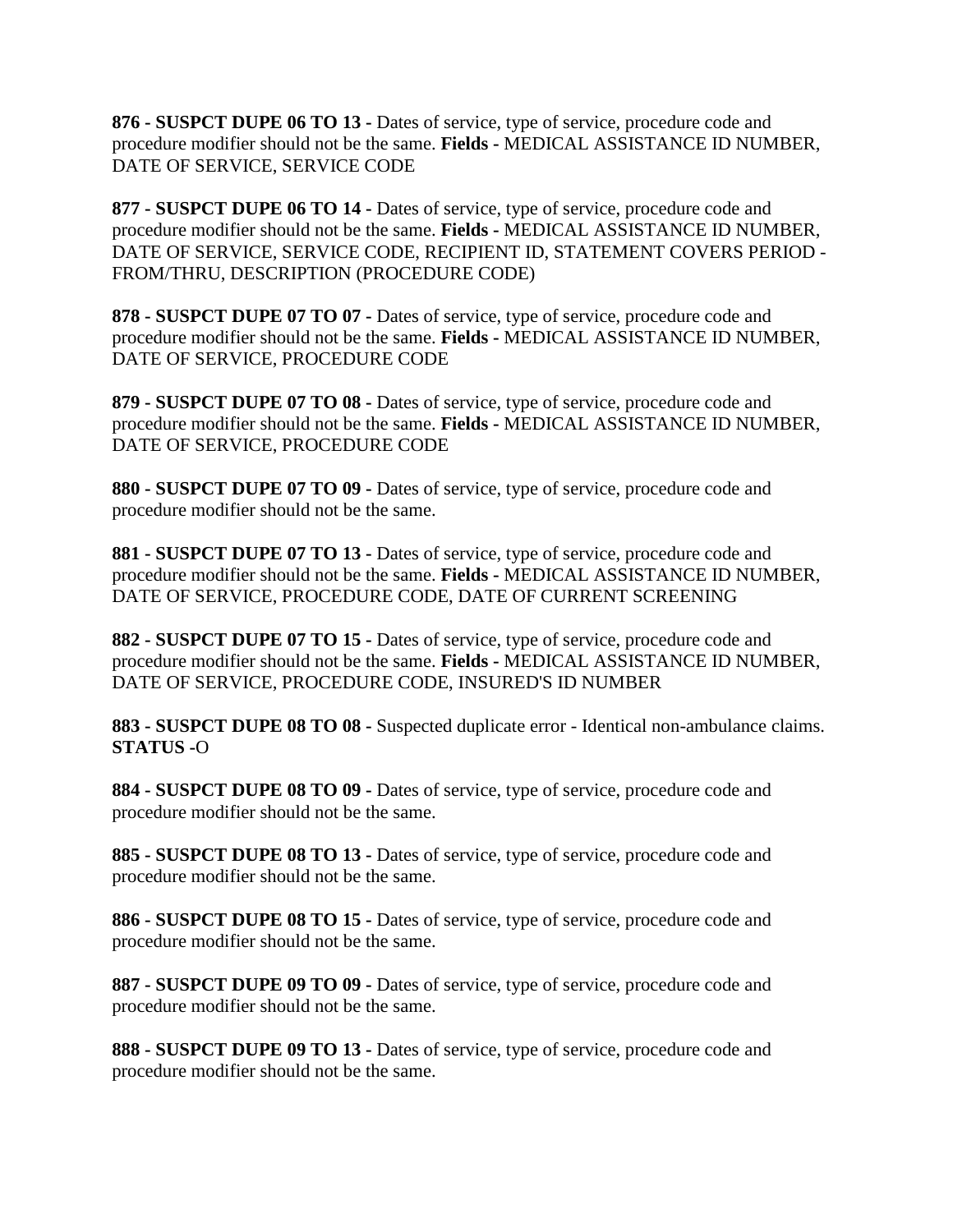**889 - SUSPCT DUPE 09 TO 15 -** Dates of service, type of service, procedure code and procedure modifier should not be the same.

**890 - SUSPCT DUPE 10 TO 10 -** Dates of service, type of service, procedure code and procedure modifier should not be the same. **Fields -** MEDICAL ASSISTANCE ID NUMBER, TOOTH NUMBER OR LETTER, SURFACE, PROCEDURE CODE

**891 - SUSPCT DUPE 10 TO 11 -** Dates of service, type of service, procedure code and procedure modifier should not be the same.

**892 - SUSPCT DUPE 11 TO 11 -** Suspected duplicate error - Identical Dental-Adult claims. **STATUS -**O

**893 - SUSPCT DUPE 12 TO 12 -** Suspected duplicate error - Identical Pharmacy claims. **STATUS -**O

**894 - SUSPCT DUPE 13 TO 13 -** Suspected duplicate error - Identical EPSDT claims. **STATUS -**O

**895 - SUSPCT DUPE 13 TO 15 -** Dates of service, type of service, procedure code and procedure modifier should not be the same.

**896 - SUSPCT DUPE 14 TO 14 -** Dates of service, type of service, procedure code and procedure modifier should not be the same. **Fields -** RECIPIENT ID, STATEMENT COVERS PERIOD - FROM/THRU

**897 - SUSPCT DUPE 15 TO 15 -** Dates of service, type of service, procedure code and procedure modifier should not be the same. **Fields -** INSURED'S ID NUMBER, DATES OF SERVICE. **STATUS -**D

**898 - EXACT DUPE SAME ICN -** Exact duplicate, same ICN - dropped. **STATUS -**D

**899 - SUSPCT DUPE 12 TO 15 -** Dates of service should not be equal and procedure code/ NDC should not be the same. **Fields -** DATES OF SERVICE, NAT'L DRUG CODE, PROCEDURE CODE

**900 - LIFETIME LIMITS-ONE -** Only one newborn hospital care allowed per recipient. **STATUS -**D

**901 - UNITS WERE CUTBACK -** Service limits should not be exceeded. If so, a partial or full cutback will be applied. **STATUS -**T

**902 - LTC HOME-LOA OVER 14 -** Long term care leave days must not exceed limit of 14 home leave days. **STATUS -**E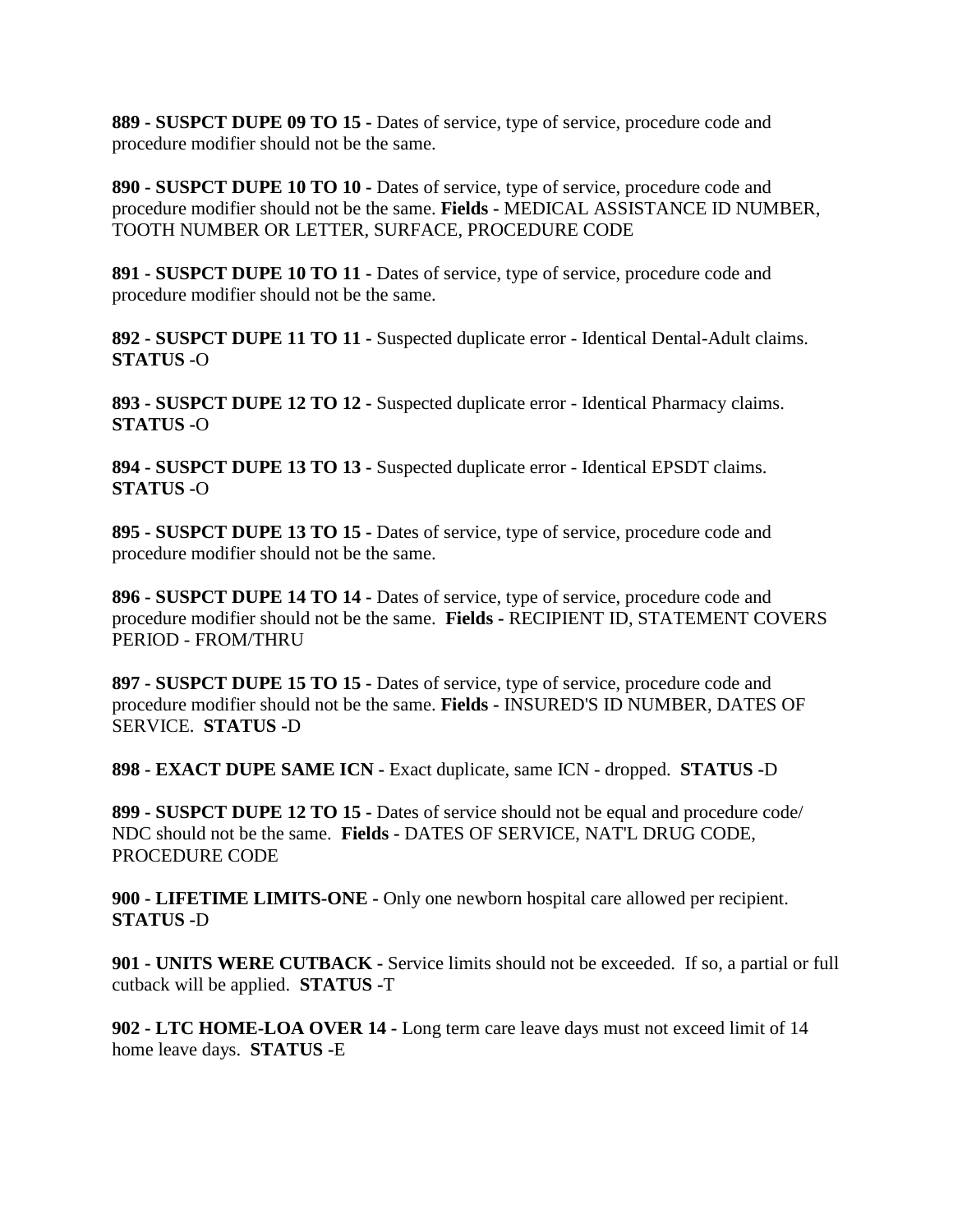**903 - NEEDS MANUAL CUTBACK -** Must not exceed daily limit. Is exceeded, partial payment is manually applied. **STATUS -**O

**904 - SVC BEYOND TIME LIM -** Service must be performed within required time specifications. **STATUS -**D

**905 - LTC MED-LOA OVER 15 -** Long term care leave days must not exceed limit of 15 per hospital stay. **STATUS -**E

**906 - EXCEEDS MAX ALLOWED -** Must not exceed maximum allowed.

**907 - PHY/CLINIC OVER MAX -** Physician and/or clinic visits must not exceed annual maximum. **STATUS -**D

**908 - HH VISIT OVER 50 -** Home health visits must not exceed annual maximum allowed (50). **STATUS -**D

**909 - LTC HOME LVD OVER 9 -** Long term care leave must not exceed annual maximum allowed (9). **STATUS -**E

**910 - ICF-MR LIMIT OVER 45 -** ICF-MR home leave must not exceed annual maximum allowed (45). **STATUS -**E

**911 - HOSP DAYS OVER MAX -** Hospital days must not exceed annual maximum allowed. **STATUS -**D

**912 - PENICL INJ OVER 12 -** Penicillin/Bicillin injections must not exceed annual allowed (12). **STATUS -**D

**913 - PHY/HOSP VIS OVER MAX -** Physician hospital visits must not exceed annual maximum. **STATUS -**D

**914 - CHIROP ENCNTR MAX -** Chiropractic encounter maximum reached. **STATUS -**D

**915 - EMERG OP OVER 3 -** Emergency outpatient visits must not exceed annual maximum (3). **STATUS -**D

**916 - NON-EMERG OP OVER 12 -** Non-emergency outpatient visits must not exceed maximum of (12). **STATUS -**D

**917 - OVER LIFETIME LIMIT -** Must not exceed the lifetime limit for this service.

**918 - REDUCED BY TPL -** Medicaid allowable amount reduced by other insurance. **STATUS -**E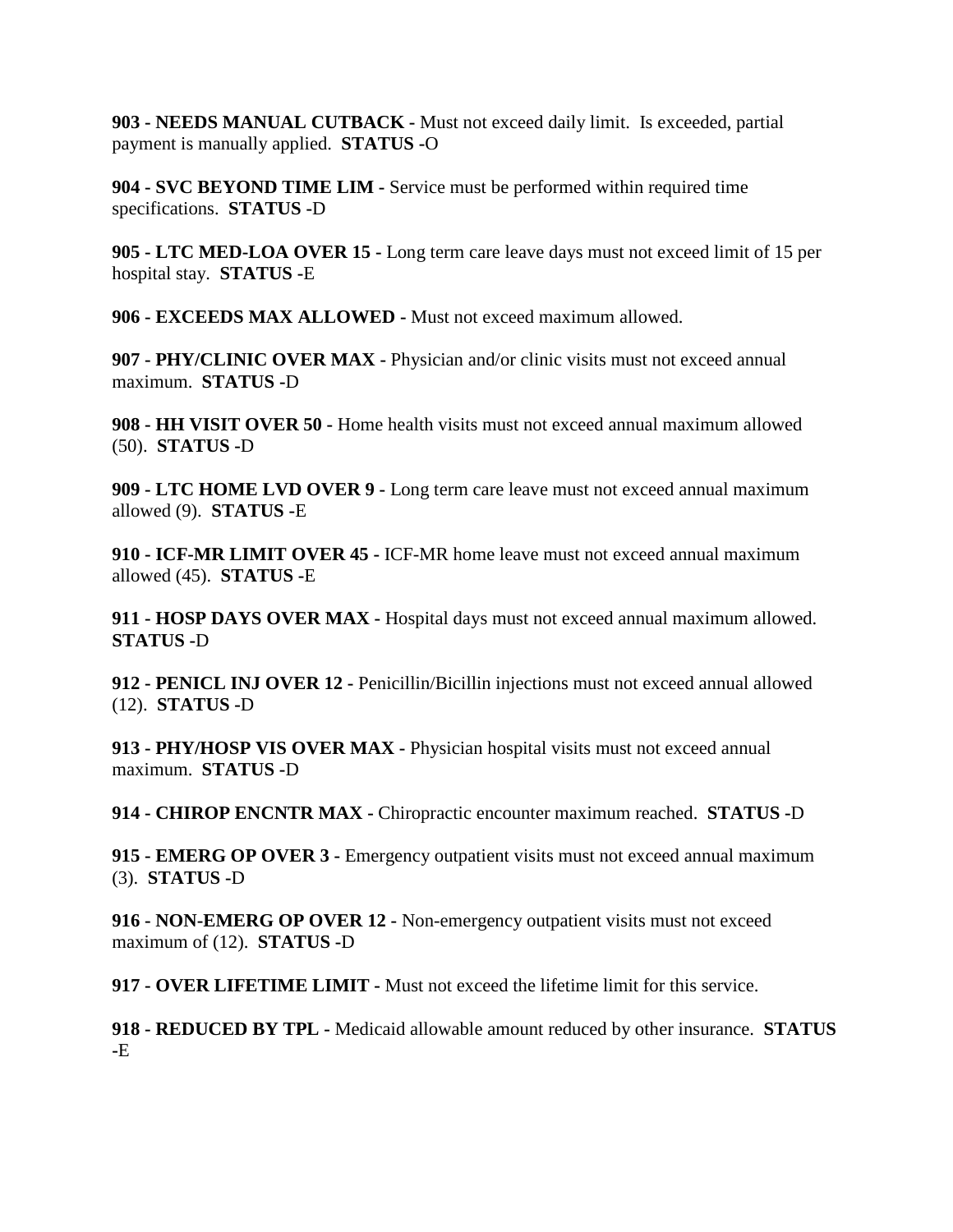**919 - REDUCED BY SPEND DOWN -** Medicaid allowable amount reduced by recipient spend down. **STATUS -**E

**920 - OVER 5 REFILLS -** More than 5 refills per prescription are not reimbursable. **STATUS -**D

**921 - REMOV DNT PROSTHESI -** Must not be more than 1 removable dental prosthesis billed per 5 years. Codes D5820, D5210, D5821, and D5211.

**922 - EOMB MUST ATTACH -** Medicare EOMB must be present and valid. **STATUS -**E

**923 - CHIROP E&M VISIT MAX -** Must not reach the maximum chiropractic E&M. **STATUS -**D

**924 - PVT.RM NOT CERTIFIED -** Private room must be certified by physician. **STATUS -**E

**925 - SEND RECORDS FOR DOS -** Office records for date of service must be sent. **STATUS -**E

**926 - EXACT DUPLICATE -** Exact duplicate of another adjustment. **STATUS -**D

**927 - OFS FORMS MISSING -** OFS forms 158B and acknowledgement required. **STATUS -**  $E$ 

**928 - PSRO-0 DAYS APPROVED -** PSRO did not approve this stay. **STATUS -**E

**929 -MILES EXCEED MAXIMUM -** When miles are greater than allowed, state approval is required. **STATUS -**E

**930 - BILL ONE PROC.PER L -** Bill one procedure per line for each date of service. **STATUS -**E

**931 - PURS. THIRD PARTY LIB -** Pursue third party liability and reimburse Med. Assistance Program. **STATUS -**E

**932 - BILL 3RD PARTY CARRI -** Please bill third party carrier first. **STATUS -**D

**933 - PRV SIG INVD -** Provider signature must be present and valid. **STATUS -**E

**934 - CLAIM REQUIRES RX -** Claim requires prescription. **STATUS -**E

**935 - BATCHED INCORRECTLY -** Re-enter, batched incorrectly. **STATUS -**E

**936 - PROCESSING ERROR - STATUS -**E

**937 - ONLY ONE DATE OF SER -** Only one date of service per claim line. **STATUS -**E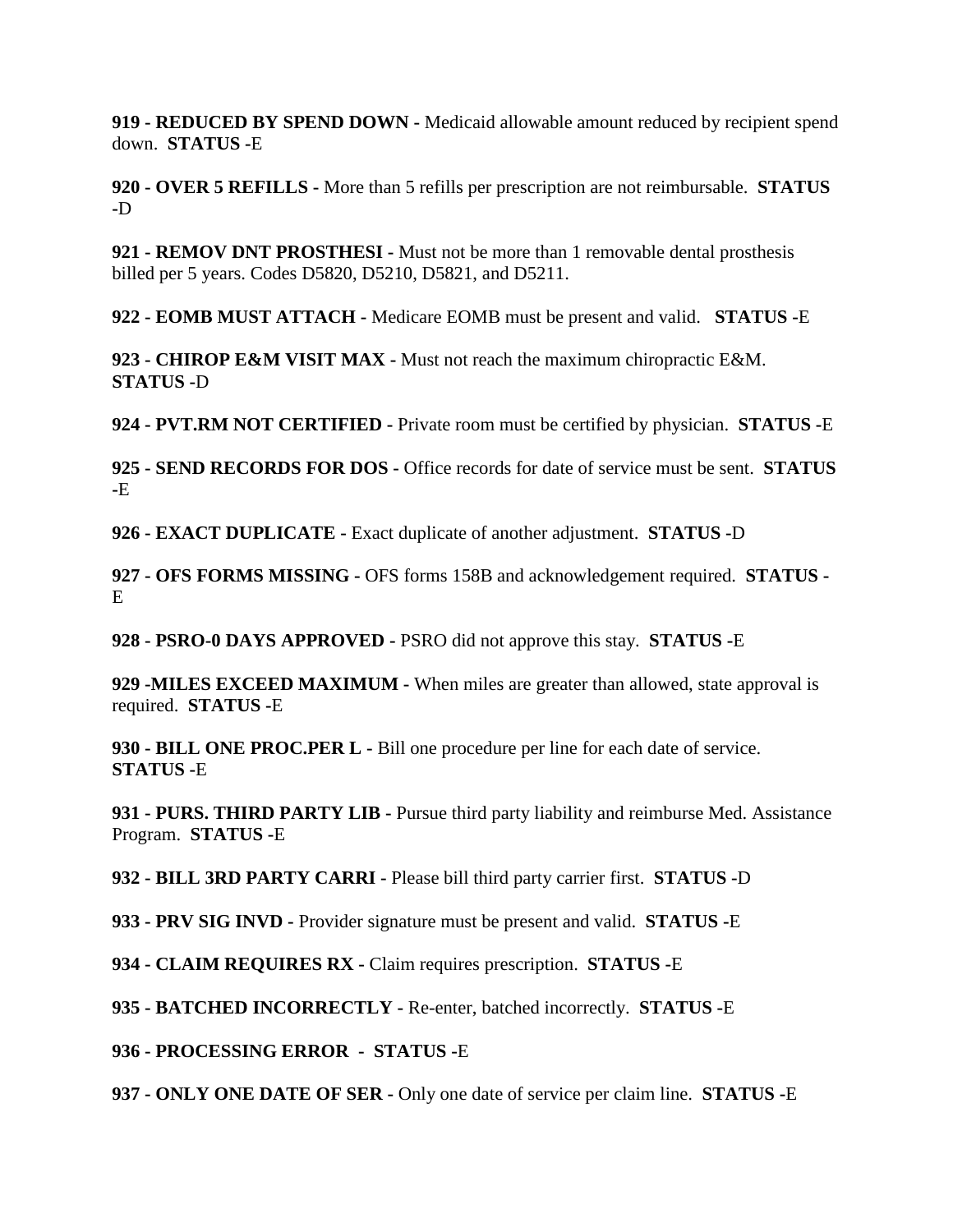**938 - SPLIT BILL ACC RATE -** Split bill when accommodation rate changes. **STATUS -**E

**939 - CUTBACK PER SURS -** Cutback per SURS guidelines. **STATUS -**E

**940 - DENY TO BE REBILLED -** Medicare denied. If covered, bill with provider EOB. **STATUS -**E

**941 - DENIED PER SURS -** Denied per SURS guidelines. **STATUS -**E

**942 - DENY, NOT TO REBILL -** Denied by Medicare, not covered by Medicaid. **STATUS -**D

**943 - SPEND DOWN FORM -** Spend down form 110MNP must be present and valid. **STATUS -**E

**944 - NOT PAID BY MEDICARE - STATUS -**E

**945 - SPLIT BILL ACC. RATE -** Split bill when accommodation blood rate changes. **STATUS -**E

**946 - SPLIT BILL FOR PART. -** Split bill for partial eligibility. **STATUS -**E

**947 - RECIPIENT/PHYSICIAN -** Recipient/physician date/signature must be present on the consent form. **STATUS -**E

**948 - INC IN MAJ SUR PROC -** Included in major surgical procedure. **STATUS -**E

**949 - ANESTH TIME MISSING -** Anesthesia minutes must be present and valid. **STATUS -**E

**950 - OPER&HIST REPT REQ -** Attach both operative and history report. **STATUS -**E

**951 - DISCH DATE NOT COV -** Date of discharge not covered. **STATUS -**E

**952 - INC IN OV/RELAT PROC -** Included in office visit or related procedure. **STATUS -**E

**953 - JUSTIFY 22 MOD -** Resubmit with justification for use of 22 modifier. **STATUS -**E

**954 - PROC INAPPROPRIATE -** Procedure must be appropriate. See CPT for valid code. **STATUS -**E

**955 - PAID ACC TO MED REV -** Paid according to Medical Review. **STATUS -**E

**956 - PROC/DX AGE RESTRICT -** Procedure/DX must be covered for a recipient of this age. **STATUS -**E

**957 - PROC/DIAG NO MED NEC -** Procedure and/or diagnosis must be deemed medically necessary. **STATUS -**E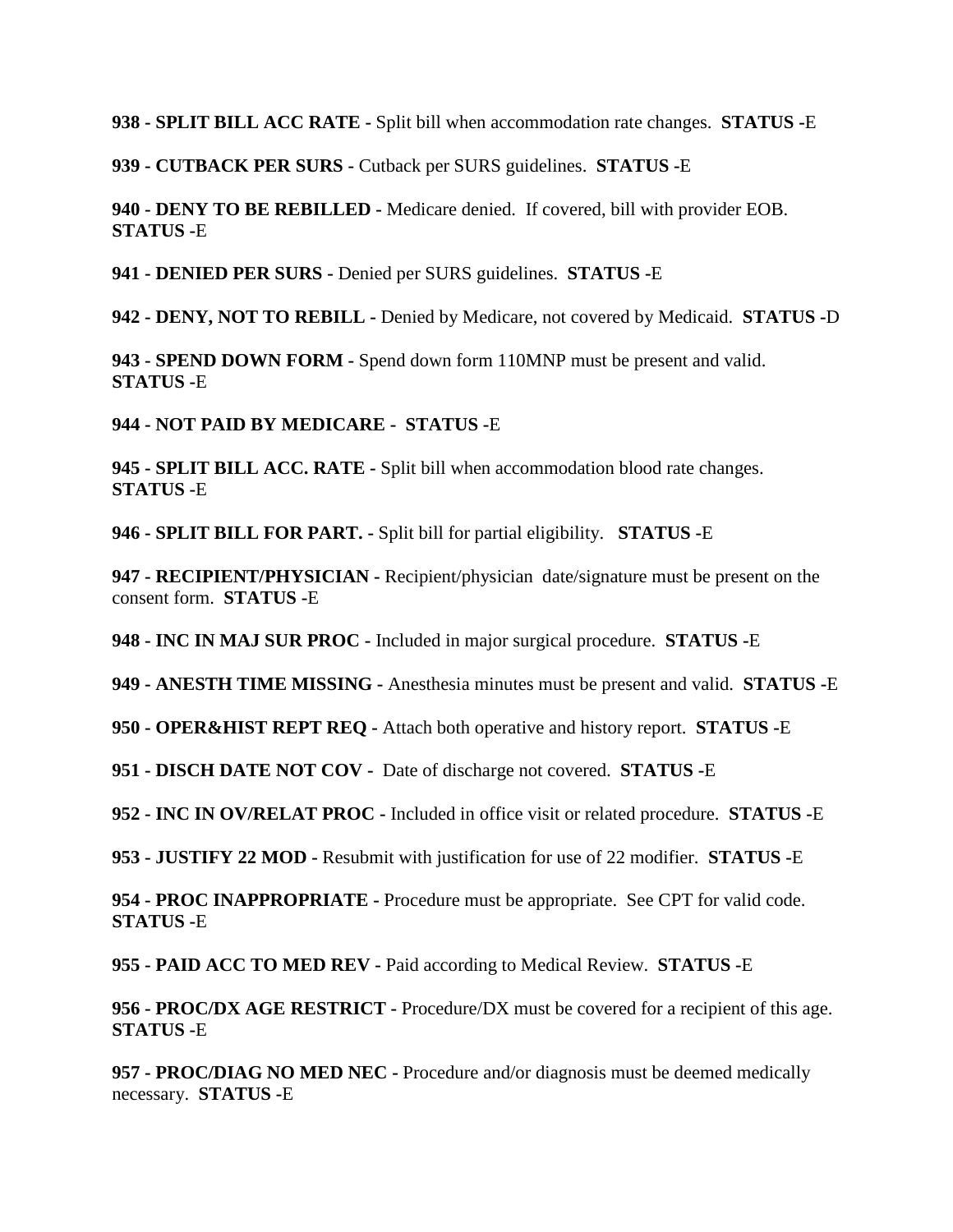**958 - DENY BY MED REVIEW -** Denied according to Medical Review guidelines. **STATUS -**E

**959 - RESUB SURGEONS CODE -** Resubmit claim using code surgeon billed. **STATUS -**E

**960 - BHSF AUTH NEEDED -** BHSF authorization letter for transplant must be attached. **STATUS -**E

**961 - DENY OVER 99 DYS BIL -** Deny over 99 days billed must be split bill. **STATUS -**E

**962 - NEWBORN CHARGES -** Newborn services. Bill under newborn number. **STATUS -**E

**963 - PROC./DIAG DESP.REQ -** Procedure/diagnosis description required. **STATUS -**E

**964 - CONSULTATION REFER.** - Referring physician required for consultation claim. **STATUS -**E

**965 - NOT COVERED BE HH -** Service not covered by Home Health Program. **STATUS -**D

**966 - CLAIM HARD COPY NEED -** Hard copy of claim must be submitted. **STATUS -**D

**967 - BOTH PROV ARE INDIVI -** If the attending provider is present, then the billing provider must be a group. **STATUS -**D

**968 - PROC/SERV REND CONF -** Procedure codes must reflect services rendered. **STATUS -**E

**969 - BILL PEDIATRIC CODES -** Bill pediatric codes for well children. **STATUS -**E

**970 - INAPPROPRIATE CODE -** Inappropriate code. Bill lab or specific handling. **STATUS -**D

**971 - MEDICARE CLAIM >6 MO -** The date of receipt must not be older than one year from the date of service and the Medicare payment must not be greater than six months from the date of receipt. **Fields -** STATEMENT COVERS PERIOD - FROM/THRU, MEDICARE PAID DATE, JULIAN DATE ON CLAIM, DATES OF SERVICE.

**972 - MEDICARE PAID 100% -** Allowable amount paid in full by Medicare. **STATUS -**D

**973 - NO SURGERY MOD -** Claim description indicates procedure code should have a modifier. **STATUS -**E

**974 - DIA CODE/DESC CONF -** Diagnosis code and description must not conflict. **STATUS -** E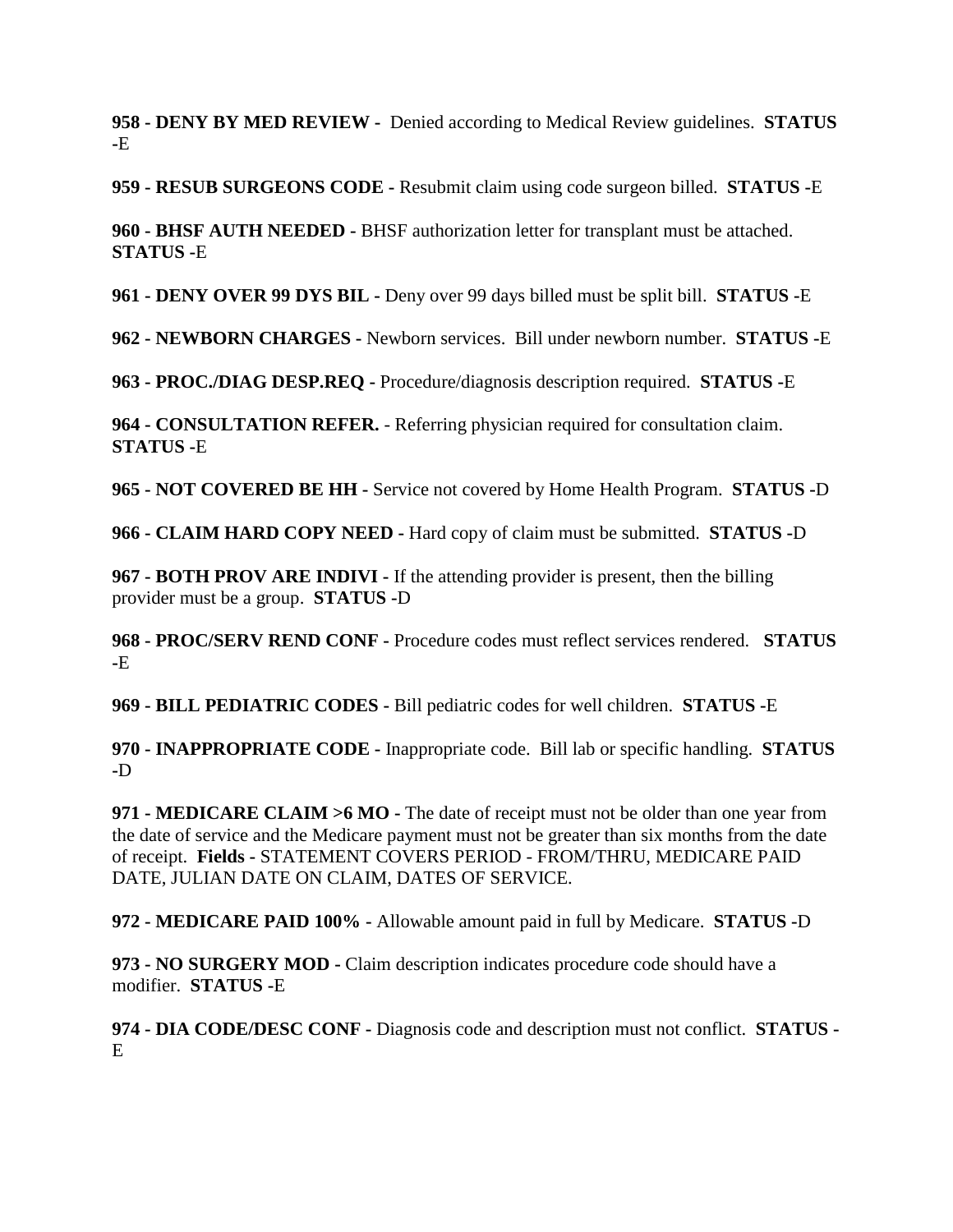**975 - BLK 22 NOT COMPLETE -** Block 22 must be completed. Lab work indicated. **STATUS -**E

**976 - STAMPED SIGNATURE -** Stamped signature not allowed. **STATUS -**D

**977 - PROC/DX SEX RESTRICT -** Procedure/DX inappropriate for this recipient's sex. **STATUS -**E

**978 - CAL. PRICE IS ZERO -** The program has calculated this payment to be zero. Call Help Desk.

**979 - CLAIM IN PROCESS - STATUS -**O

**980 - INVALID ADJ REASON -** Invalid adjustment reason. **STATUS -**E

**981 - INVALID U&C OR PREV -** Invalid U&C or prevailing fee. **STATUS -**E

**982 - OVERRIDE ZERO PAID -** Override. Provider paid amount of zero. **STATUS -**E

**983 - SYS CALC NET TOTAL -** System calculated total. Net billed not in balance. **STATUS -**E

**984 - CRG INCL IN PD CLAIM -** Charges included in paid claim for mother. **STATUS -**E

**985 - REBILL-MOTHERS INFO -** Rebill under mothers name and MID number. **STATUS -** E

**986 - REBILL-BABYS INFO -** Rebill baby's MID and mothers D/C date as baby's admit date. **STATUS -**E

**987 - DENIED TO REBILL/ADJ -** Denied to be rebilled on adjustment form. **STATUS -**E

**988 - COVERED BY MEDICARE -** Item covered by Medicare.

**989 - WAIT TIME > 6 HRS PA -** Wait time is greater than 6 hours. Must have state approval. **STATUS -**E

**990 - 2 PROC SAME TOOTH/DAY -** Emergency/definitive not payable on same tooth on the same day. **STATUS -**E

**991 - PROCEDURE IN PANEL -** Procedure included in panel. **STATUS -**E

**992 - B/D = OR LESS 1902 -** Rec. B/D equals or is less than 1902, bill Medicare. **STATUS -**D

**993 - MID CORRECTED -** MID has been corrected. Please update your files. **STATUS -**E